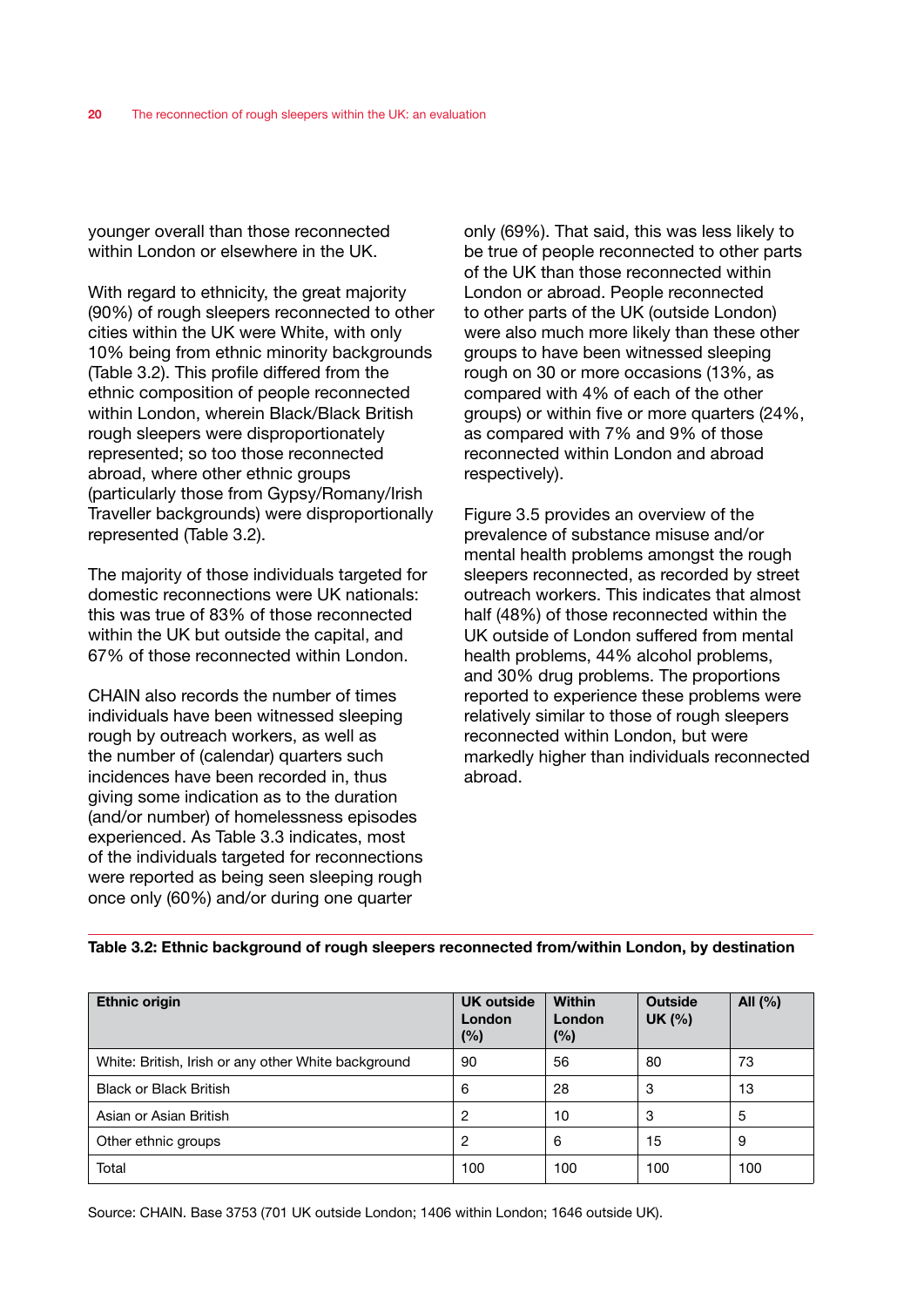|                   | <b>UK outside</b><br>London $(\%)$ | <b>Within London</b><br>(%) | Outside UK (%) | All (%)        |
|-------------------|------------------------------------|-----------------------------|----------------|----------------|
| No. times seen    |                                    |                             |                |                |
| 1                 | 40                                 | 74                          | 56             | 60             |
| $2 - 9$           | 31                                 | 18                          | 31             | 26             |
| 10-29             | 17                                 | $\overline{4}$              | 9              | 9              |
| $30 - 49$         | 6                                  | $\overline{2}$              | $\overline{2}$ | 3              |
| $50+$             | $\overline{7}$                     | 3                           | $\overline{2}$ | 3              |
| Total             | 100                                | 100                         | 100            | 100            |
| No. quarters seen |                                    |                             |                |                |
| 1                 | 50                                 | 79                          | 69             | 69             |
| $2 - 4$           | 27                                 | 14                          | 22             | 20             |
| $5-9$             | 16                                 | 3                           | $\overline{7}$ | $\overline{7}$ |
| $10+$             | $\overline{7}$                     | 3                           | 2              | $\overline{4}$ |
| Total             | 100                                | 100                         | 100            | 100            |

#### Table 3.3: Number of times and quarters seen rough sleeping, by destination

Source: CHAIN. Base 3753 (701 UK outside London; 1406 within London; 1646 outside UK).



Figure 3.5: Support needs of rough sleepers reconnected from/within London, by destination

Source: CHAIN. Base 3753 (701 UK outside London; 1406 within London; 1646 outside UK). More than one response possible.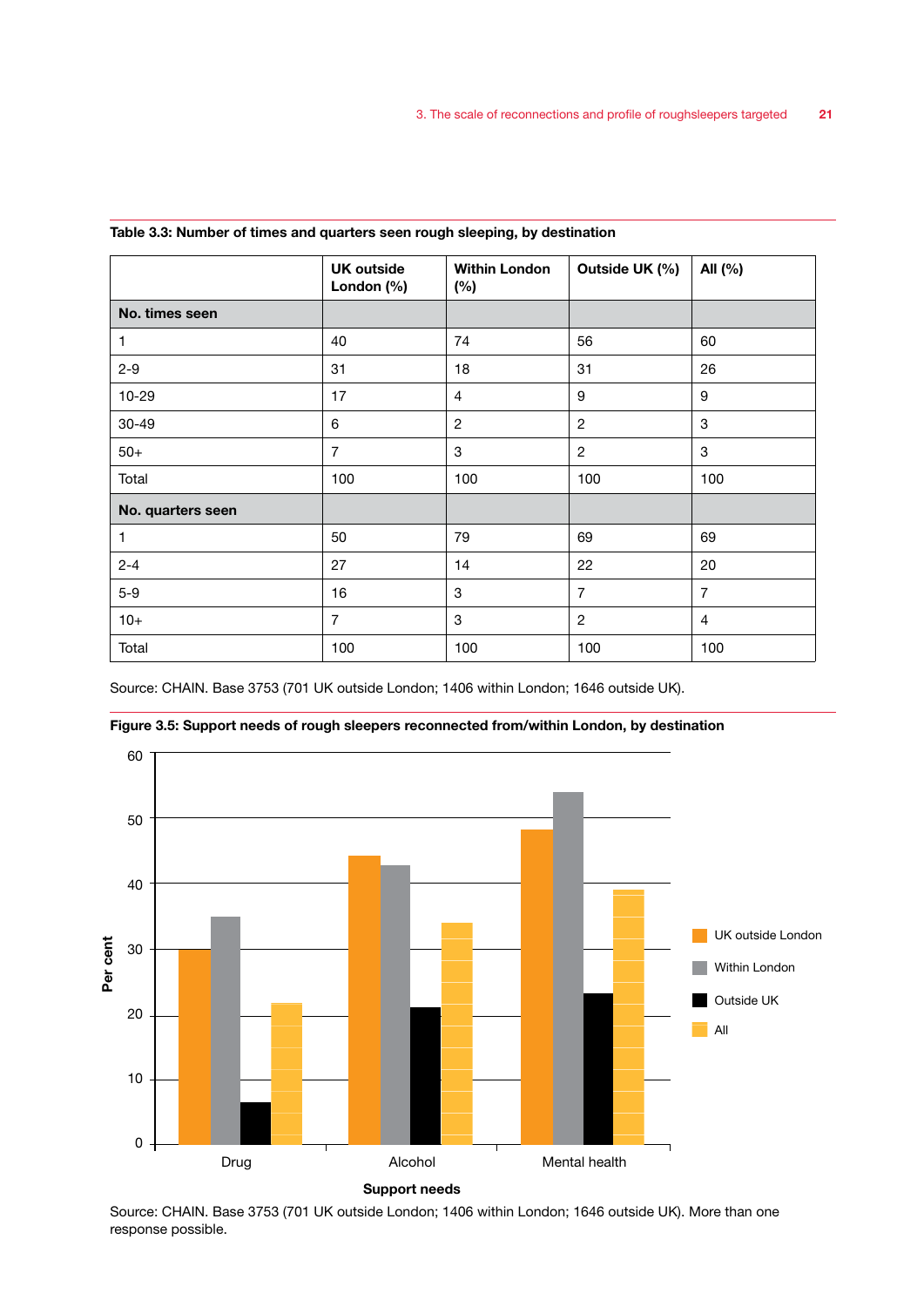# 3.1.4 Reason for and process of reconnection

Figure 3.6 portrays the reason(s) recorded for reconnection by outreach workers, selected from one or more of the four options listed. This shows that the most common reason was 'return to home area', reported for 77% of all rough sleepers, with little variation between those reconnected within London, elsewhere in the UK, or overseas. 'Move to area with appropriate services' and 'move to area

with friends/family' were each recorded as reasons for around two in five rough sleepers in total (42% and 40% respectively), albeit that the former was most likely to be true for people reconnected within London (63%), and the latter for those reconnected overseas (55%). Only a small minority of individuals reconnected within London (4%) or elsewhere in the UK (7%) were reported as doing so to 'seek work'; this was much more likely to be the case for those reconnected abroad (23%).

Figure 3.6: Reason for reconnection of rough sleepers from/within London, by destination



Source: CHAIN. Base 3753 (701 UK outside London; 1406 within London; 1646 outside UK). More than one response possible.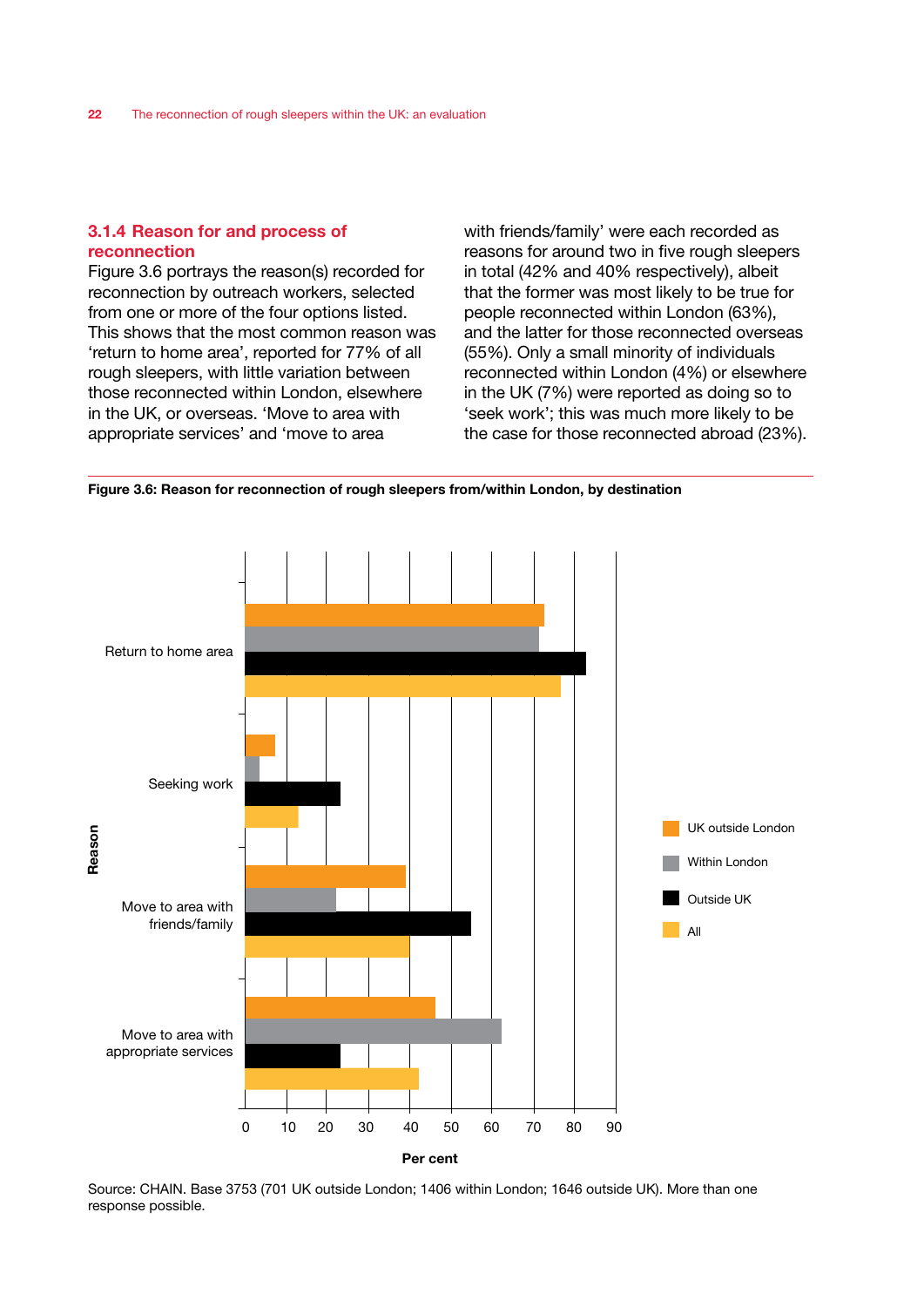|                                              | <b>UK outside</b><br>London<br>(%) | <b>Within</b><br>London<br>(%) | <b>Outside</b><br>UK (%) | Total $(\%)$ |
|----------------------------------------------|------------------------------------|--------------------------------|--------------------------|--------------|
| Fare/money provided                          | 67                                 | 27                             | 62                       | 50           |
| Advice provided                              | 34                                 | 40                             | 56                       | 46           |
| Liaison with services to assist reconnection | 43                                 | 70                             | 17                       | 42           |
| Escorted to coach station                    | 4                                  | 0                              | 34                       | 16           |
| Travel to location (accompanied by worker)   | 12                                 | 22                             | 7                        | 14           |
| Liaison with agency in destination           | 10                                 | 27                             | 4                        | 14           |
| Travel to location (independent)             | 5                                  | 12                             | 9                        | 9            |
| Escorted to airport                          | 0                                  | 0                              | 14                       | 6            |
| Other                                        | 4                                  | 2                              | 11                       | 6            |
| None - client's own decision                 | 10                                 | 3                              | 6                        | 6            |
| Total                                        | 100                                | 100                            | 100                      | 100          |

#### Table 3.4: Work carried out for reconnections from/within London, by destination

Source: CHAIN. Base 3753 (701 UK outside London; 1406 within London; 1646 outside UK). More than one response possible.

Further to this, Table 3.4 provides an overview of the actions taken to support reconnections. This reveals that the cost of travel to the destination was covered in approximately two thirds (67%) of cases where individuals were reconnected to other parts of the UK (outside London), and that support workers accompanied the rough sleepers in 12% of such cases. Aside from assistance with travel costs, the provision of support to the majority of rough sleepers was very limited. Most notably, liaison with services to assist the reconnection and/or agencies in the destination locality were conducted for less than half of reconnections to other parts of the UK (43% and 10% respectively), less than was true for individuals reconnected within the capital (70% and 27% respectively), but significantly greater than for those reconnected abroad (17% and 4% respectively). In 10% of cases involving reconnections to other parts of the UK, none of the actions listed were recorded.

### 3.1.5 Reconnection outcomes

Data available on outcomes, as measured during follow-up at 24 hours, one week, one month and three months after reconnection, are summarised in Figure 3.7. The stark finding here is that very little information is collected on the outcomes for rough sleepers connected within the UK at any of these time points. Notably, no outcome information was recorded for 89% of those reconnected outside London 24 hours after the event, and this figure rose to 94% at three months. More positively, less than 1% of these rough sleepers were witnessed sleeping rough in London again at any of the time periods recorded. The equivalent figures for reconnections conducted within London were broadly similar.

Significantly more is recorded about outcomes for individuals reconnected outside the UK, in the short-term at least, with 41% of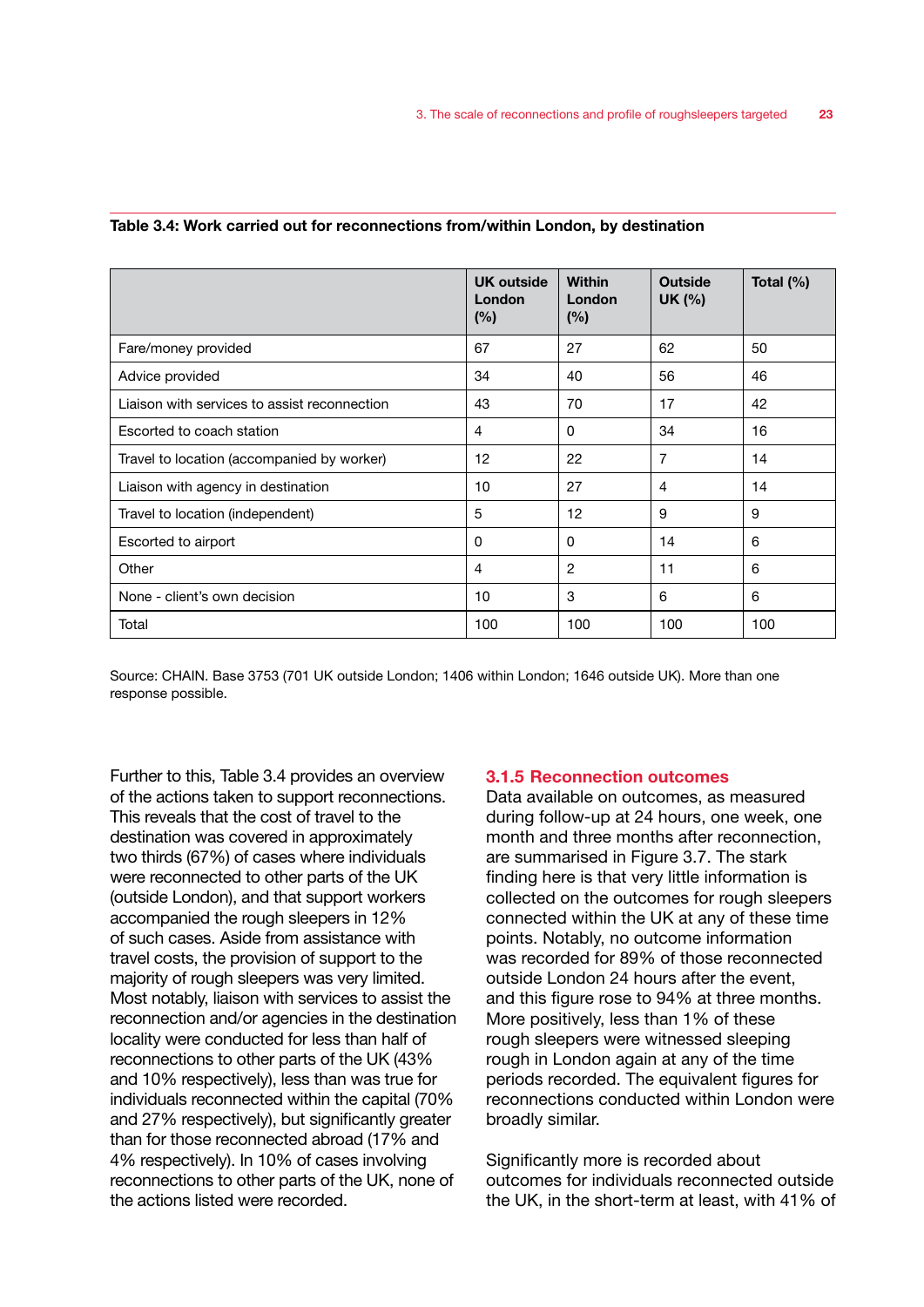

### Figure 3.7: Outcomes of reconnections from/within London, by destination and time

reconnections of this group being 'confirmed' 24 hours after the event (as compared with 11% and 14% of those reconnected outside London and within London respectively). The proportion of confirmed did however tail off rapidly, dropping to 18% one week later, 10% one month after the event, and 2% after three months.

# 3.2 Other case study areas

As noted above, reconnections data is much more limited in the other case study areas, but that which is available is summarised below.

#### 3.2.1 Eastern City

Eastern City's homelessness records do not differentiate between reconnections and diversions (see Chapter 2), but local key informant interviewees confirmed that diversions substantially outnumbered reconnections. The councils' records note that a total of 103 rough sleepers were targeted for either of these interventions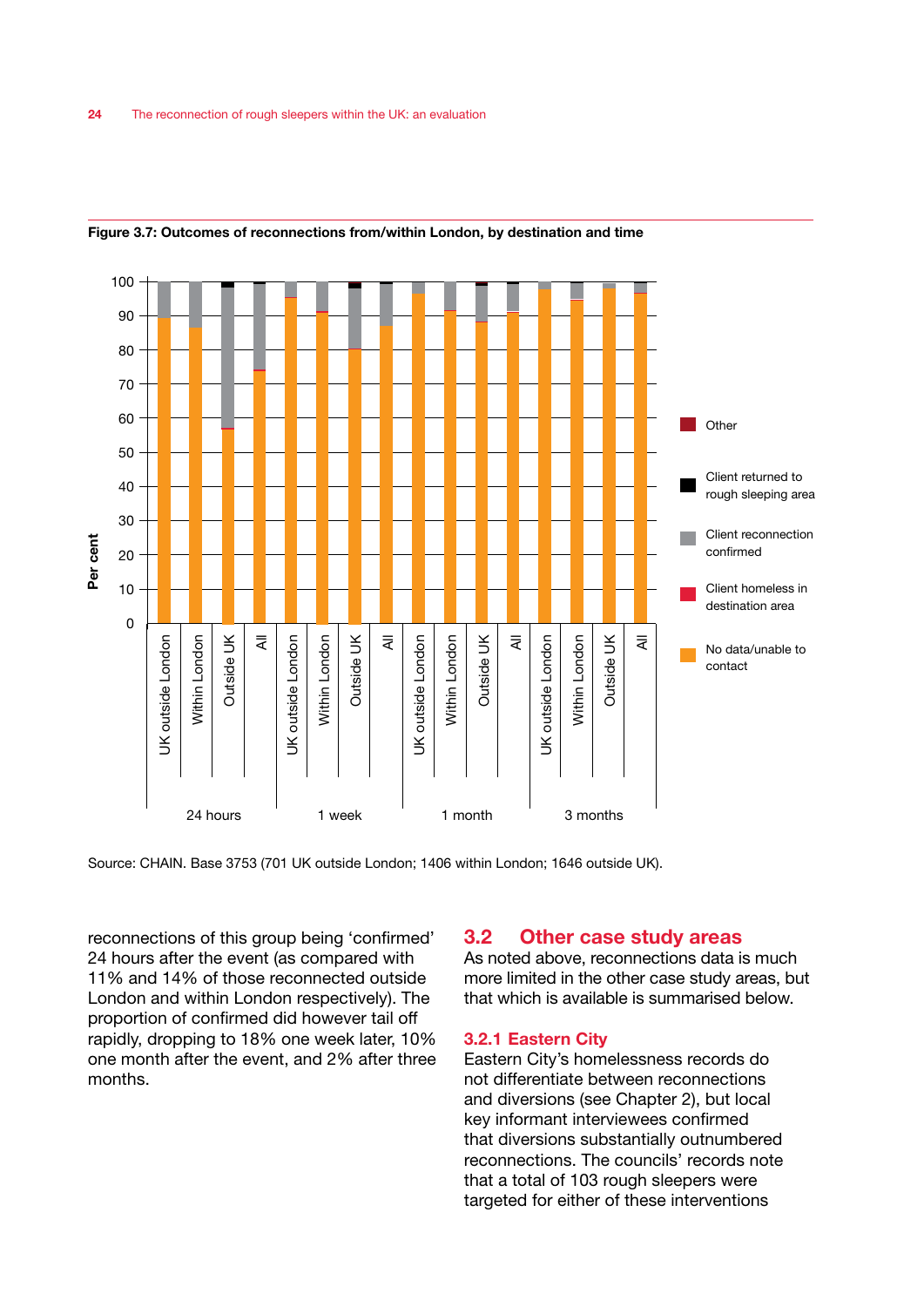| <b>Destination area</b>  | No. | Per cent |
|--------------------------|-----|----------|
| England (comprising):    |     |          |
| London                   | 9   | 13       |
| North East               | 4   | 6        |
| North West               | Ω   | O        |
| Yorkshire and the Humber | 3   | 4        |
| East Midlands            | 5   | 7        |
| West Midlands            |     |          |
| East of England          | 29  | 41       |
| South East               | 9   | 13       |
| South West               | 8   | 11       |
| Scotland                 | 3   | 4        |
| Total                    | 71  | 100      |

Table 3.5: Regional destinations of reconnections/diversions from Eastern City, April 2013-March 2014

Source: Eastern City data.

between the beginning of April 2013 and end of March 2014. Slightly more than two thirds (69%) of these individuals were diverted or reconnected to other parts of the UK, and the remaining 31% overseas (to central and eastern European nations in all but a few cases). Of those reconnected/diverted within the UK, nearly three quarters (73%) were reconnected/diverted to destinations within the same region or neighbouring regions (sharing a border) (see Table 3.5).

No data were available on the demographic or other characteristics of the rough sleepers targeted, or reconnection/diversion outcomes, for 2013/14. Data available for the August 2011 to November 2012 period, however, indicates that of the total 157 reconnection 'cases seen', 47 (30%) were 'diverted out of the city', contact was lost with 39 (25%), and 10 (6%) were

'successfully reconnected'<sup>8</sup>. Slightly more than one in ten of those diverted/reconnected were identified as 'returnees from diversion/ reconnection'.

### 3.2.2 Seaside Town

In Seaside Town, data is recorded regarding the number of individuals assessed as homeless, eligible and in priority need but who do not have a local connection. Whilst only a minority of these individuals will have been sleeping rough at the time, or have necessarily had past experience of rough sleeping, all were regarded as potential reconnection cases hence their inclusion in the data below (see Chapter 2). The breakdown of these individuals by age and gender during the 2013 calendar year is portrayed in Figure 3.8. This reveals that slightly less than one third (31%) were aged 25 or younger, approximately the same

8 Other outcomes recorded for small numbers of cases include, amongst others: 'accepted into services' (4%), 'left city of own accord' (4%), 'self-diversion' (3%), 'found accommodation independently within city' (3%), 'into private rented accommodation' (3%), 'found accommodation independently outside city' (1%), and 'locally connected (evidence provided)' (1%).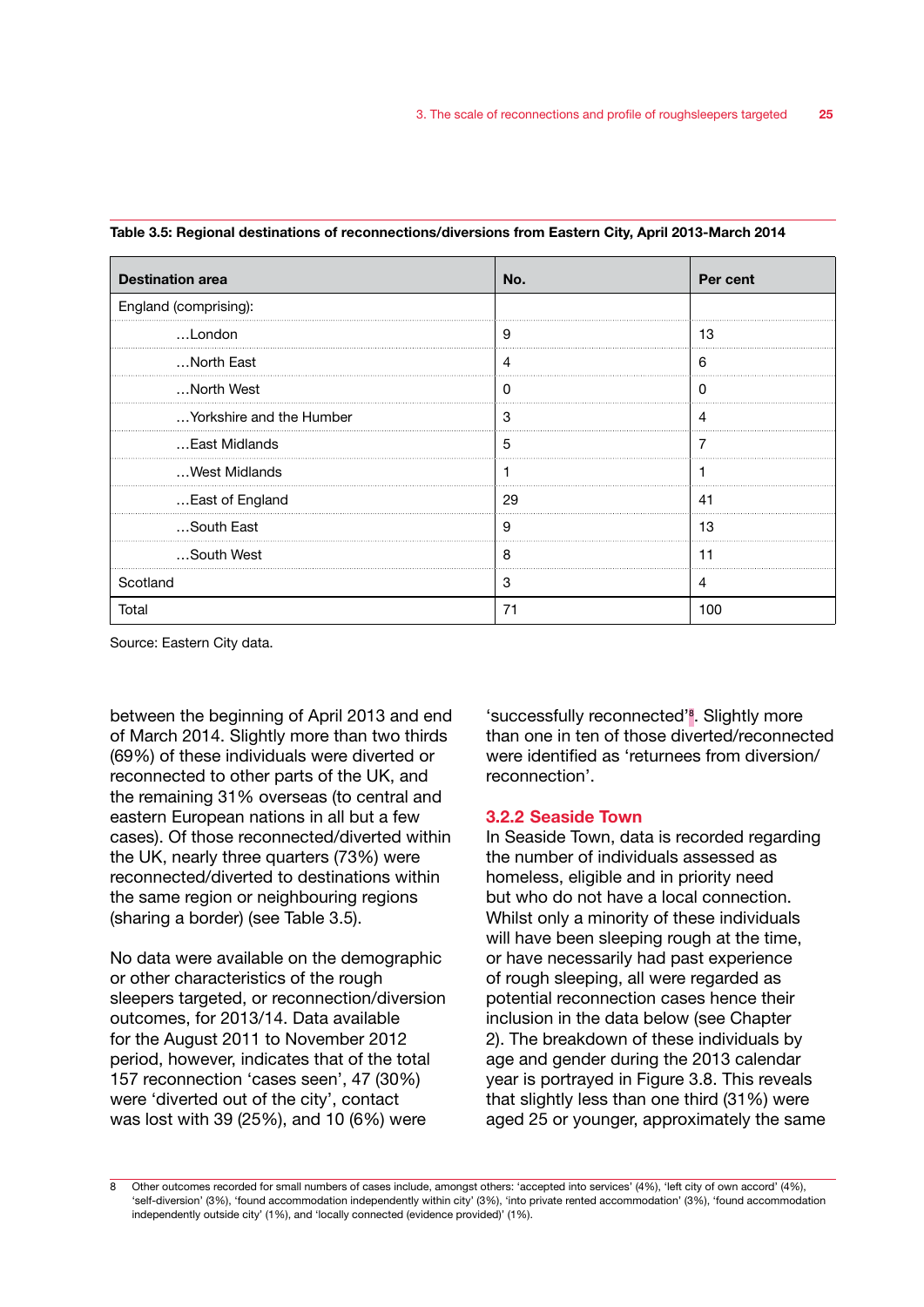

Figure 3.8: Number of homeless people in Seaside Town without a local connection in 2013, by age and gender

Source: Seaside Town local authority records.

proportion (29%) aged 26-35, and a slightly greater proportion (39%) were 35 or older.

### 3.2.3 Northern City

No data on the scale of reconnections or characteristics of rough sleepers affected were available in Northern City.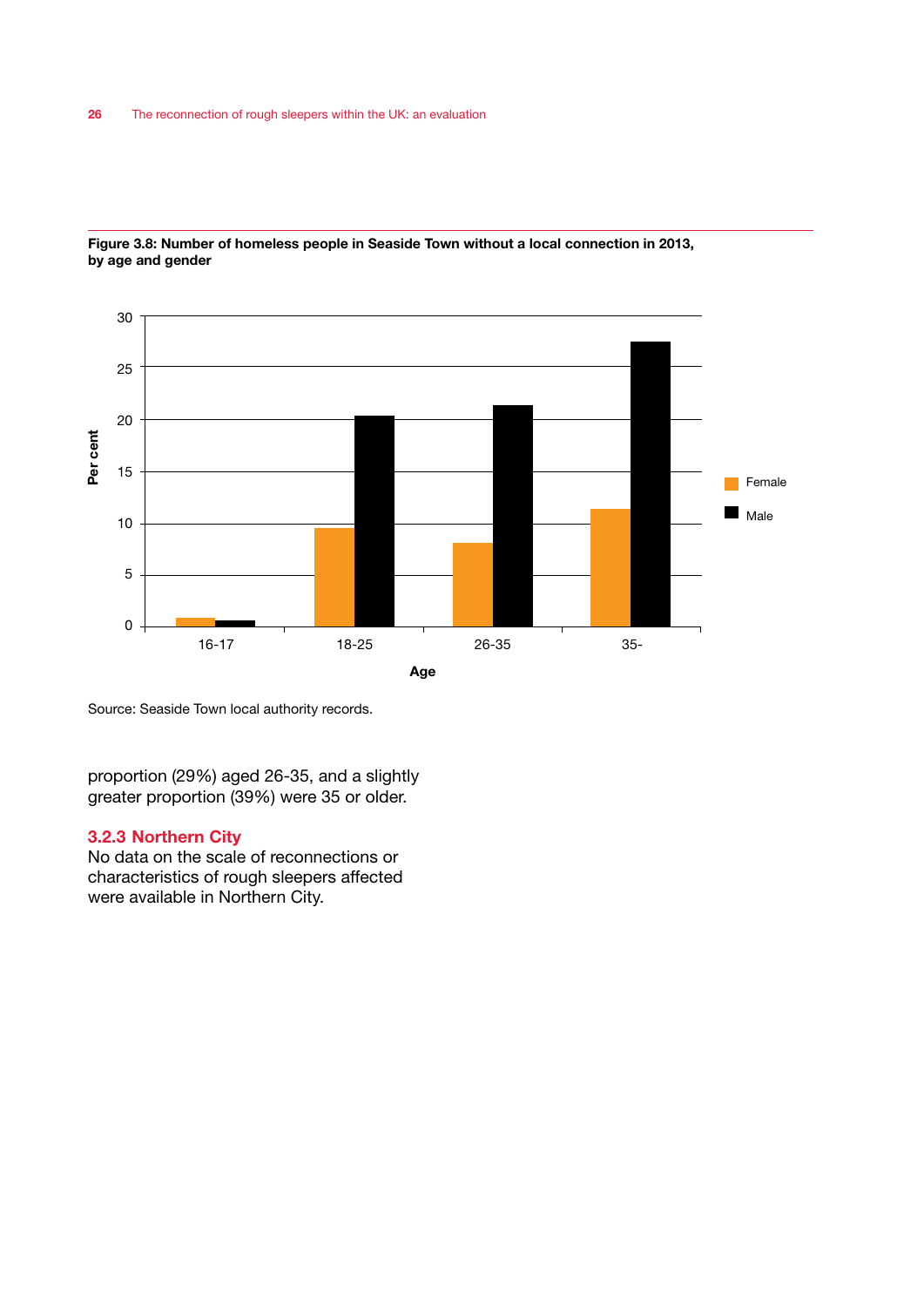# 3.3 Conclusion

Data limitations notwithstanding, a key finding from the analysis of existing statistics is that domestic reconnections, that is, the reconnection of British nationals from one UK city/town to another, are less common than is perhaps generally supposed or implied in policy rhetoric. Certainly, London CHAIN data indicates that domestic reconnections from the capital are vastly outnumbered by international reconnections and reconnections from one London borough to another. In other places, reconnections to another UK town/city are more common than are international reconnections.

Furthermore, existing evidence indicates that the majority of inter-city domestic reconnections (outside London) involve rough sleepers returning to neighbouring local authorities or another within the same administrative region; reconnections involving greater distances are less common, and returns to other UK jurisdictions (i.e. Wales, Scotland or Northern Ireland) are comparatively rare.

Very little information is available on the characteristics of rough sleepers affected by reconnection, but that which exists suggests that they broadly resemble the general rough sleeping population in demographic profile; so too that a significant minority have support needs associated with substance misuse and/or mental health problems.

Existing data indicates that the support provided to rough sleepers in the lead-up to and during domestic reconnection is, in the majority of cases, limited. Another striking finding is the absence of data on outcomes for rough sleepers: outcomes are recorded for only a very small minority of cases, if at all. Very little is thus known about the impacts of reconnection on rough sleepers' housing, health and other circumstances in either the short- or long-term.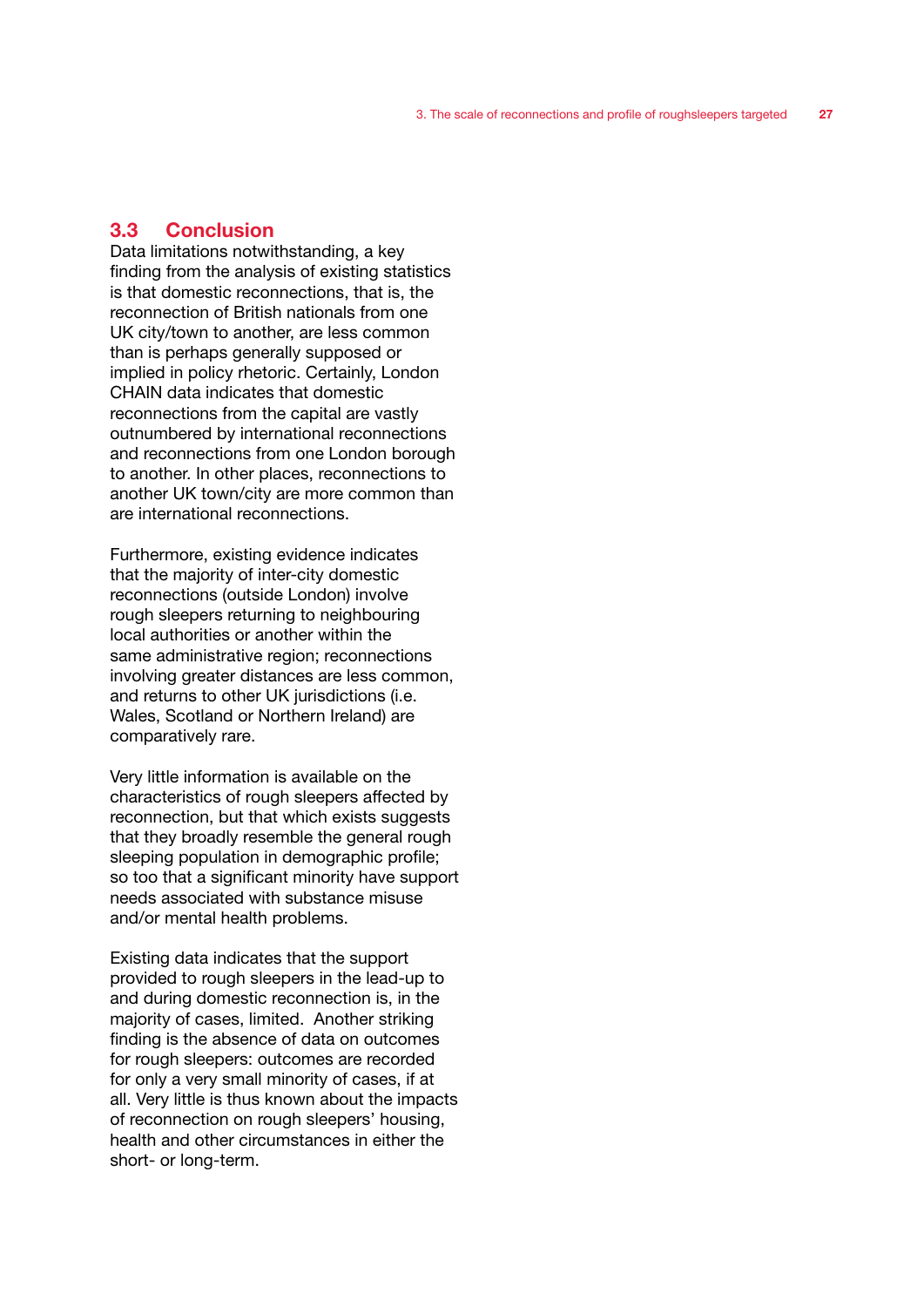# 4. Reconnection practice and practitioner perspectives

This chapter describes the general approaches and specific measures employed to reconnect rough sleepers 'on the ground'. It draws predominantly upon interviews with both stakeholders and frontline practitioners in the four case study areas. The first section maps out the range of different approaches which are branded as forms of reconnection. This is followed by a detailed account of the way in which rough sleepers' connections are defined and assessed in practice, and then the actual tactics employed by frontline workers to encourage or support rough sleepers to be reconnected. The fourth section outlines the barriers practitioners face in implementing reconnection, while the fifth and final section discusses their views regarding the appropriateness or ethicality of reconnection as a response to rough sleeping.

# 4.1 Overview of approaches

The case study fieldwork revealed that in practice 'reconnection' is an umbrella term used to describe a range of approaches that aim to return or direct rough sleepers to places outside an identifying area. These may be classified into three main categories, including:

*i) 'Reconnection (proper)*', that is, reconnection in the truest sense of the term, which involves supporting rough sleepers to return to a place where they have some established link – typically their most recent settled place of residence (see below) – as assessed and verified by a support worker. The level and nature of support provided varies but generally involves, at minimum, obtaining confirmation from the receiving local authority or voluntary sector agency that the individual will be eligible for

accommodation and/or other support services. This process may (but does not always) involve negotiation with recipient authorities or agencies to secure an offer of support and, in some cases, accompanying the homeless person to the recipient area to oversee the handover of care.

- *ii) 'Diversion'* (sometimes referred to as 'relocation'), essentially involves connecting (*cf. re*connecting) rough sleepers, that is, encouraging or supporting them to access services somewhere outwith the identifying area where they do not have an established connection. Targeted individuals are referred to voluntary sector service providers whom do not employ local connection eligibility criteria and therefore accept homeless people from outside the area (see below). Proponents justify the approach on grounds that it is better for those without a local connection to access accommodation in the recipient area, even if they have no connection there either, than to sleep rough where they are ineligible for services. Support workers usually (but not always) check that the receiving service(s) have capacity to accept the rough sleeper and provide travel funds, but do not accompany them on the journey.
- iii) '*Deflection'* is perhaps the most appropriate term to describe practices regarded to be a light touch form of 'advised reconnection' in some places. In such instances, 'new' rough sleepers who are not from the identifying area are informed (often by police officers) that they cannot access services in the area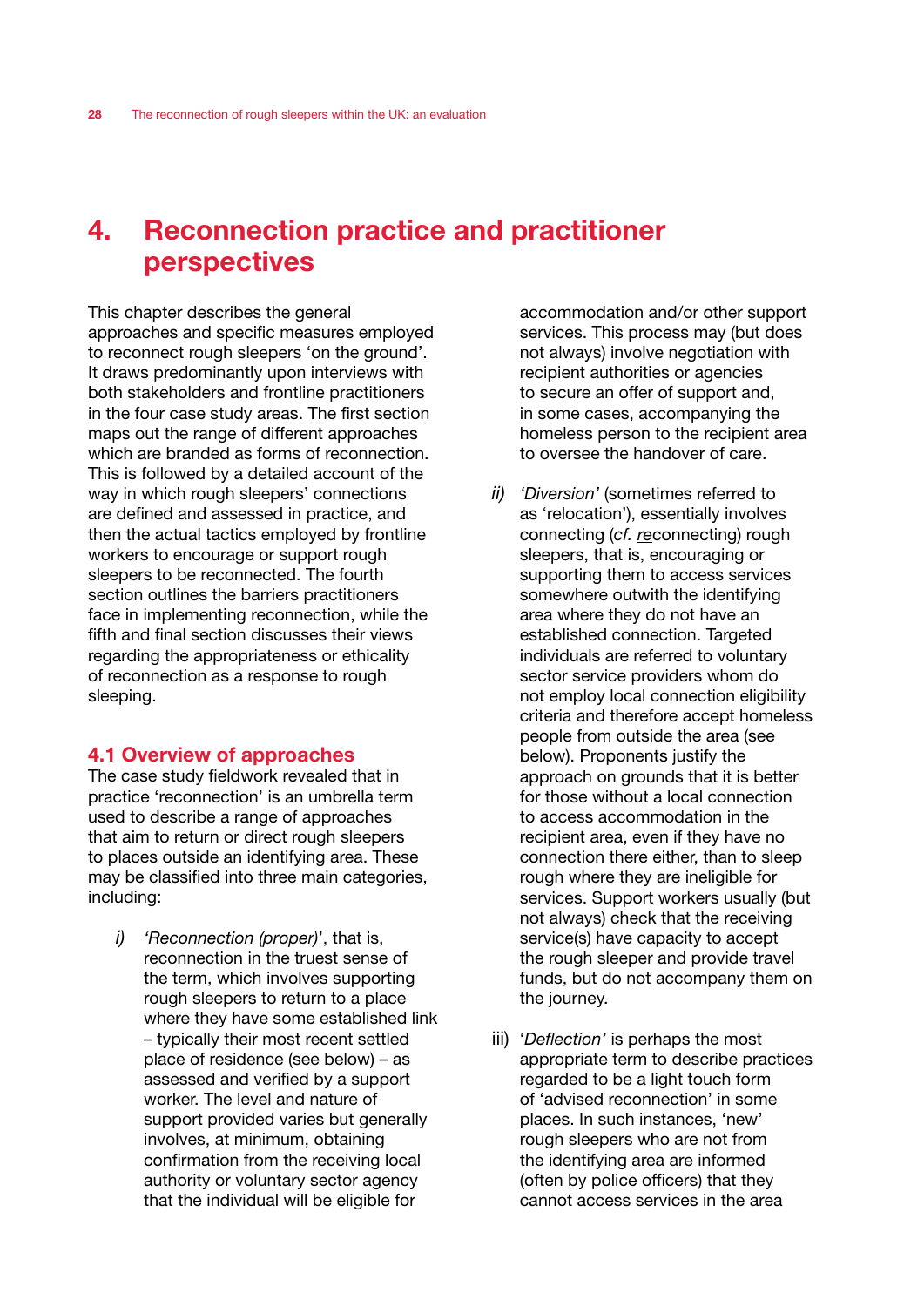and should (or must) return to their home area. No formal assessment of their support needs or connections elsewhere is made, nor is there any attempt to signpost or broker access to support services in the receiving area. Deflected rough sleepers may or may not be offered a ticket or travel warrant to fund their journey.

A number of interviewees commented that there is a significant lack of clarity, and widespread confusion, regarding what the term reconnection actually means, given its use in reference to all of the above strategies. That said, there is widespread agreement that deflection, which does not involve any assessment of the nature or strength of rough sleepers' connections elsewhere, nor any attempt to support them to return (beyond providing travel funds) cannot and should not justifiably be described as reconnection (see Chapter 2).

*"There are some authorities who will give police travel warrants to issue out, so that they can just take someone to the station or coach station or whatever and put them on the train or the coach. That's not reconnection. That's cruel and heartless, and doesn't solve rough sleeping, because all they'll do is get off the bus somewhere else and rough sleep."*  (National key informant)

On this account, it must be noted that deflection, and to a lesser extent diversion, deviate from the principles and practices endorsed in national reconnection guidance (see Chapter 2), albeit that the latter does at least involve active attempts to connect (*cf. re*connect) rough sleepers into support services (somewhere else). Only the first approach described above, 'reconnection (proper)' conforms to the key principles and

practices identified in national guidance, in that it actively attempts to link rough sleepers back to somewhere that they do in fact have an established connection (howsoever defined) (CLG, 2006; Homeless Link, 2014b). The following section described how such connections are defined and assessed in practice.

# 4.2 Defining and assessing connections

As noted above, attempts to investigate the location, nature and/or strength of a rough sleeper's connections outside an identifying authority's jurisdiction are rare in cases of diversion, and non-existent in instances of deflection. What follows, therefore, is an account of how connections are assessed in cases of reconnections which actively attempt to assess an individual's connections elsewhere.

#### 4.2.1 Defining (local) connections

When asked how they defined a 'connection', stakeholders and frontline support workers typically referred rather generally to things such as a history of settled residence or sustained employment, presence of family, and/or somewhere where an individual has a history of using support services. In practice, however when assessing where a rough sleeper might have a connection for the purpose of reconnecting them, the definition employed is in virtually all instances restricted to elements of the 'local connection' criteria as described in Annex 18 of the *Homelessness Code of Guidance for*  Local Authorities (CLG, 2006b)<sup>9</sup> (henceforth referred to simply as the *Code of Guidance*). This states that a homeless person might be considered to have a local connection if that individual "is, or in the past was, normally resident in the district" and suggests that

Statutory homelessness legislation in England dictates that if a local authority has reason to believe that a household may be homeless or threatened with homelessness it has a duty to assess whether the household is owed the main homelessness duty. These enquiries explore, amongst other things, whether households are eligible for assistance, in priority need, and/or have a local connection to the area (Fitzpatrick et al., 2009).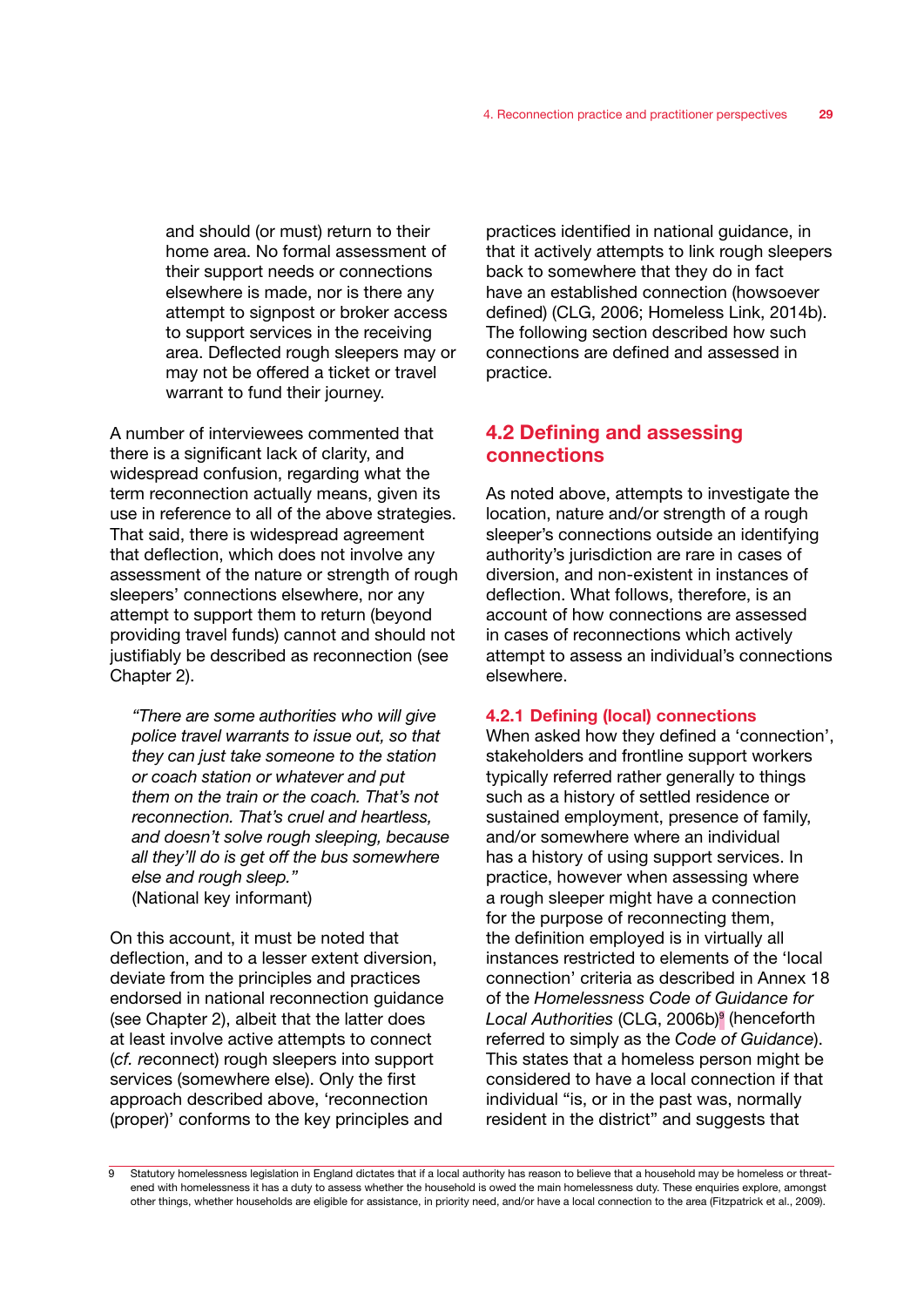"a working definition of 'normal residence' should be residence for at least 6 months in the area during the previous 12 months, or for not less than 3 years during the previous 5 year period" (CLG, 2006, p.231). The *Code of Guidance* also states that someone might be deemed to have a local connection if the individual "is at present employed in the district" (where that employment is not of a casual nature) and/or "has family associations in the district" (CLG, 2006b, p.231). Regarding the latter, the guidance specifies that "Family associations normally arise where an applicant … has parents, adult children or brothers or sisters who have been resident in the district for a period of at least 5 years … and the applicant indicates a wish to be near them" (CLG, 2006b, p.232).

Interviewees confirmed that whilst the *Code of Guidance* relates to statutory homelessness, and assessment of homeless persons' entitlement to settled housing in particular, local connection has increasingly been employed by local authorities to restrict single homeless persons' eligibility for services such as hostels and other building based services (e.g. day centres) since the Supporting People funding ring-fence was removed and its allocation devolved to the local level. In each case study area local connection appeared to be used as a fairly 'blunt' tool to assess: firstly, whether an individual has a local connection to the identifying area and might therefore utilise Supporting People funded services; and (if not) to then identify another where they do have a local connection and attempt to reconnect them to that area.

Two significant points should be noted in this regard. First, there appeared to be a misconception on the part of many key stakeholders, and virtually all frontline workers facilitating within-UK reconnections, that local connection criteria constitute

a set of 'rules' to be rigidly applied in all cases10. In fact, even with respect to statutory homelessness assessments, these local connection criteria are mere *guidance* to which local authorities should 'have regard' in exercising their discretion under the legislation. Were a local authority to apply these local connection criteria as 'blanket' rules, as often appears now to be happening with respect to single homelessness services, they could in fact potentially leave themselves open to legal challenge.

Second, in regard to the statutory homelessness legislation, the only lawful use of the local connection criteria is to determine which local authority should take responsibility for securing longerterm accommodation for relevant households. The duty to accommodate will continue to rest with the local authority to whom the household applied until such time as this duty is successfully transferred to another local authority which accepts it (with arbitration arrangements made for the resolution of any disputes between local authorities). Local connection cannot therefore lawfully be used to exclude households from provision entirely, as appears now to be happening with respect to single homelessness services in some areas. For these and other reasons, questions could be asked as to the appropriateness of the current application of the *Code of Guidance* local connection criteria to single homelessness and rough sleeping services in the case study authorities.

### 4.2.2 Assessing (local) connections

In practice, the degree of emphasis placed on each element of local connection during reconnection assessments varied between the case study areas, with London Borough focussing attention almost entirely on the first, that is, in identifying where a rough sleeper's most recent place of normal

<sup>10</sup> This was not true of *international* reconnections, however, wherein connections are interpreted in a 'looser', less legalistic, fashion.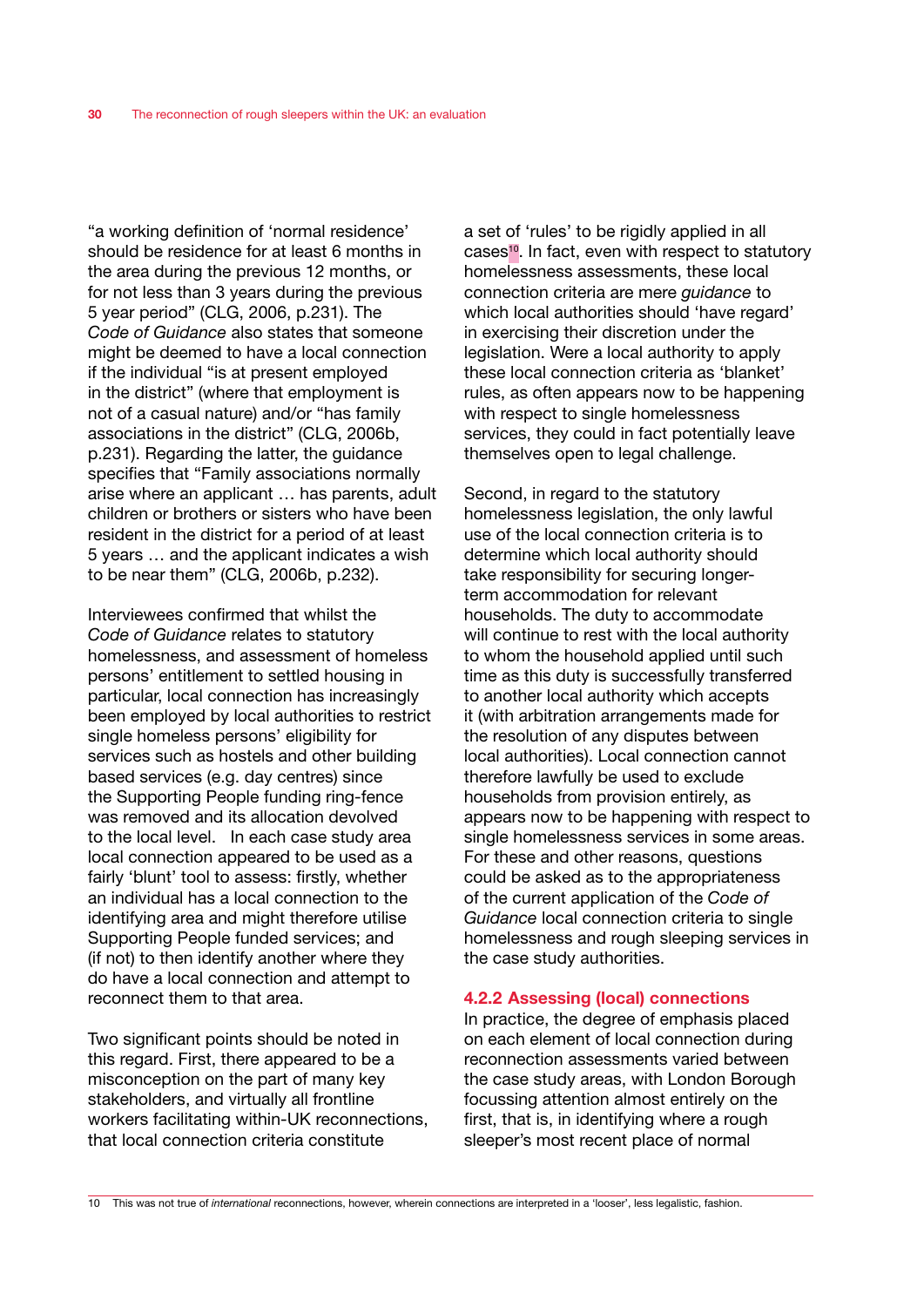residence has been. This was justified on the grounds that potential recipient local authorities were otherwise resistant to offer services to reconnected rough sleepers who did not have a local connection to the area (see below).

*"The intricacies of the local connection have been knocked off and we boil it down to have you lived here in the last six months? If not, that's it!"*  (Local key informant, London Borough)

*"Most hostels, even if they're direct access, want a local connection. Most places will require a local connection because they need Supporting People funding … so they're only allowed to work with people who have a local connection to that place. … Most have a general definition of six months in the last 12, or three years out of the last five."*  (Frontline Worker, London Borough)

It should be noted that there is a lack of clarity regarding whether having slept rough in an area for six months is (or should be) deemed to constitute a local connection. In London Borough many frontline staff believed that it did, or at least that having been recorded as a verified rough sleeper on CHAIN for that long and/or using other homelessness services in the area for that time constituted a local connection. In some of the other case study areas, key informants emphasised that it did not and that the reconnection policies had recently been adapted to clarify this fact.

*"We had a bout of people that were willing to rough sleep for six months in order to gain a local connection to [Eastern City], so we had to change the policy slightly to say that rough sleeping no longer counted as a local connection."* 

(Local key informant, Eastern City)

Notably, the weighting given to the presence of family in assessments of local connection

varied considerably. In London Borough it had very little, if any, bearing. There, last place of normal residence (as defined above) was regarded as 'trumps'. This criterion was deemed to be the overriding priority in a context where local authorities are increasingly restricting even Supporting People funded services to those whom have a local connection as defined by the six out of 12 months or three out of five year 'hurdle'.

*"Having lived somewhere as a child means nothing really ... If there was still family there we could look into that if we were running out of options, like if she'd not been somewhere for three out of the last six months or three of the past five years. But we'd never send someone back to somewhere where they might not be eligible for services. Because what if her sister or whoever booted her out? Then she's back homeless, back to square one."*  (Frontline worker, London Borough)

*"Specifically I'm looking for one [local authority area] wherever they will meet the legal criteria for local connection, so the six out of 12 months or the three out of five years. If they haven't got either of those then you ask them about any family connections … But, I think normally the local authorities normally refer you back to where you've been living … you can't really appeal and say, 'this is my local connection now because my kids are there', because they'll just say 'So why didn't you live there before?'"* 

(Frontline worker, London Borough)

In contrast, in the other three case study areas consideration of (immediate) family connections were accorded greater weighting, albeit that the nature of these connections – most notably the age and housing stability of family members – was carefully assessed so as to determine whether they would be an a position to offer sufficient support to the reconnected rough sleeper.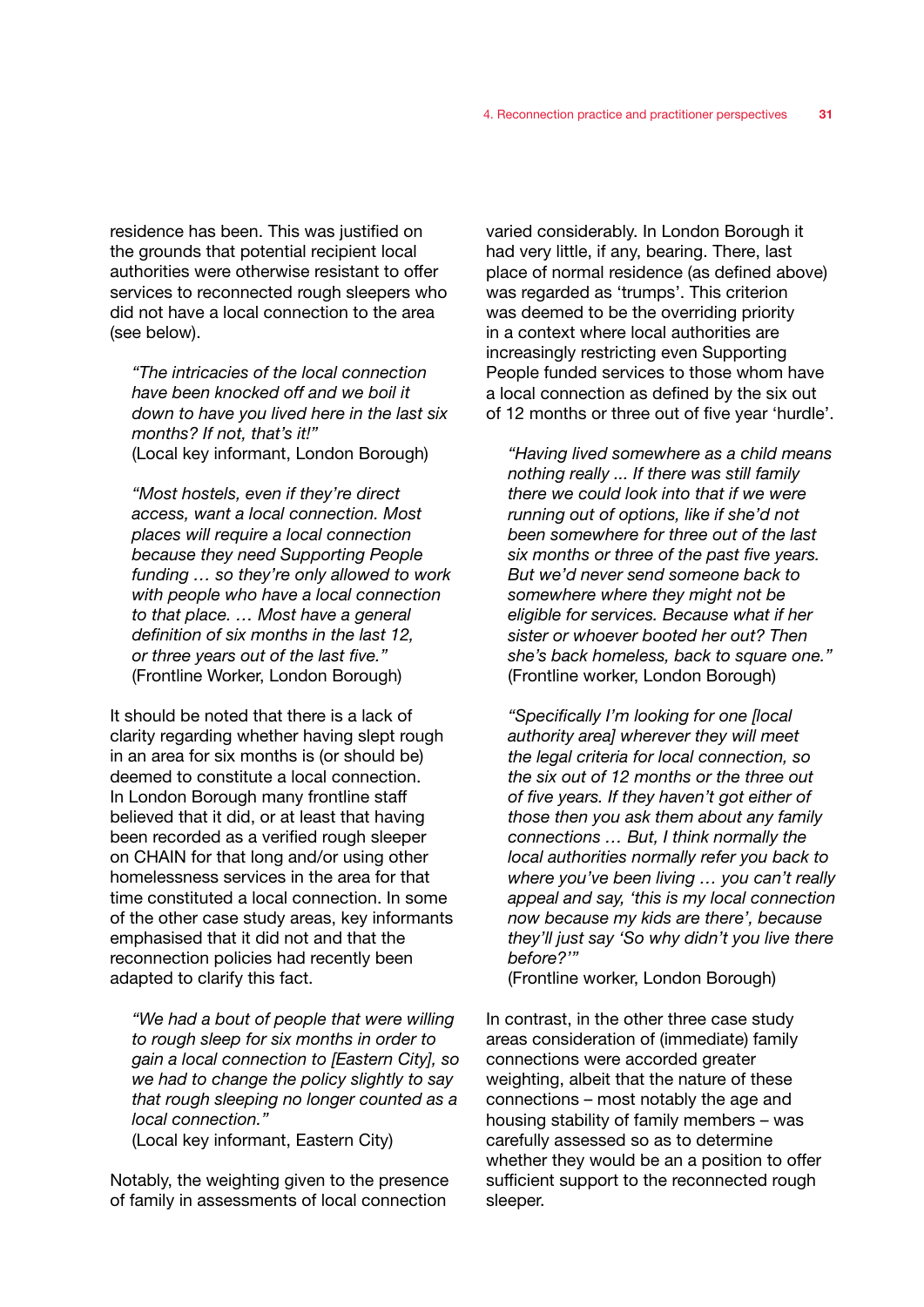*"It could be your brother that you haven't seen for 20 years but it will still give you a connection to the area."*  (Local key informant, Eastern City)

*"We would encourage them to return to their area that they have a support network, where they have family or friends who they can maybe return to and also we would look at trying to find them accommodation in that area prior to sending them back. That could be anything from family or friends if they're willing to accommodate, to a hostel, to a night shelter…"*  (Local key informant, Seaside Town)

The process of obtaining evidence of local connections often involved checking for proof of residential address(es) and/or where targeted individuals had previously signed on for welfare benefits or received particular service interventions (e.g. methadone prescriptions). Information was normally obtained from public bodies (e.g. Department for Work and Pensions, Police, Local Authority housing offices etc.) but sometimes also informal sources such as letters from relatives or private landlords.

Importantly, rough sleepers' personal views on where they consider to be 'home' are given little if any weighting in assessments, unless that location coincides with their last settled place of residence, given the priority accorded to legalistic interpretations of local connection.

*"Where people consider to be home doesn't play any factor … It doesn't seem fair to me, but that is the situation. People say, 'I was born here'. A lot of people think that if they were born in a certain area then that is their spiritual home and they don't see why you can't reconnect them there … I explain to them, it's to do with the Housing Act and local authority rules and who they'll accept and stuff."*  (Frontline worker, London Borough)

Central Government representatives emphasise that this reduction of the concept of 'connection' to the legalistic definition of local connection as deployed in the *Code of Guidance*, and failure to take adequate cognisance of where rough sleepers consider to be 'home', represents a significant departure from the original intent of the national reconnection policy.

*"You've actually got to try and work out where in terms of local that is the most effective returning place for that person … So, did local mean the last place you came from or did it mean where you grew up, where you had a tenancy, where you had a partner? … A surprising number of rough sleepers have children, and they have families … It's a question of unpicking where they come from and that is essentially what we mean by local. It shouldn't mean what it means in the homelessness legislation, whether you've worked here, or lived here for six months in the last year or whatever…"*  (National key informant)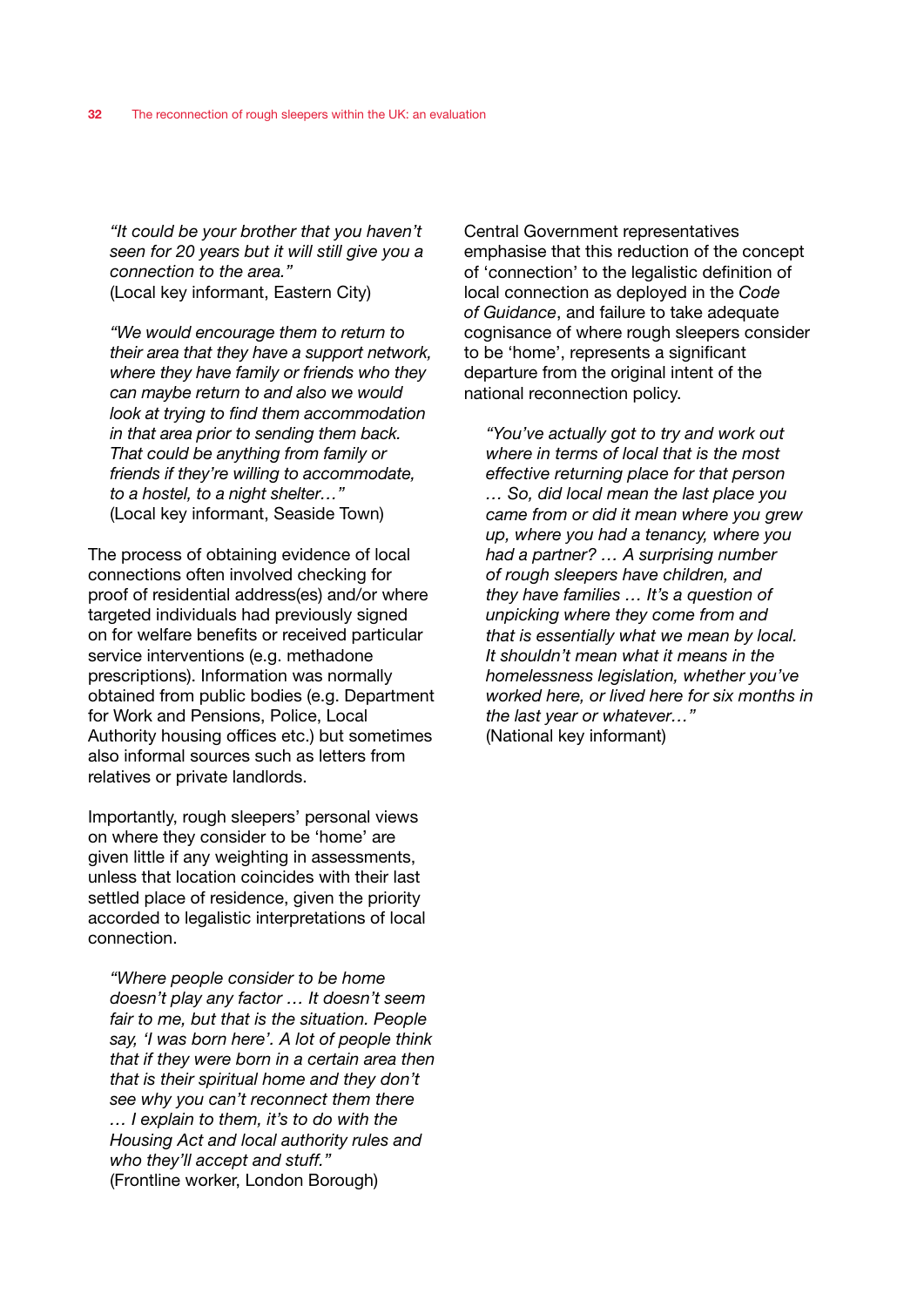### 4.3 Techniques employed

Attempts to reconnect, divert or deflect rough sleepers typically involved emphasising the discomfort and dangers associated with street lifestyles and/or encouraging rough sleepers to consider the benefits of being 'home' closer to family and/or friends.

*"Sometimes, it sounds awful, but scare tactics … I had one gentleman who was set about by two teenagers with skateboards who had his jaw and eye socket fractured, so I will tell them this and say this is not a one off incident, this can happen when you are rough sleeping … Also, if you talk about the weather in [Seaside Town], obviously people realise it is cold, but then when you add that the wind chill factor coming off the sea will drop it by four, five, six degrees … [Also] I explain that obviously they are going to have a lot more support there than they have here."* 

(Local key informant, Seaside Town)

*"One of the conversations that you'd be having with somebody like that is that you know if they're saying they're trying to get away from bad influences, there are just as many bad influences here as there are in [name of city]. The other conversation you would be having with this person is about the reality of linking into services here …. Drug services in [London Borough] are not going to work with somebody unless they are likely eligible to be housed in [London Borough], so you know, they might easily be able to get their script transferred but they wouldn't get any additional support."*  (Frontline worker, London Borough)

In addition, in all case study areas rough sleepers who refused to comply with a reconnection offer were refused access to local authority funded temporary accommodation (e.g. hostels) and/or other building based services (e.g. day centres). That said, the extent to which service providers in each area signed up to such protocols varied (see below and Chapter 6).

*"If they refuse a single service offer [of reconnection] they can't access our service anymore and several other services within [London Borough] … That would be flagged onto the CHAIN database so it then wouldn't matter what service they went to in London most of them have got access to that database with the exception of a few sort of church based groups [and] wherever they went they would walk in the door and it's, 'Sorry mate, you need to go back to there'."* 

(Frontline worker, London Borough)

*"[Name of service provider] are meant to make a single offer and if someone doesn't accept that offer then they need to be excluded … So our response would be 'Right, you've lost your place at [name of service] … Your options are even less now so this is our suggestion' … and then if they don't accept the offer that we're giving them, ultimately they are going to get woken up by the police every morning and moved."* 

(Local key informant, Eastern City)

As noted above, the extent to which *supportive* interventions are integrated in the reconnection process varies substantially. For (proper) reconnections, time (of varying amounts) is invested in assessing connections in destination area and brokering a positive response from recipient local authorities or service providers. This often involves liaising with housing or social work departments, and/or voluntary sector homelessness or other social care agencies (e.g. detox facilities) and can be a very time intensive process (see below). Some (but by no means all) support services will provide or negotiate access to temporary accommodation for the rough sleeper concerned for the duration of this process.

*"We have to verify that they've got an address to go to. We have to ring and make sure they can stay there or we have to speak to the Housing Options team and*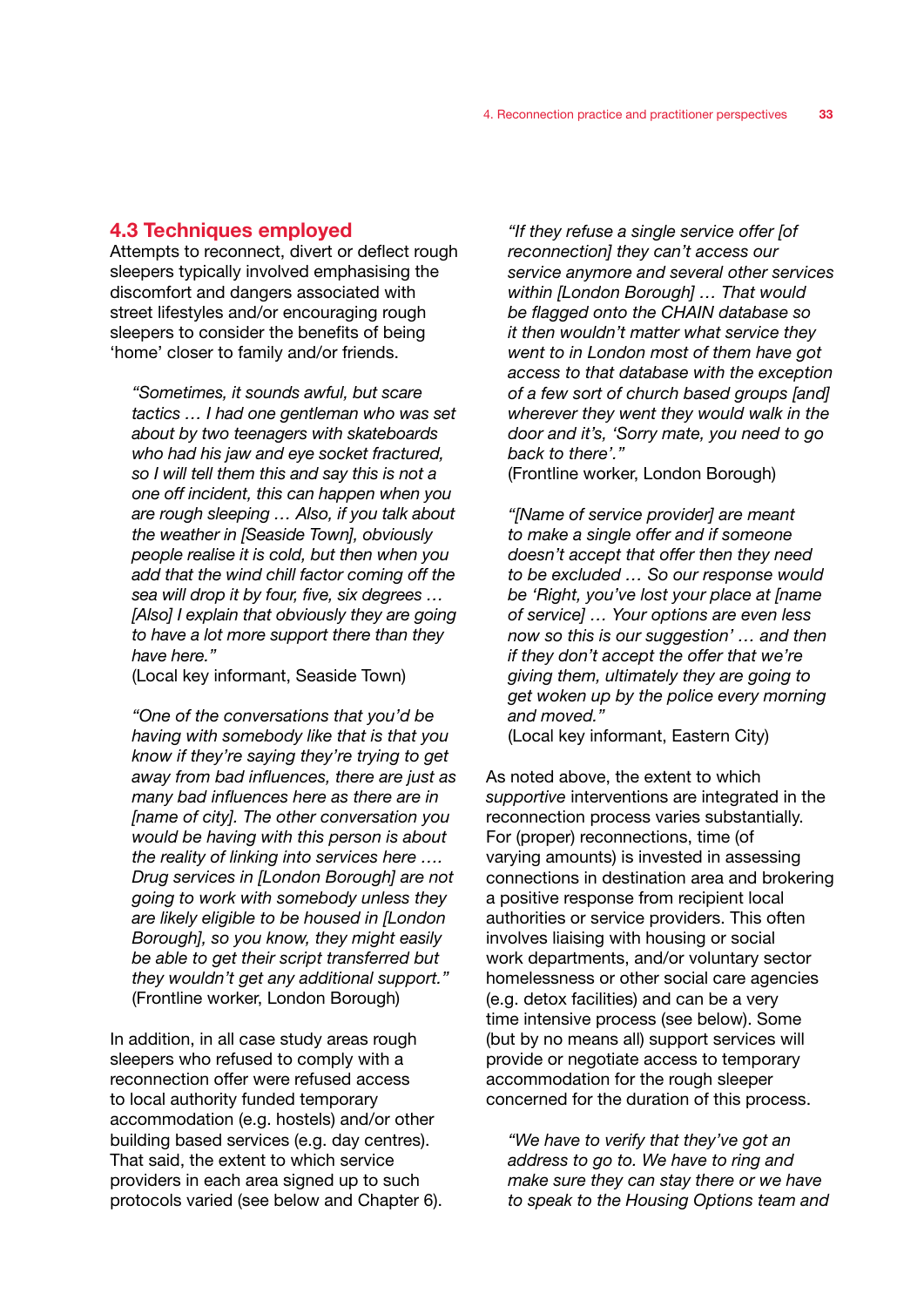*things like that, so we always have to verify that there will be no rough sleeping."*  (Local key informant, Northern City)

*"We would make that first call, as we would explain that this fella has presented at our service … and we would be phoning that agency saying 'Can we have an appointment for this man to make into your service?' So we would be sending him back with an appointment somewhere, to someone … [And] he'd stay at the night centre until we had a plan of action and contacts and then travel will be provided, possibly food."* 

(Frontline worker, London Borough)

That said, a number of service providers commented that they were aware of situations wherein the support offered to individuals who had been reconnected consisted merely of advice that they contact the local authority in the area of local connection. The capacity of reconnecting agencies to devote resources, most notably time, to this supportive process varied considerably. It was often noted in London Borough, for example, that NSNO staff were in a position to offer more intensive support, including the potential for accompanying service users on their journey, than were those of mainstream outreach teams

A number of interviewees also commented that the provision of support for overseas reconnections frequently exceeded that for domestic reconnections, given the greater investment of resources in the former.

*"Ironically, I think that for Polish rough sleepers or Bulgarian rough sleepers the reconnection process around those clients we do very well. Something about the fact they're going to another country, we buy them something to wear, we give them gifts to take to their family, we put them on a plane, we might take them to the airport, sometimes we'll go with them. We think about all of that. But there's something* 

*about our practice [that] gets sloppier when it's UK reconnection."*  (National key informant)

Stakeholders and frontline practitioners agreed unanimously that all individuals targeted for reconnections should ideally be followed up, that is, contacted after being reconnected, but noted that in practice this was very rare given resource and time restraints (see also Chapter 3)

*"Unfortunately, because of the turnover of clients, it's out of sight out of mind. You know, this man is gone, we have done this part of the job. It's probably in about two per cent of the reconnections that we would check up, and it's purely, not that I don't want to check-up, but it's just time… As soon as one person leaves the next person's in and we're straight onto them."*  (Frontline worker, London Borough)

*"We have no idea what happens to loads … probably ten per cent keep returning … I'd like to say that the people we never come into contact with again … have succeeded and are stable. But the bottom line is we don't know … We're so busy crisis managing and firefighting there's no way we'd have time to [track people]."*  (Local key informant, Eastern City)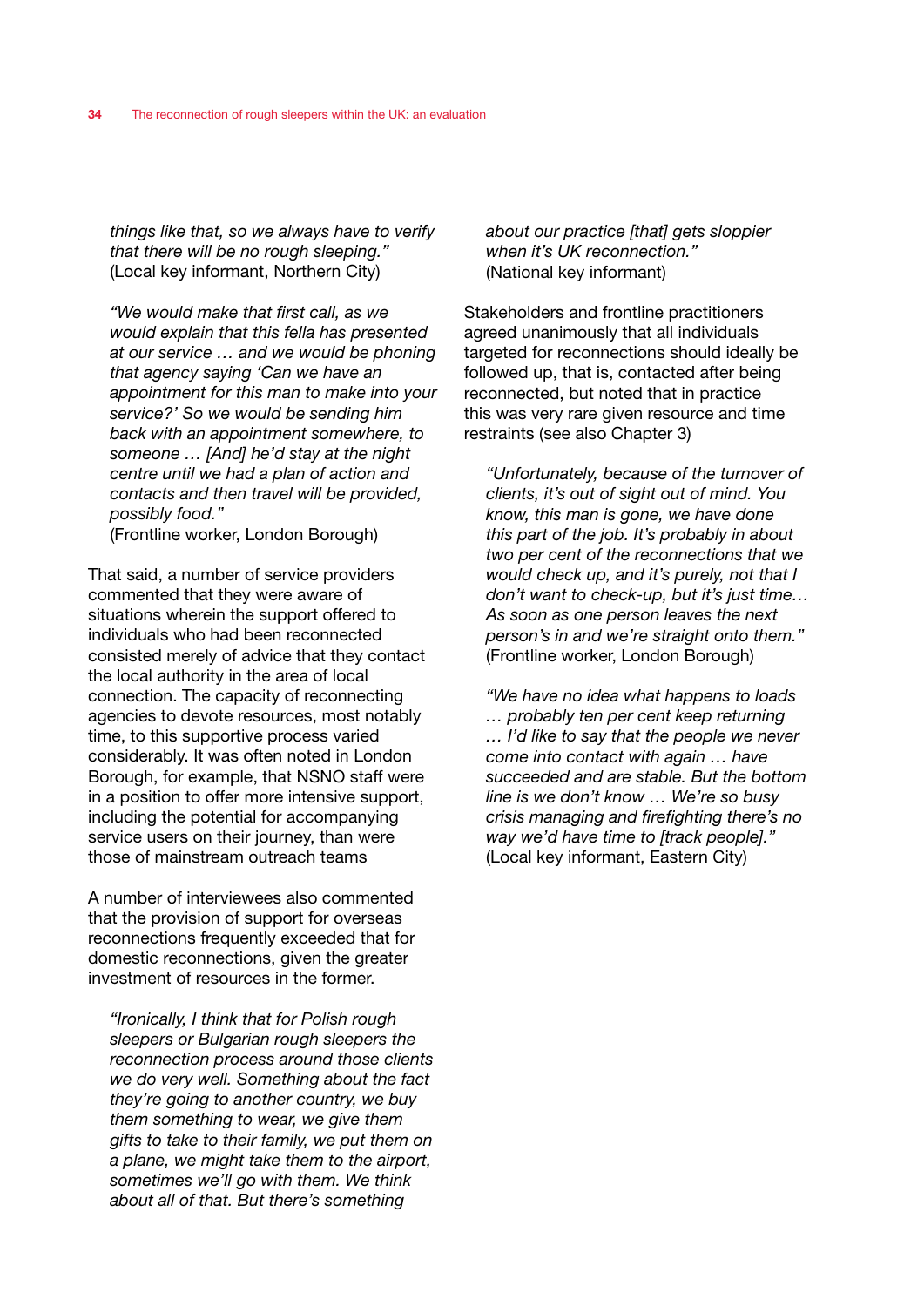### 4.4 Rough sleeper responsiveness

Practitioner interviewees reported that the process of reconnection is relatively 'straightforward' in some cases, wherein rough sleepers willingly comply. That said, there was a general consensus that straightforward reconnection cases were generally greatly outnumbered by those wherein rough sleeps were less willing to comply.

*"There're some people who do agree to a supportive reconnection, or for us to facilitate them to return. If they've thrown a bit of a wobbly and ended up in London street homeless, and services are saying, 'Well, actually we can pay for you to get back. We can make some phone calls to people that can probably give you a bit of support' … A lot of people are very grateful for that … but that doesn't actually happen that often."* 

(Local key informant, London Borough)

*"Some people get here and realise quite quickly that it's all bad, and want to go back very quickly. Some people have come here for a bit of help, really, so they've got people taken over their flat. You'd be confident that that would work out, if you've done enough work with their tenancy support workers. Got the problem resolved, sent them back home. That sort of stuff works."*  (Frontline worker, London Borough)

More often, practitioners explained, a process likened to a 'game of chicken' or 'Mexican standoff' eventuates, wherein both parties hold their ground until one or other capitulates. Rough sleepers will at some point generally either agree to comply, 'disappear' (that is, are no longer witnessed sleeping rough in that place), or will 'dig their heels in' and remain in the area (see Chapter 5). If however a rough sleeper's health and wellbeing visibly deteriorates, service providers will almost always 'give in' and offer them access to local services.

*"I used to always call it a game of chicken … you're cutting people off from services, you're watching them stay on the street … and you're playing a game of chicken, will they go and can you encourage them to go faster than you crack … So it's like a battle of wills … Then after a while you're not going to watch that person just get ill on the street, you're going to give in, put them in B&B or put them in the assessment centre. And then you'll have another go at persuading them to go, then they'll say no and then you put them in to your hostels and you accept them as one of your own…"* 

(National key informant)

*"The reality is … when it becomes obvious he's not going back, we'll house him anyway. That's the reality and once it becomes clear that every feasible approach has been tried with this person, we've tried to get him to go back, they're still around a few months later, they'll be in a hostel or linked into drugs services and we'll take them on. That's the reality of it. But initially, every effort will be made to try and reconnect them."*  (Frontline worker, London Borough)

This standoff can, in some cases, last for a number of months. In the interim, access to local authority funded services is generally (but not always) disallowed, such that the only services accessible to rough sleepers who refuse reconnection are the (often faith-based) 'non-interventionist' (Johnsen, 2014) night shelters or day centres which operate an open-door policy (see Chapter 5). A number of frontline support workers responsible for developing single service offers reported that they refer rough sleepers who refuse reconnection to these projects so that they may access basic accommodation and sustenance. Other services assist these cases to access accommodation in the private rented sector.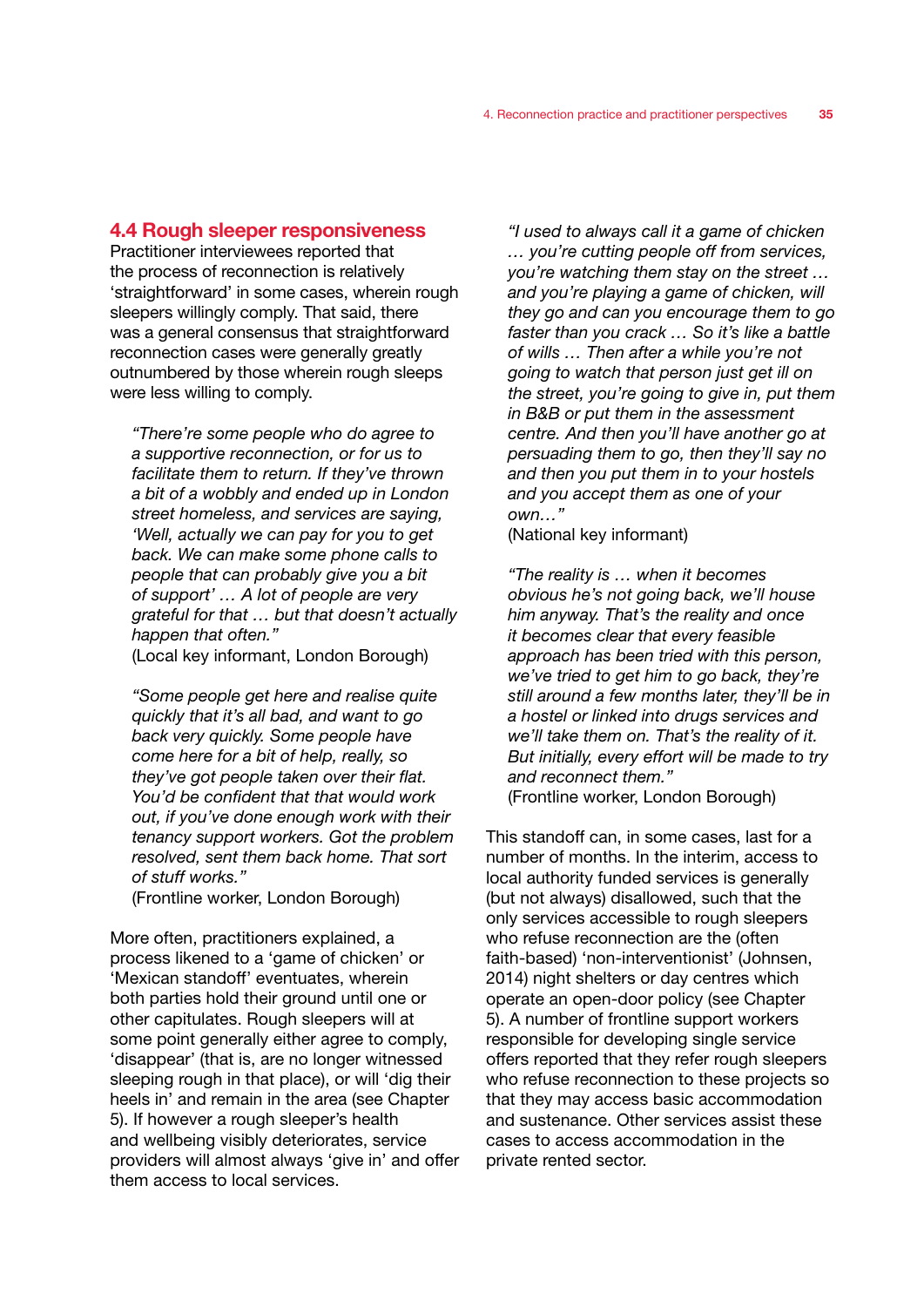*"If it's clear they're not going to go, or you want to give them time to think about the offer ... you'll refer to them [name of charity], so at least they can get basic shelter and food."* 

(Frontline worker, London Borough)

A number of practitioners commented that they often encounter less resistance from rough sleepers when employing diversion than reconnection, because whilst some rough sleepers refuse to return to the area they have come form on grounds of the need to avoid particular people, they may not object to 'giving another area a go' (see Chapter 5). That said, there was almost universal consensus that neither strategy was likely to be palatable to and/or 'work' with some individuals (see Chapter 6).

*"Probably 99 per cent of the time, we don't reconnect people back to where they have a local connection; it's generally a waste of time half the time. So we try and divert them somewhere else that doesn't have a local connection policy, that they may be willing to give a go to … A lot of people don't actually want to go back to where they came from in the first place, because if they did they'll still be there."*  (Local key informant, Eastern City)

*"We've got a chap at the moment who has just refused to leave [Northern City]. He's a big problem on the streets. A big problem with antisocial behaviour and he has a local connection elsewhere but we've just had to accept, actually, he is not going to return. He's been in [Northern City] now for so long he has become our problem and we need to help him."*  (Local key informant, Northern City)

Stakeholders disagreed about the impact that reconnection had had on the prevalence of rough sleeping. A few noted that the approach had led to a reduction in levels of movement between local authority areas, and thereby believed that it must have at

least tempered, if not reduced, rough sleeper numbers. A greater number, however, reported that it was almost impossible to ascertain with any degree of confidence what the impact had been, given difficulty disentangling the influence of reconnection from other factors in a context where overall levels of rough sleeping were increasing.

*"About eight/nine years ago, maybe even longer, it was a more transient thing. In [Northern City] we're starting to apply local connection to rough sleeper services. Previous to that we wouldn't have. Neither would [name of neighbouring city] neither would [name of neighbouring city] … Local connection started biting everywhere and actually it did settle down the picture … there are less people migrating into the city now than there was then."*  (Key informant, Northern City)

*"Has it had an affect [on rough sleeper numbers]? I don't know, it really is impossible to say. Numbers are going up again, and we're still doing it [reconnection] as much as if not more than ever, so… There are all sorts of other things going on. Welfare reform, EU migration, all that. It's really hard to separate out the effects of reconnection from all those other things."*  (Local key informant, London Borough)

The following subsection provides greater detail regarding the challenges involved in reconnection, including but not limited to resistance from rough sleepers.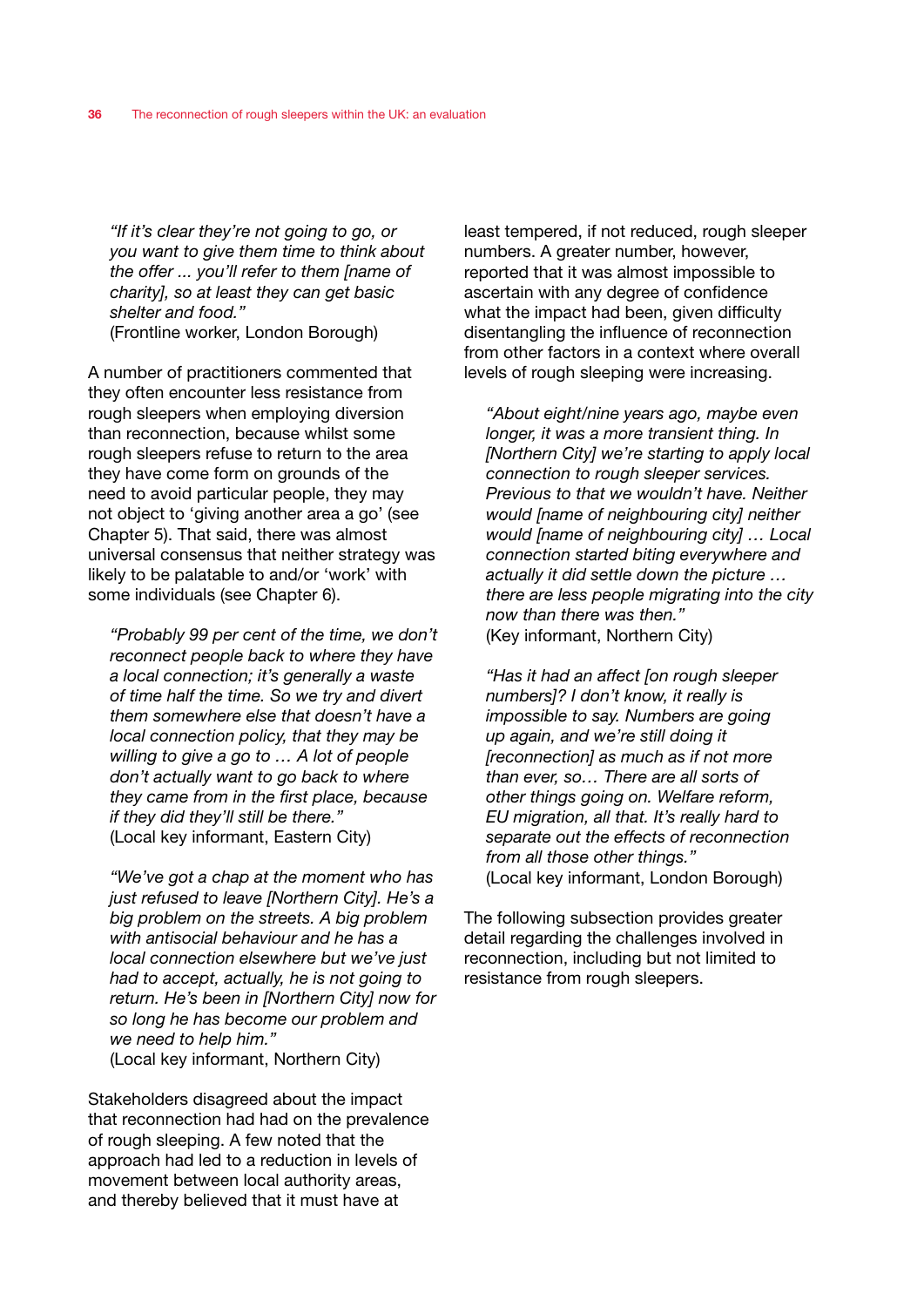# 4.5 Barriers and challenges in implementation

In recounting the barriers to reconnection implementation, stakeholders and practitioners alike tended to highlight challenges associated with three main sources. First, they emphasised challenges associated with *recipient local authorities*, particularly councils' reticence to recognise and accept responsibility for rough sleepers who were deemed to have legitimate local connections to their area and/or failure to provide adequate services for homeless people. Outer London boroughs and less densely populated (especially rural and semirural) areas in other parts of the country were particular targets for criticism in the latter regard.

*"If they [receiving LAs] don't have an obligation to accept [the main homelessness duty] on the whole they'll say no. We've had experience of people … with obvious connections to borough and they'll just say no, and no, and no, and no … They'll either just stall or they won't reply, or they'll just say they've been gone too long."* 

(Local key informant, London Borough)

*"A lot of other local authorities, particularly [name of neighbouring local authority], will say, 'Well we have no homeless provision, so there's no point sending someone back to us because there aren't any hostels, there aren't any shelters'."*  (Local key informant, Eastern City)

Interviewees also highlighted a second main barrier in implementation, this being that reconnection policies were undermined by *other service providers* who object to the approach in principle and/or are not signed up to associated protocol. Here, criticism was most stringently targeted at non-interventionist (and often faith-based) soup runs, night shelters and/or open-door day centres who continued to offer rough

sleepers support even if reconnection had been presented as a single service offer.

*"[Name of agency] were, at the time, a thorn in the side really … because they'd be circumventing the local connection policy and we'd try to say to them, 'Look, you're not doing these people any favours. You're putting them in really poor B&B when actually they might have accommodation where they come from. They're likely to get thrown out at a moment's notice. When they come back to see us they still haven't got a local connection, but also they've got nowhere to go back to…'"* 

(Local key informant, Seaside Town)

*"Some people … [have] a sense that reconnection is about washing your hands of a difficult group, and just making them someone else's problem … If a person is not going to get a service in a local authority because they don't otherwise have a connection there, I think you do them a disservice to try and sustain them there and it's like setting someone up to fail."*  (Local key informant, London Borough)

Third, resistance on the part of *rough sleepers*  was highlighted as a major challenge. This was often said to be borne of unrealistic expectations or misinformation, negative experiences of services in the recipient area, and/or fear that they will be at risk of harm if they return (see Chapter 5).

*"Sometimes they're so damaged by their living on the street that they actually have impaired judgement in terms of what the best next step is or they're in denial. They really think that if they sleep a little longer on the street they really will find a job and they're just not realistic…"*  (Local key informant, London Borough)

*"Barriers from the client [are] often about fear: 'I've just run away,' or, 'I ran away some time ago, and now you're asking me*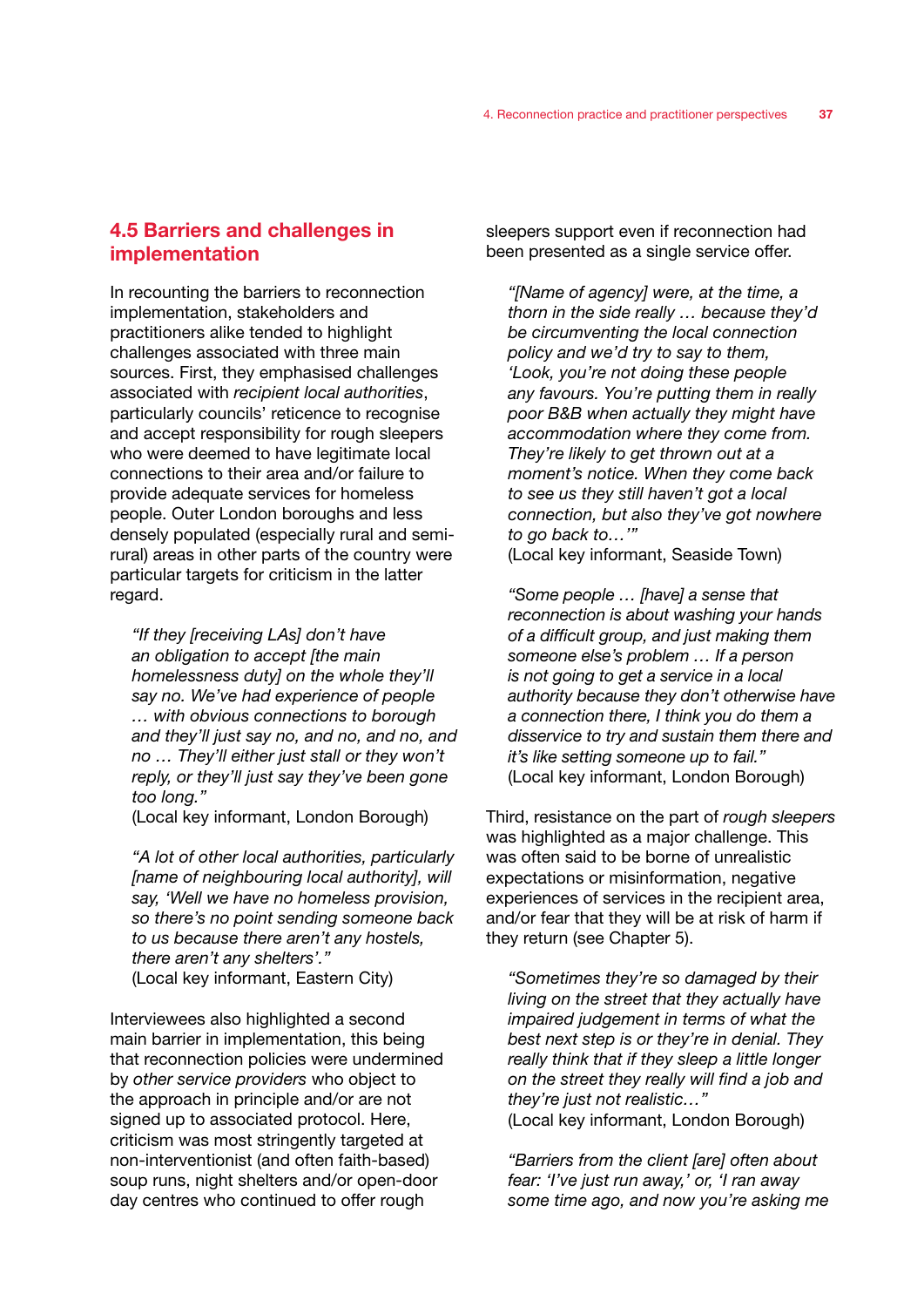*to face up to all of this and go and sort it out: well, actually, if it was that easy I wouldn't have run away.'"* (National key informant)

On the latter of these issues, frontline workers emphasised that cases where rough sleepers claimed that they would be at risk of harm if they were to return were particularly problematic (see also below for a discussion of the associated ethical dilemmas). Whilst victims of domestic violence typically present with 'proof' of risk in the form of police incident numbers, individuals claiming to have fled from drug-related risks (e.g. debt owed to dealers) rarely did so given the tendency for such issues to go unreported.

*"Some people don't trust the police or they … don't want to be seen as a grass, so regards to that, unless there is police involvement and the police are saying there's risk to life and limb, then we would probably say, 'To be honest we feel that you can return', which is difficult when you're on the front line and you've got someone crying…"*  (Frontline worker, Seaside Town)

*"[We often hear] 'There's people after me. I'm fleeing violence', and in order to accept that as a reason to stay in [Northern City] it has to be verified. The police have to give us confirmation that it's been reported that it is a serious threat to the person, but often … we find that people are running from drug debts. So they've a valid reason for not going back, but equally, they feel that they've got a valid reason for not going to the police about it."*  (Local key informant, Northern City)

In a similar vein, frontline workers emphasised that obtaining sufficient detail regarding rough sleepers' connections could be very difficult: perhaps because they were loath to tell the 'full story' and/or were unable to recall or provide evidence of relevant details.

*"Sometimes if people have been through the system, wherever they've been … they understand the local connection criteria and so will just say … 'I don't remember any of my addresses. I don't have any family. I'm not in touch with any family', in which case you can't verify a local connection to anywhere…"*  (Local key informant, Northern City)

*"People's situation changes and sometimes you get it wrong, to be honest, sometimes people will reveal more information… It can be hard to get the real story … That's why I have reservations about the whole single service offer thing."*  (Local key informant, London Borough)

Further to this, a number of interviewees highlighted the potential for insisting that rough sleepers reconnect to damage the therapeutic relationship between support workers and rough sleepers and that this, in turn, could heighten rough sleepers' resistance to supportive interventions.

*"Sometimes they'll refuse to go, or go and come back but with a chip on their shoulder … People are doubly resistant to whatever you try and do for them afterwards."* 

(Frontline worker, London Borough)

*"Since we've increased the level of reconnections there is a level of hostility, for instance, from clients who are unable to use the service … the feeling that charities are just turning people away. That's had a negative effect on how clients see service provision and that can then act as a barrier…"* 

(Local key informant, London Borough)

Such impacts highlight a number of ethical issues which were raised by key informants and frontline practitioners alike. These are recounted below.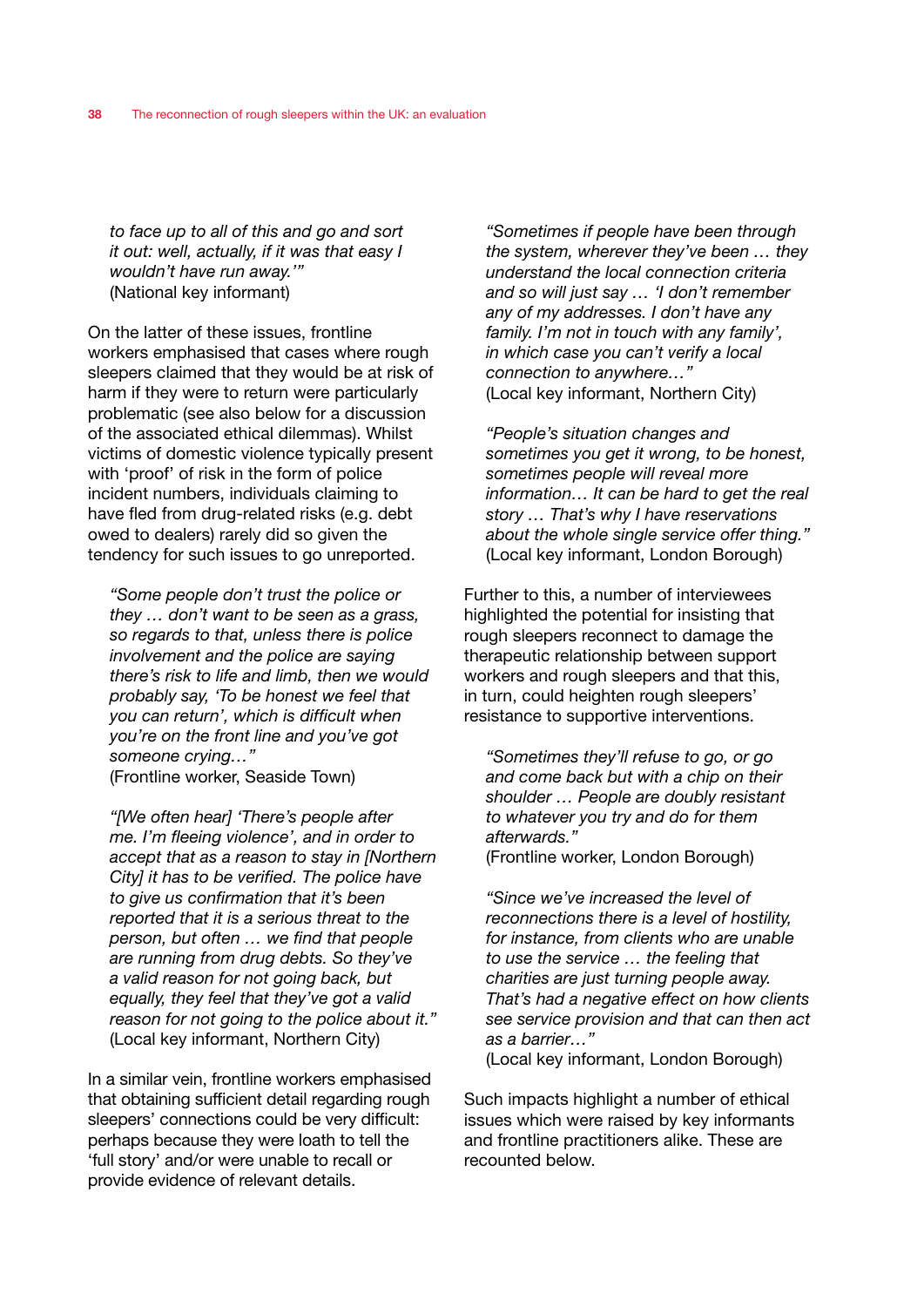# 4.6 Views on appropriateness and ethicality

There was almost universal consensus that reconnection, with appropriate support, is an entirely appropriate service response when rough sleepers have made a 'bad decision' and arrived in the identifying area in an unplanned fashion without investigating the services available in their home area and/ or have abandoned 'live' resources and services (e.g. temporary accommodation or substance misuse treatment) in that area. This stance was often justified on the grounds that homeless people should not have unrestricted choice regarding area of residence, as this does not reflect the experience of the general public at large.

*"Reconnection is totally appropriate for him [name of rough sleeper], because he's spent all his life in [name of city]. He's not made particularly good choices considering his move to [name of city], and since coming here he's started using other substances, which is going to be detrimental to – well, it's not going to be doing him any favours … And all his networks are back home in [name of city]."*  (Frontline worker, London Borough).

Stakeholders and staff did however almost always emphasise that such a response is only justifiable if careful assessment of connections and support needs is conducted and meaningful support provided.

*"If you're looking someone in the eye and saying 'We're not going to offer you anything, you can just sleep on the street for as long as you want, here's that ticket to [name of city] we promised you', then that's unethical. I think if you do it properly with someone saying 'Look, these are your options, you're not from this area, we've no obligation legally to accommodate you, but we are willing to talk to this person or that person, you've indicated you lived there quite happily before and we can do x*  *or y or z to help you', I think that's all right."*  (National key informant)

Some queried the extent to which a rough sleeper's needs and connections can be adequately assessed within the tight timeframes that frontline staff work to, especially when failure to comply renders a rough sleeper ineligible for services.

*"If a thorough assessment has been done of somebody and you've concluded that that is their best offer, yes, they [single service offers] can be useful in terms of stopping the client just going round to different services and just getting more and more entrenched … But I don't trust that the assessments of people are always done thoroughly…"*  (Local key informant, London Borough)

A number also questioned the ethicality of returning vulnerable people to areas offering inadequate support.

*"I think there are those dilemmas in terms of, well, actually, if we send somebody back to a place where we think there's a poor service reputation, then is that ethical? I think that's a dilemma that's probably unresolved." (*National key informant)

Another significant ethical concern, frequently raised by frontline practitioners, related to concerns that rough sleepers might be sent back to areas where they are at genuine risk of harm, even if there is no evidence of this in the form of police records (see also Chapter 6).

*"For me the only ethical dilemma comes when you meet people who say, 'I'm fleeing this, I'm fleeing that' … There are the ones that have caused it themselves, because … they've pissed off a drug dealer and that dealer is out to kill them … Well we're not going to facilitate a whole new life for you because you screwed up in that sense. But then obviously there*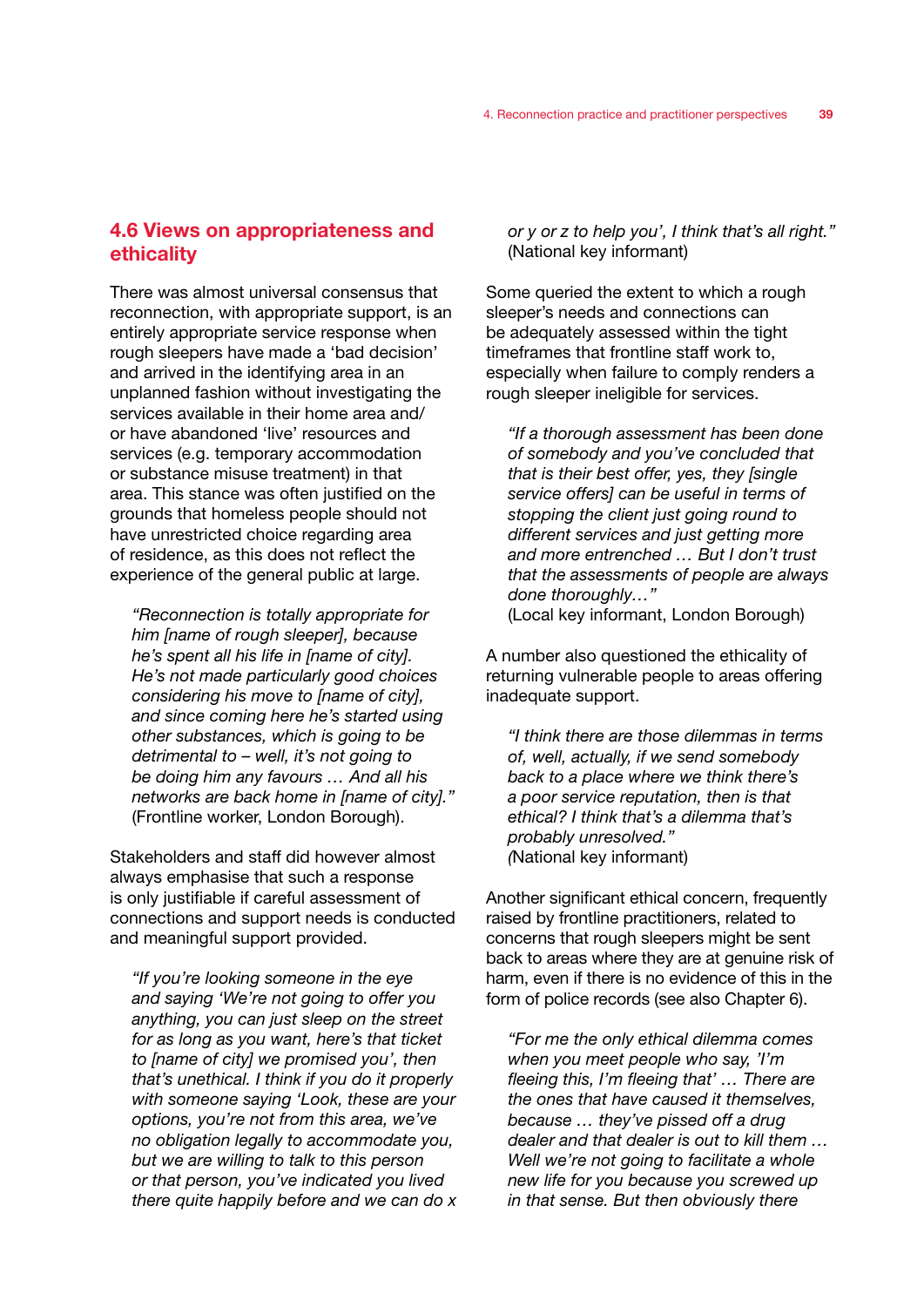*are the people who there is some genuine threat to their life … so there's a fine line between the two of them…"*  (Local key informant, London Borough)

Many also questioned the ethicality of denying rough sleepers access to basic services when they refuse to be reconnected. In this vein, a number of interviewees reported that reconnection policies involving single service offers conflicted with their organisational ethos.

*"I don't think we'd ever get to the point where we would refuse to provide services in line with the reconnections policy because that would not sit well with our ethos."* 

(Local key informant, Eastern City)

*"I know it sounds awful, but there's some people have been given reconnection advice from here who end up then being out [sleeping rough] for months … On an ethical level, on a values level, that is clearly not acceptable ... When clients come to us and they're distressed, and they're angry … what they want is compassion and warmth … So that almost feels opposite when you say 'You've got to go back to blooming [name of city]' on day one, it's just counter-intuitive."*  (Local key informant, London Borough)

Many frontline workers reported feeling decidedly uncomfortable about reconnection on a personal level given anxieties about the issues outlined above, but felt that they had 'no choice' but to do so given policy directives. Interestingly, some noted that they reconcile themselves to the practice in the knowledge that individuals who refuse reconnection can usually access basic services via night shelters or similar provision. Some actively refer such individuals to these services so as to ensure that their essential needs for shelter and food are met, in the short term at least. This practice is in some ways ironic given

that these non-interventionist agencies are frequently castigated by local authorities and other service providers for undermining reconnection polices (see Chapter 4).

*"You could argue that it's quite a contentious issue denying people access to basic services for instance. But there are other services who don't necessarily follow that line that they can use. But I can't say it's without conflict for me … What would happen if there really were no other services that they could use if they refuse to go [be reconnected]?"*  (Frontline worker, London Borough)

*"I suppose you can't let yourself have concerns about it because you have no choice … You have no choice in the matter. It is what it is and so to get overly involved in that sort of thinking behind it is very difficult … It's very difficult and we try not to get pulled in."*  (Local key informant, Northern City)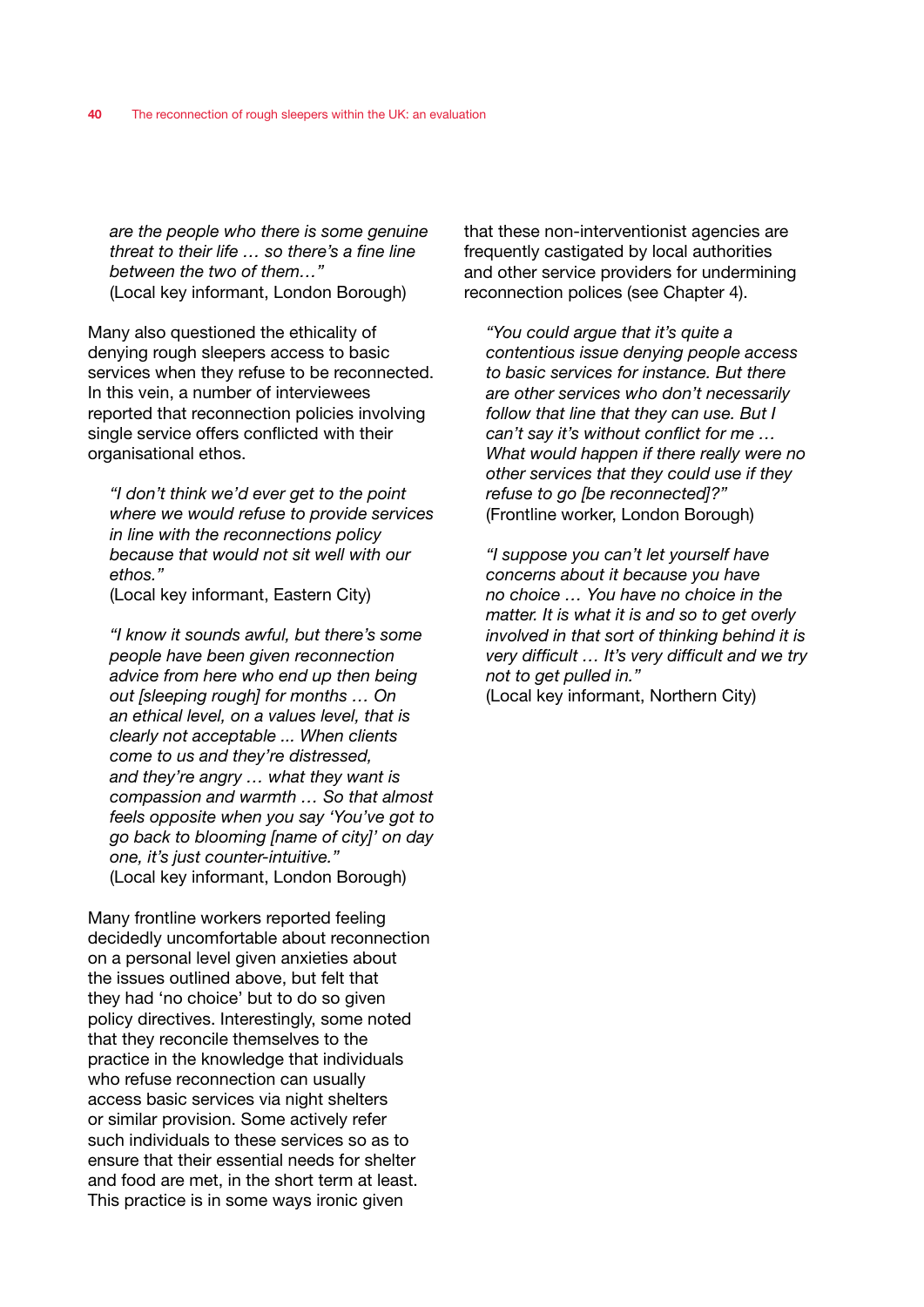# 4.7 Conclusion

In examining the practice of reconnections, this chapter has shown that the term is used to describe a range of approaches which fall into three broad categories: reconnection (proper), diversion and deflection. Only the first of these approaches adheres to the principles and practices endorsed in national guidance, that is, supports rough sleepers to access services somewhere they have a legitimate connection. In contrast, diversions *connect*, as opposed to *re*connect individuals, that is, attempt to link them into services in another area where they have no connection. Deflections make no attempt to assess or support rough sleepers to return, other than to (perhaps) provide them with a travel ticket or warrant.

In practice, connections are almost always defined in terms of local connection criteria outlined in the *Code of Guidance* (CLG, 2006). This is used as a 'blunt' tool, largely employed in a blanket fashion, to assess whether a rough sleeper has a local connection to the identifying area and, if not, to identify another where they do and attempt to reconnect them there. In some local authority areas, the last place of settled residence, this being where an individual has lived for six out of the last twelve months or three out of the last five years, is regarded as 'trumps' and other criteria are rarely taken into consideration; in others, weighting is given to other forms of local connection, such as having (adult) family members living in the area. Important questions must be raised regarding the appropriateness of the current application of the *Code of Guidance* local connection criteria to single homelessness and rough sleeping services.

The process of reconnection typically involves emphasising the discomfort and dangers associated with rough sleeping and/or potential benefits of returning to the recipient area; so too the denial of services for failure to comply. The balance between these varies, as does the intensity of support provided, which ranges from intensive assessment of needs

and brokering of support in the recipient area at one extreme, to virtually nothing (aside from the provision of a travel warrant) at the other.

Stakeholders frequently liken reconnection to a 'game of chicken' or a 'Mexican standoff' between reconnectors and potential reconnectees, wherein both parties hold their ground until one or other capitulates. Importantly, service providers will always 'give in' and provide services if a rough sleeper refuses to be reconnected and their wellbeing visibly deteriorates whilst they remain on the streets. Rough sleepers with complex support needs are usually (but not always) exempted from reconnection policies. Resource constrains dictate that only a minority of reconnected individuals are 'checked up on' after the move.

Stakeholders identify a number of barriers to reconnection, including: reticence or inability on the part of recipient local authorities to provide services for reconnected rough sleepers; the actions of non-interventionist support agencies which are said to undermine reconnection policies; and resistance on the part of rough sleepers. Resource constraints dictate that only a small minority of rough sleepers are contacted by reconnecting agencies after the move; practitioners' awareness of reconnection outcomes is thus extremely limited.

There is widespread agreement that reconnection is wholly appropriate in some circumstances, most notably where rough sleepers have made an unplanned move to an identifying area and abandoned 'live' connections or services in that area. Stakeholders did however highlight a number of significant ethical issues, including amongst others: concerns about the adequacy of needs assessments and levels of support provided in identifying areas; insufficient service responses in some recipient areas; the potential risk of harm to some rough sleepers if they return; and questions regarding the ethicality of denying people who refuse to be reconnected access to accommodation and other basic services.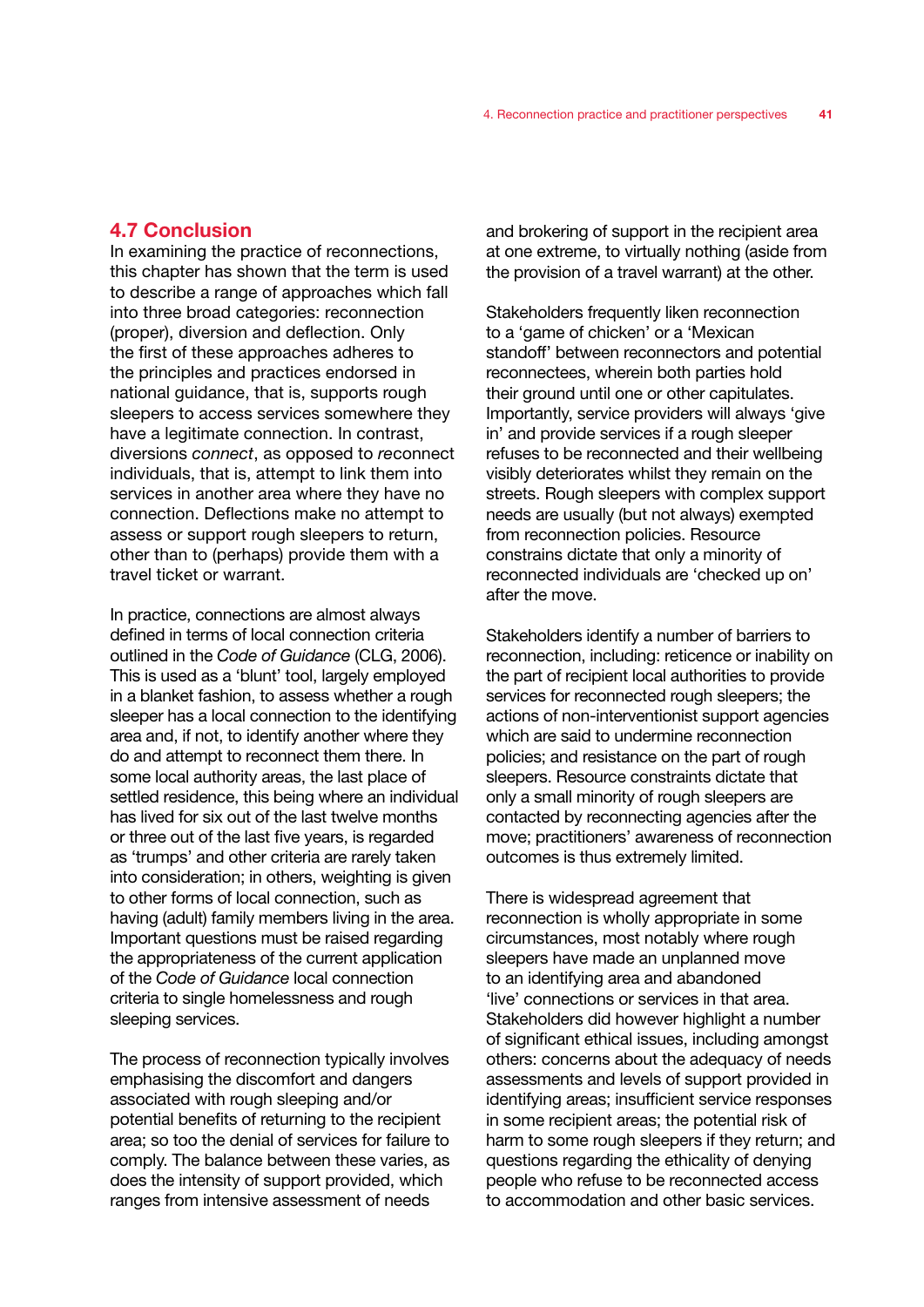# 5. Reconnection outcomes and rough sleeper perspectives

This chapter focuses on the experiences and outcomes of reconnection from the perspective of rough sleepers. It draws primarily upon the interviews with rough sleepers conducted before and/or after their experiences of reconnection. It begins by reviewing rough sleepers' reasons for moving to the areas in which they had been targeted for reconnection, before then describing their experiences of the assessment process and move. This is followed by an overview of the range of responses and outcomes reported by rough sleepers, together with their views on the appropriateness of the intervention. Boxes outlining the experiences of illustrative case examples are distributed throughout the chapter.

# 5.1 Reasons for moving

The proportion of all rough sleepers that move from one place to another within the UK remains unknown, hence the extent of domestic migration amongst the street homeless population will remain a moot question until research examining that very issue is conducted. That caveat notwithstanding, interview data suggest that the reasons underpinning rough sleepers' moves to identifying areas, that is, the place where they are targeted for reconnection, might broadly be classified as either 'push' or 'pull' factors. Most rough sleeper interviewees identified both in explaining why they had moved, albeit that the weighting accorded to each varied for individual cases.

# 5.1.1 Push factors

Push factors are typically articulated in terms of rough sleepers wanting or needing to get away (or 'run away') from something, the common denominator underpinning which is

broken relationship(s), be that with a partner, family member, and/or peer networks. In the latter case, push factors are often attributed to drug debts, gang affiliations and/or fears regarding perceived or actual risk of harm in the recipient area.

*"There is absolutely no way I would go back to [name of town]. Let's just say that the split from my wife was not very amicable … I simply could not be in the same place."*  (Rough sleeper, male, in 50s, London Borough)

*"A lot of my friends used to take a lot of drugs and stuff and I was just sick of it. So that was one of other reasons why I went to [name of city] … I'd had enough of, they were always, you know, at my flat. So I just decided the only way I can get away from it is to go to [name of city] and start again."*  (Rough sleeper, male, in 30s, London Borough)

*"I'm gang affiliated and just due to family problems, I decided not to go home. So when I was released from jail into a bail hostel in [name of area] I started my travels really … People don't forget … so you would be putting me at risk by sending me back to [name of city] because within a year I'll be back in prison … or in a box [dead] because I used to argue, fight … I've been stabbed four times, all sorts of madness…"* 

(Rough sleeper, male, in 20s, Eastern City)

### 5.1.2 Pull factors

Interviews with rough sleepers and support providers indicate that there are six main pull factors influencing homes peoples' moves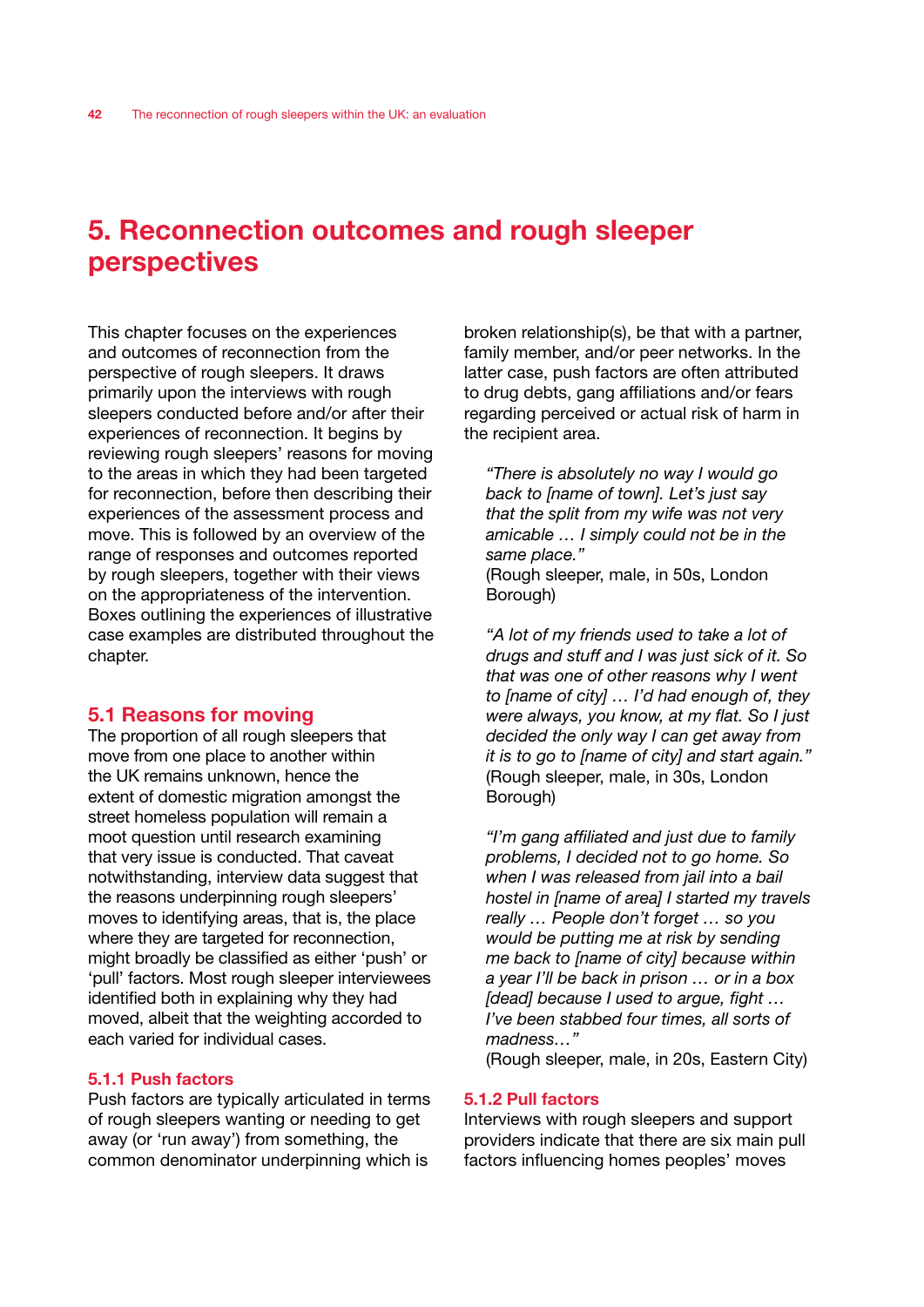to the area in which they were targeted for reconnection.<sup>11</sup> the first five of which are prevalent in moves to larger cities (such as Eastern City, Northern Town and London Borough), the sixth to moves to smaller centres such as Seaside Town.

First, larger cities are often perceived as offering relative *safety* on grounds of the greater prevalence of rough sleeping; so too the presence of police and outreach workers which are assumed to reduce the risk of potential harm from members of the street population or general public.

*"It's well policed so it's a safe place to be homeless … if you're going to rough sleep anywhere it's probably the safest place to rough sleep."* 

(Local key informant, London Borough)

*"[They go] where they feel it's safer to be and, of course, it's going to be Central London and it's going to be where the lights are on all the time and where there is action and activity."*  (Local key informant, London Borough)

Second, it is often assumed that large cities will offer *anonymity*, thus reducing the potential for stigma and generating opportunities for a 'fresh start'.

*I"f you decided to go and sleep rough in [name of city] then I think you would feel very much ostracised and you would be obvious as a rough sleeper and you walk into McDonalds and you would be a rough sleeper, and yet whereas here you can pretty much disappear."*  (Local key informant, London Borough)

*"Sometimes people are running away from debt, from the police, from people out to get them, you know all those sorts* 

*of things. And, of course, if you come to a place like London it's much easier to get lost and not to be found."*  (Local key informant, London Borough)

Third, perceptions regarding the potential *camaraderie* within the street population are sometimes identified as a pull factor.

*"[They think] 'There's a group of people that I'm going to feel part of. That's not the same if I live in [name of town], where I'm sleeping on a park bench and I'm the only person in the entire town that is, and I'm the outcast'."*  (National key informant)

Fourth, larger urban centres were widely viewed as offering *opportunity* in relation to income generation (e.g. employment or begging opportunities) and/or the accessibility of illicit substances.

*The problem is the streets are paved with gold in London … There's lots of stuff here, there's lots of jobs, there is lots of money. There's lots of begging opportunities. There are good drugs."*  (Local key informant, London Borough)

*"They will gravitate towards [Seaside Town] because they know that if they want to go out begging in the summer that people can make £300 a day. Maybe not so much now in the recession, but previous years…"*  (Local key informant, Seaside Town)

Fifth, the perceived availability of *services,*  especially emergency accommodation and/or free food provision, was commonly identified as a significant attraction.

*"I knew I was going to be homeless, you know what I mean, but I mean obviously up north, where I'm from … there is no* 

<sup>11</sup> Some but not all of these reasons are also reported in analysis of PrOMPT (Prevention Mapping and Planning Toolkit) data collected in London, which is a Homeless Link toolkit enabling local authorities to build a profile of rough sleepers in their area (see for example South East London Housing Partnership, 2011; also Homeless Link, 2010).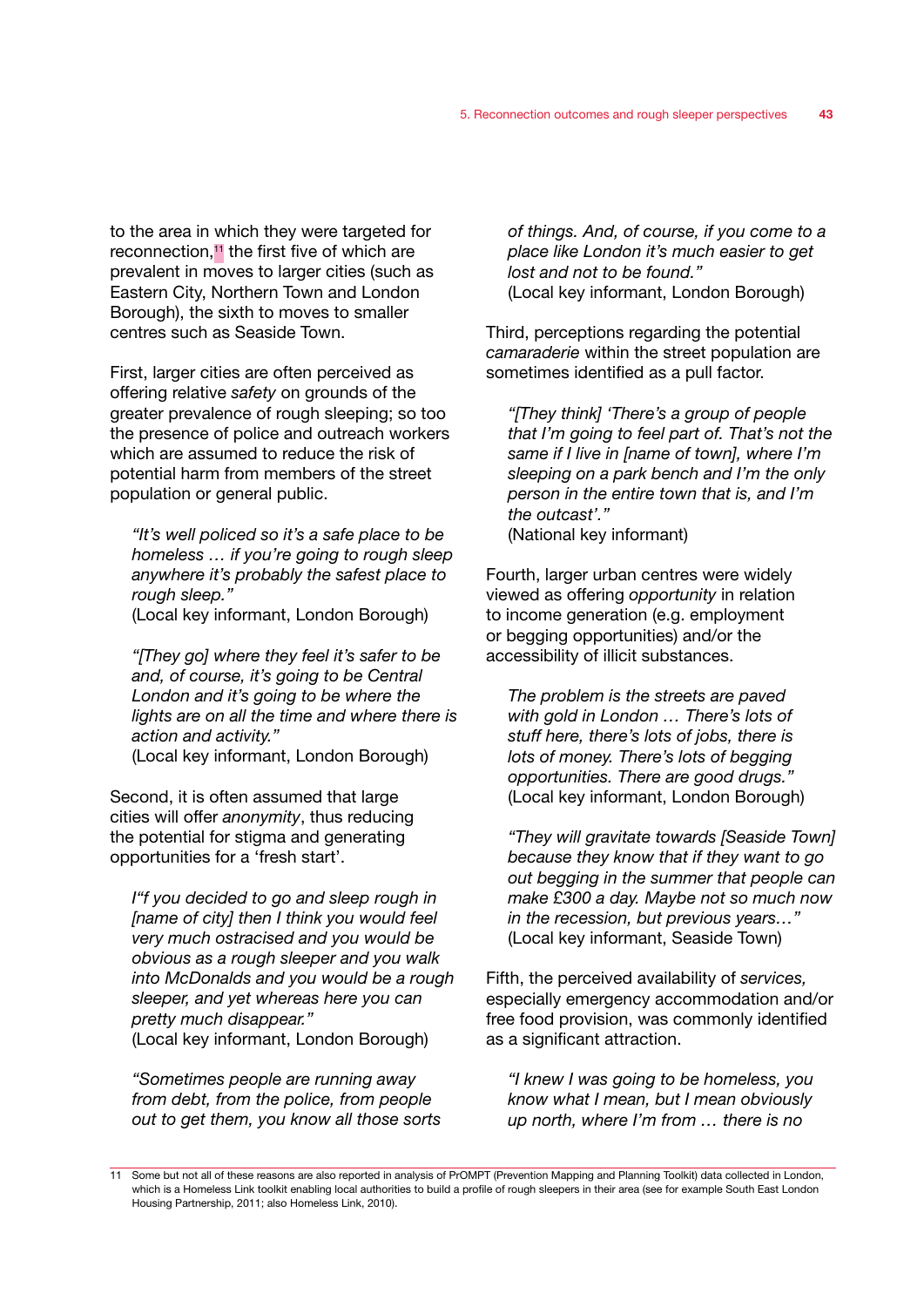*real like help with homeless, if you know what I mean? … Whereas [name of city's] massive for it … if I was going to survive that was where I was going to survive."*  (Rough sleeper, male, in 30s, London Borough)

*"You can survive in London rough sleeping because very kind people come out and give you soup and food. There are winter night shelters and all sorts of things, so … that's a factor as well."*  (Local key informant, London Borough)

Sixth, and generally highlighted with reference to smaller centres rather than larger metropolitan cities, were *fond associations*, particularly memories of it as a 'nice place to be', some of which date back to childhood.

*"[They say] 'I came here when I was younger, I had the best of times when I was here, my granddad used to bring me here'..."* 

(Local key informant, Seaside Town)

# 5.2 Experiences of assessment and reconnection move

In this section a distinction is made between the experiences of rough sleepers affected by: firstly, intra-city reconnections, wherein rough sleepers were reconnected from one London borough to another; and secondly, inter-city reconnections wherein rough sleepers were reconnected (or diverted) from one town/city to another somewhere else in the UK.

# 5.2.1 Intra-city reconnections (within London)

It should be noted from the outset that almost all the individuals targeted for intracity reconnection, that is, those who were identified sleeping rough in London Borough and reconnected to another borough within Greater London, did not consider the intervention to constitute 'reconnection' *per se.* Rather, they tended to view the intervention as a form of personalised advocacy enabling them to negotiate access to accommodation and other services within their 'home' borough.

*"They say I'm being reconnected, right, but I don't really see it like that. Not like the other people in here who are being sent somewhere else. Like, as I see it, [name of council] just told me to go away before, but [name of agency] fought to get me what I should've been given in the first place."*  (Rough sleeper, male, in 30s, London Borough)

In a minority of such cases, rough sleepers reported that they had been 'sent' to London Borough or neighbouring inner-city boroughs to access homelessness services, particularly emergency accommodation and free food, after having being told by local authority officers that there were no such services in the recipient ('home') area and/or that they were not entitled to access them.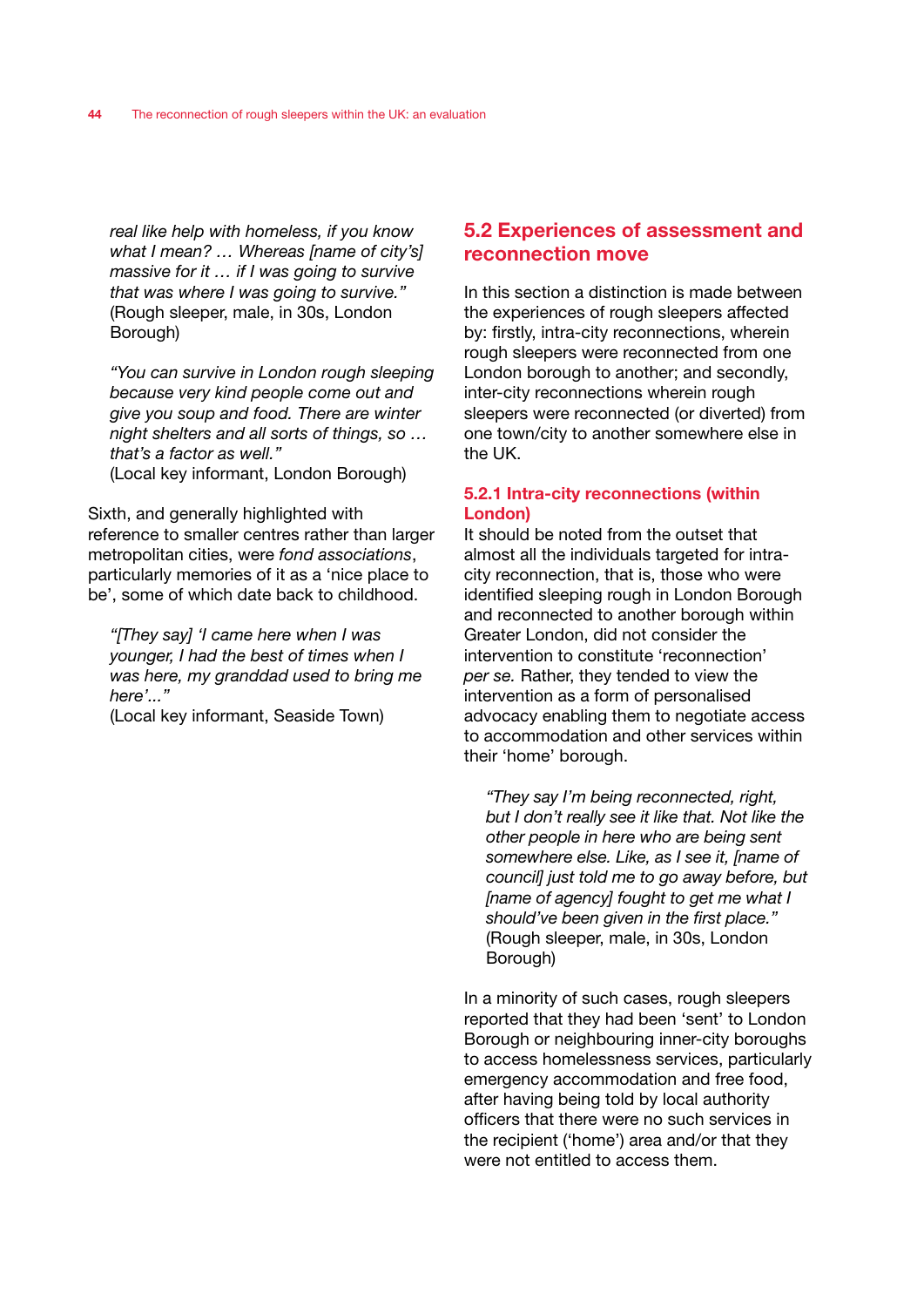#### Box 1: Jane – reconnected from one London borough to another

Jane is 47. She grew up in an outer London Borough and has spent much of her adult life living there. Her mother and a sister also live locally. Jane lost her job a few months ago after 'stupidly drinking a bit too much on a few too many occasions' and recently lost her private rented flat as a result of rent arrears. She initially stayed with her sister but could not do that for long because she had to sleep on the sofa and did not want to impose on her sister's goodwill. She approached her local authority for help, but explains that she was 'told to go to central London because that's where all the homelessness services are'.

Not knowing what to do ('I didn't have a frigging clue'), Jane slept rough for a night in the city centre. She was found by street outreach workers and taken to a NSNO Hub for assessment. The reconnection worker there quickly ascertained that she had a local connection to her home borough, helped her gather together evidence of this, and accompanied her to an appointment at the council housing department there. Jane explains that the conversation between the local authority officer and her reconnection worker was 'quite heated at times' but that she was, in the end, offered temporary accommodation.

Jane is now on a waiting list for a housing association flat. After 'unrelenting' encouragement from her sister, she is also considering attending a community rehabilitation programme which she thinks might help given that her drinking 'has been getting a bit out of hand'. Jane is very grateful for the support provided by her reconnection worker, and notes that 'I honestly don't know what would have happened to me if she had not been with me, fighting my case, that day – I expect that they would have just sent me away again'.

*"I only came to central London because [name of council] couldn't help me and told me this is where the homelessness services are."* 

(Rough sleeper, male, in 30s, London Borough)

Rough sleepers targeted for intra-city reconnection typically reported finding the process of assessment stressful, but were in almost all instances grateful for the support offered, especially when reconnection workers accompanied them to meetings in their home borough and proactively advocated on their behalf to ensure they could access the services to which they should have been entitled in the first place (see for example Box 1).

*"I was really glad she [reconnections worker] went with me [to the council in recipient area]. She had a right argument with the people there to get me what I needed. I would have just been fobbed off again, no doubt, like … if she hadn't been with me."* 

(Rough sleeper, female, in 40s, London Borough)

With few exceptions, intra-city reconnectees were receptive to the support provided during assessment and reconnection, and much less likely to refuse to comply with a reconnection single service offer than was the case for those experiencing inter-city reconnections (see below and Section 5.3). That said, several reported feeling 'in limbo' whilst remaining in emergency accommodation during lengthy negotiations between identifying and recipient authorities.

# 5.2.2 Inter-city reconnections (from one town/city to another)

Virtually all of the rough sleepers who were targeted for an inter-city reconnection reported that being told that they were not entitled to services in the identifying area and would need to be reconnected was confusing, stressful, and/or upsetting. Many described being particularly confused about councils' interpretation and application of local connection criteria, especially the definitions of 'work' and, more commonly, 'family' connections; so too the lack of clarity regarding the time taken to establish (or, perhaps more significantly, 'lose') a local connection.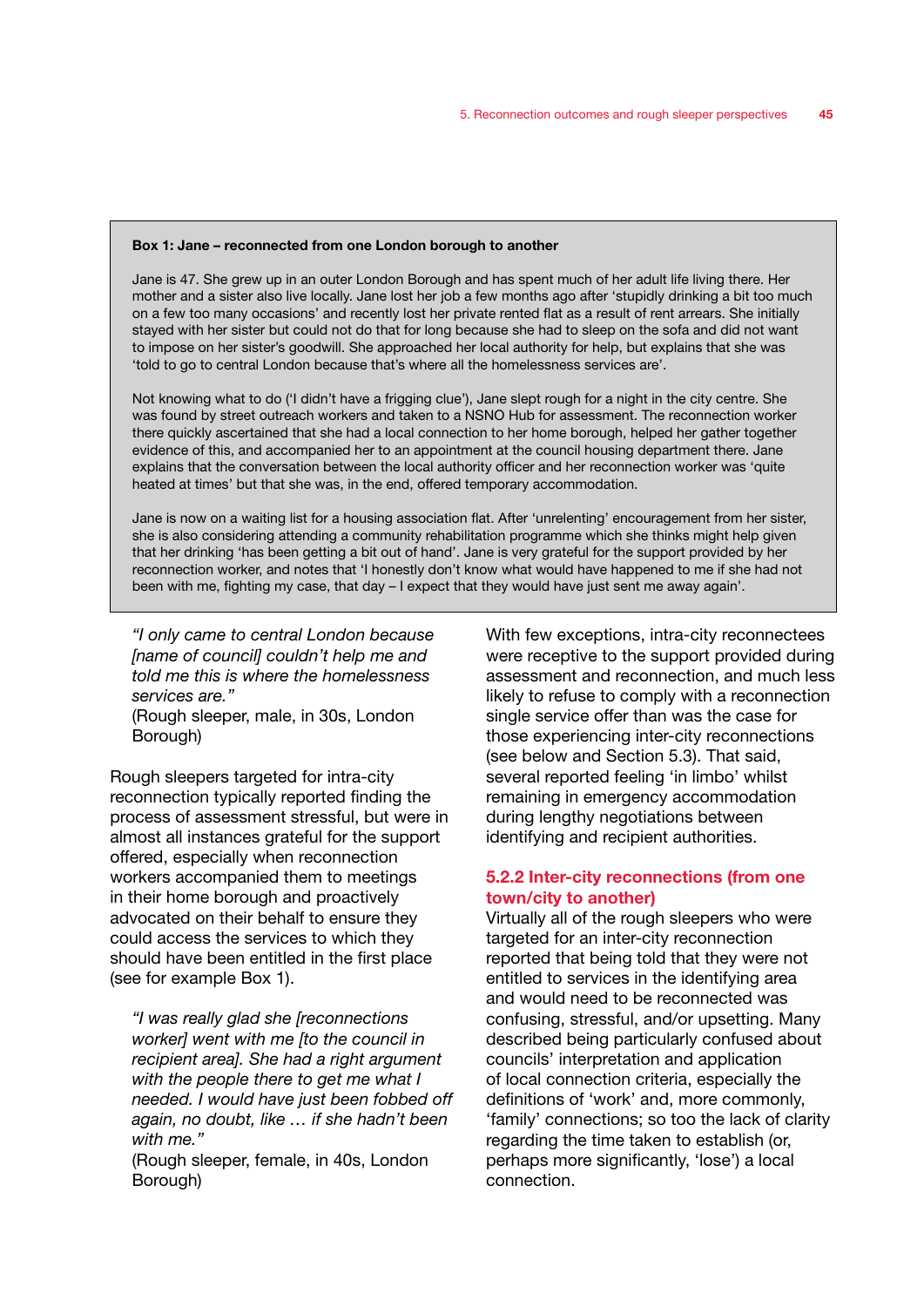*"They say to me 'Oh get a job and do this' I said, 'Okay then, I've worked for the Big Issue since January, I've got all my receipts from me books, now that gives me a good nine moths doesn't it?' … And they said 'No, it's not classed as a good enough job'."* (Rough sleeper, male, in 20s, Eastern City)

*"My argument is that my daughter lives in [Seaside Town] and I'm getting access to her … I got told If I had my daughter in [Seaside Town] that's a connection, but I've come back out of jail and they're saying that's not a connection … I think it's your mum, your dad, your brothers, your sisters … over 18, which is stupid."*  (Rough sleeper, male, in 20s, Seaside Town)

*"I said 'Well okay then, I've just come from [name of city] … if you can put me in a different part of [that city] I'll go back to be accommodated, you know, if that's where you're saying my local connection is'. But then they [reconnections workers] got in touch with the council there and they're saying 'No we're not going to give his local connection to him' because I'd been in [Eastern City] now for over six months, so I've lost my connection there."*  (Rough sleeper, male, in 20s, Eastern City)

They were particularly baffled, and often angered, by the primacy accorded to last place of settled residence, especially where they considered their family connections in the identifying area to offer greater social capital and/or a sense of belonging than residential history in the recipient area.

*"My other brother has lived in the borough for the last 20 years. Like, for them to tell me I didn't have a local connection, to go back to [name of a northern city]… That hurts me, big style ... I'm a proper [name of a London region] boy who's got a proper [name of London region] accent … I was in [name of a northern city] for three years and … they just [said], 'We can't help you* 

*because your local connection is [name of a northern city]. We're sorry'. I'm thinking, 'No local connection? No disrespect to you or any of your work colleagues, I'm more [of a] Londoner than anyone here', do you know what I mean?"*  (Rough sleeper, male, in 40s, London Borough)

*"My two [adult] daughters were in London, and I couldn't understand why that wasn't a connection. More of a connection than sending me back to [name of city] where I didn't want to be … My addresses have been there, but to me my connections were in London … My daughters are here and my doctor's here. I'm signed on here ... My home is where my daughters are … Do you know what I mean? I really got down about it."* 

(Rough sleeper, male, in 50s, London Borough)

Levels of anger and anxiety were particularly acute when affected individuals believed they would be at risk of harm should they return to the recipient area but were unable to provide evidence of threat in the form of police records (see Chapter 4). These individuals were the least likely to engage with her reconnection process.

*"They want evidence, like police reports of people threatening to stab me and I said, 'Well I'm not going to grass people up, that's why I'm the way I am now, so I'm not going to do It' … I wouldn't mind living in [name of city], but I can't, so…"*  (Rough sleeper, male, in 20s, Seaside Town)

*"I had a gun pulled to my head. I wouldn't go to the police … I've been in trouble with the law myself. But I wouldn't go to the police for the simple fact is the guy could have got at my family; he would have got people to get my family … I explained all this to them [reconnection workers] and they said, 'Until we have proof from the police'... I'm not going to go to the*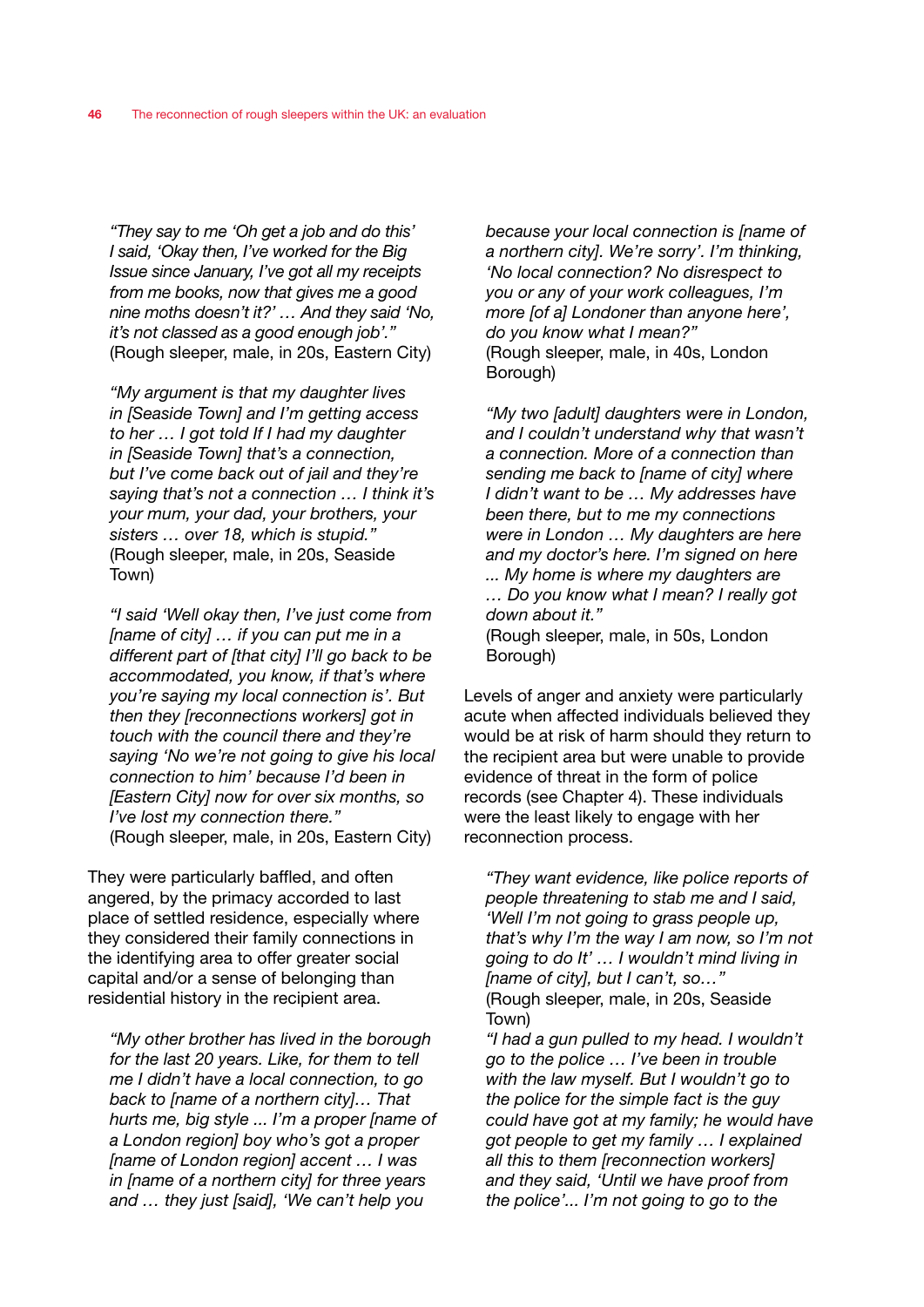*police…"*  (Rough sleeper, male, in 40s, London Borough)

A number had been targeted for diversion rather than reconnection, that is, had been supported to move to a town or city where they had no connections but were able to access temporary accommodation (see Chapter 4). All such individuals questioned the logic underpinning such a response given their lack of connections to the recipient area.

*"I don't understand why they sent me to [name of region]. If I don't have a connection, why'd they send me over here, anyway? ... They said I have to be here for three years [to establish a local connection]."* 

(Rough sleeper, male, in 20s, Eastern City)

*"This is a lovely place. But it wasn't my choice. I didn't have a choice, really. This was the only place that said they'd accept me. So, this is where I came … I've never lived here, never at all. And I've no family here whatsoever … My links are in [name of region in south of England]."*  (Rough sleeper, male, in 30s, London Borough)

The extent and nature of support offered before and during the process of reconnection (or diversion) varied widely. Some individuals felt very well supported during the assessment process and move, especially where they were accompanied by a reconnections worker. Others, however, had been offered little in the way of support at any point during the process, aside from being given the contact details of an agency to report to in the recipient area. Most, but not all, had been provided with a travel ticket or warrant. Only a small minority received a follow-up phone call after the event.

*"They were brilliant with me. I mean the guy that come with me bought me food on the way up here, drinks … shampoos*  *and all stuff like that. So yes they did help me, they helped me a lot ... He took me to the shelter, filled out forms, spoke to the woman that was doing the exchange, all them things."* 

(Rough sleeper, male, in 30s, London Borough)

*"Out of ten, I would put it [the support provided] at about a four ... So, I got a little bit, but not much. … I think it would have been nice of them to check up on me."*  (Rough sleeper, male, in teens, London Borough)

*"That was the first time I heard from them was two and a half months later ... If I had stayed [in the recipient area] I would have been walking the streets during the day and sleeping in a shit-hole at night for two and a half months … I had to sort myself out."*  (Rough sleeper, male, in 30s, London Borough)

The next section outlines the various ways in which rough sleeper interviewees had responded to the reconnection process. It focusses on the experiences of those who had been targeted for a move from one town/ city to another, that is, it does not make reference to those experiencing the intracity reconnections described above given that virtually all the rough sleepers moving within London, typically with the support of NSNO, did not consider the intervention to represent reconnection *per se* (see Section 5.2.1 above).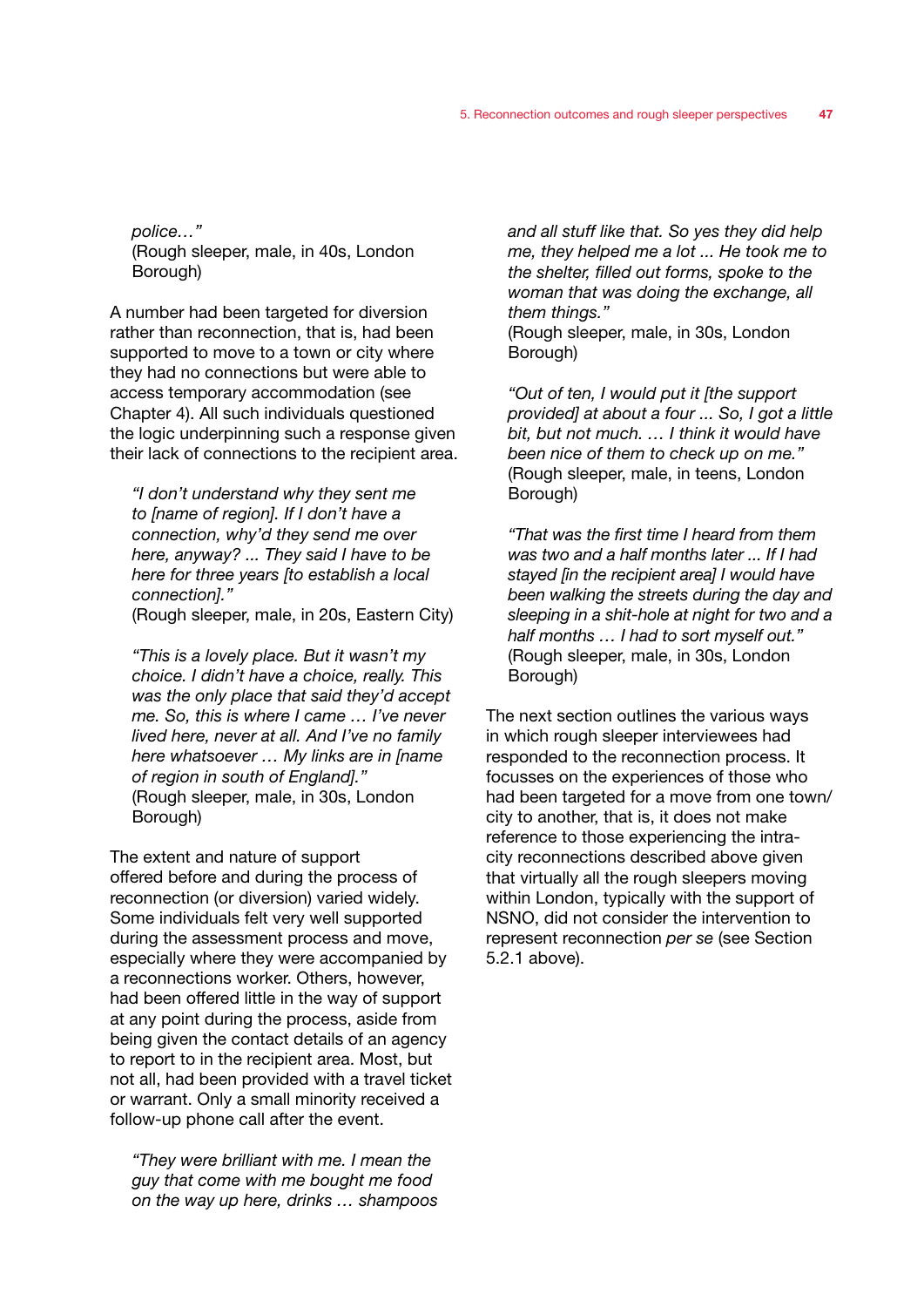# 5.3 Response and outcome trajectories

The responses of rough sleepers targeted for reconnection can be classified into four broad categories, each of which is described below. The number of interviewees experiencing each was approximately equal, but this should be considered as indicative rather than representative of the range and relative prevalence of responses that may potentially occur.

# i) Complied with reconnection offer, moved to and remained in recipient area

A number of rough sleeper interviewees elected to comply with the reconnections offer, albeit often with reservations, and returned to the recipient area (see for example Box 2). Their experiences once there were mixed. Some were (re)integrated into local services relatively quickly and generally reported that

their quality of life improved as compared to how it was when they were sleeping rough in the identifying area.

*"Yeah, I guess life is better now. Certainly better than it was when I was skippering in London. I have moved a couple of times since I got here and my accommodation has progressively improved … I wouldn't say I am happy … I still don't have any friends of family here, but I feel fairly settled."* 

(Rough sleeper, male, in 50s, London Borough)

A few did however spend a period sleeping rough in the recipient area because they were reluctant to utilise the (often basic night shelter) accommodation they had been referred to in the first instance.

*"Basically, they said like, there's like an* 

#### Box 2: James – reconnected and remained in recipient area

Now aged 19, James first became homeless after being kicked out by his parents when he was 16, and has been supported by social work and/or homelessness agencies ever since. He suffers from a mental health problem that makes him prone to violent outbursts. James moved to London from a town on the south coast of England after he had 'got into a bit of trouble' with the law and was evicted from his homeless hostel as a consequences of one such outburst. A relative in London had offered to let him stay in her flat while he 'sorted himself out', but subsequently asked him to leave when it became inconvenient having him stay.

He slept rough for a few nights before being assessed by reconnection workers and told he would need to return to his home town. At the point of first interview, James was feeling 'very depressed' about having to go back, because the accommodation services he had been offered in the past 'were shit', and he was anxious about 'running into' people he would rather avoid. James was given a travel warrant and made the journey back independently, reporting to an agency that had been told to expect him upon arrival. He was then referred to a night shelter, but did not want to stay there 'because most of the people that stay there want my head', so slept rough for a week before then arranging to stay with a friend. He was then put in contact with a voluntary organisation where the staff were 'very helpful', linking him into other local services.

At the point of wave two interview James was living in a private rented sector bedsit in his home town and was regularly seeing his psychiatrist. He had successfully 'kept a low profile' and not come into contact with the people he was avoiding. He was doing a training course and planned to find a job and then perhaps travel overseas and work in the construction industry. He had still not been in contact with his family, who had 'disowned' him a long time ago, but was optimistic that one day he would one day 'prove them wrong' by succeeding in his career. James describes his experience of reconnection as a positive one overall, albeit that he would have liked more support after returning to his home town. He is grateful for the help received, but thinks that someone from the agency that reconnected him should have contacted him to check he was doing okay afterwards.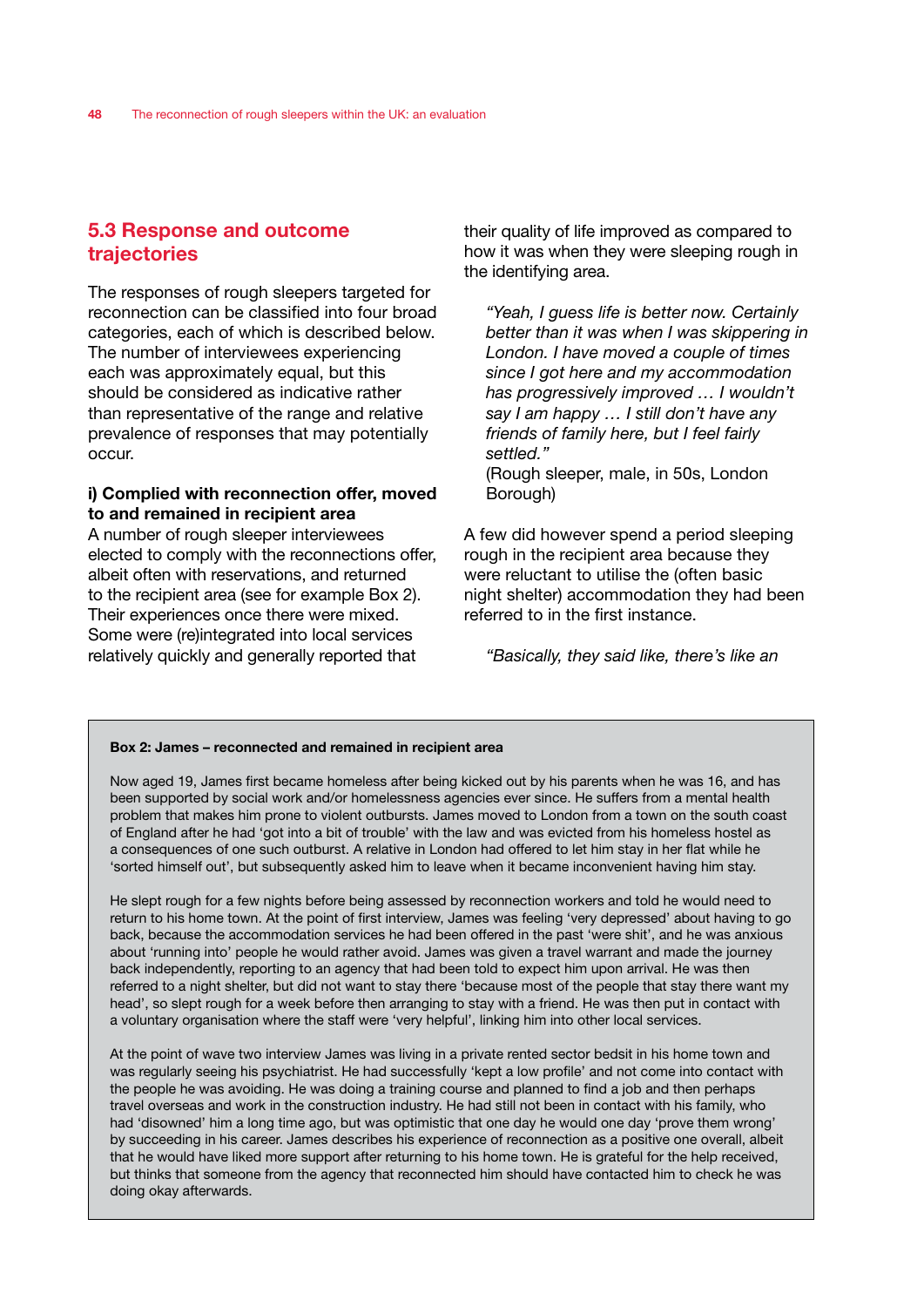#### Box 3: Liam – reconnected but returned to identifying area

Aged 30, Liam grew up in the Midlands, but his family moved around a bit within the area during his childhood. He was living and working in a city within the area when he broke up with his girlfriend, lost his job, and things began to 'spiral out of control'. He moved to London in part because he wanted a 'fresh start' but also because they were 'no services available' where he came from. He slept rough upon arrival; this was his first ever experience of homelessness. It was difficult for reconnections staff to find a formal local connection given that he had moved around so much but he was told that he needed to move back to a town he had recently been in.

The staff assisting him were 'absolutely brilliant'; his reconnections worker accompanied him on the train and took him to the night shelter that was expecting him and helped him fill in the relevant paperwork. Liam stayed one night but absolutely hated it because it was 'full of smackheads and thieves'. He was back in London by the time the agency that had reconnected him phoned to check he was okay. He stayed with someone he had met in a homelessness agency who had recently been accommodated in the private rented sector, and later took a room in the same private rented flat when it became available. Liam concludes that he is not averse to the concept of reconnection in principle; merely the fact that he had been put into 'a dump'. He has been doing training courses and hopes to get work soon but is conscious that he will have to downgrade his accommodation in order for it to be affordable.

*all-night church and that but I said to them 'no, because the reason why I moved away from [name of town] was because the majority of people down here, they basically want my head'. I said to them, 'I'd rather stay on the street'."*  (Rough sleeper, male, in teens, London Borough)

# ii) Complied with reconnection offer, moved to recipient area, but subsequently returned to identifying area

Other individuals travelled to the recipient area, but subsequently returned to the identifying area because they found the arrangements unsatisfactory, either because the quality of accommodation was poor and/or offered only a short-term solution to their housing needs (see for example Boxes 3 and 4).

*"They sent me to … this little pokey disgusting place … You couldn't get in until half nine at night and you had to be out by half seven in the morning … You couldn't leave your bags there or anything, so it was like you were carrying your bags around in the pouring rain, for like 11, 12* 

*hours a day, and I just said 'I'm not going to do that' … So I stayed one night [and] I come back the day after on the train and stayed on the streets for another maybe three weeks to a month."*  (Rough sleeper, male, in 30s, London Borough)

*"They said to me, 'Oh, we can get you into a place in [name of town]'. It was like, 'Oh, alright, then, sound', thinking, you know, a hostel or something, fair enough … They just sent me down there … and it turned out it was a room in a night shelter where I could only stay for 28 days without local connections' [laughs]."*  (Rough sleeper, male, in 40s, Eastern City)

The latter issue was widely reported by individuals who had been diverted. These individuals were more often than not denied accommodation and other services when they returned to the identifying area. In all such instances, the rough sleepers concerned sought their own accommodation solutions, by for example staying with family or friends, or sought the assistance of voluntary sector agencies who often tried to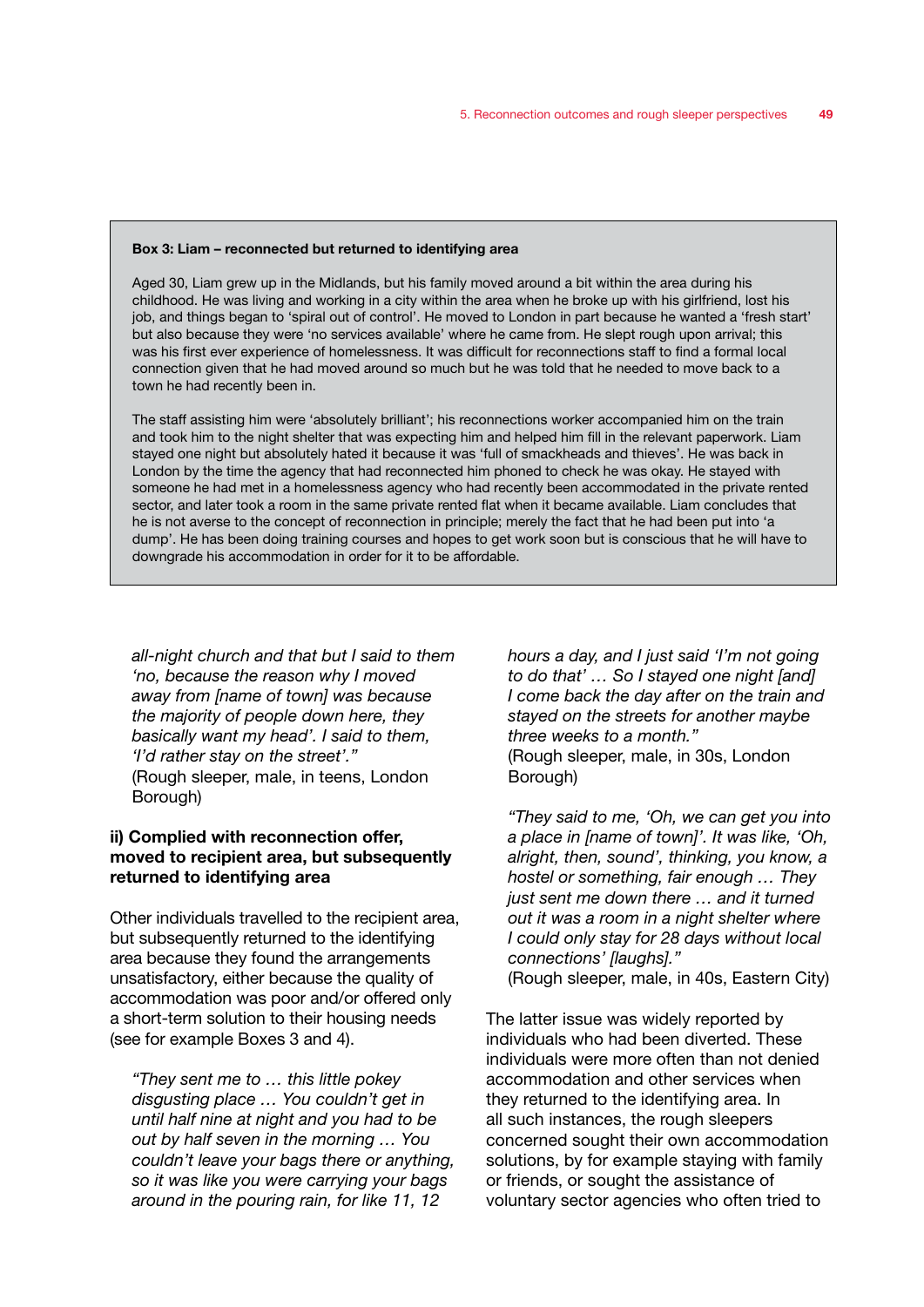#### Box 4: Robert – diverted but returned to identifying area

Robert is 31. He grew up in a children's care home in the Midlands, spent four years in the Armed Forces after leaving care at age 16, and has been homeless 'more or less ever since'. He explains that he has 'itchy feet', gets 'bored of places quickly' and moves around a lot as a result. He has lived in several different towns and cities within England and Scotland, but thinks he has probably spent around six of the last ten years in Eastern City, tending to return every 'year or two'. That said, he thinks his last settled home was probably a squat in a different town where he lived for a 'couple of years'. He doesn't really consider any place to be 'home'. Robert was living in a tent when street outreach workers in Eastern City told them they could get him accommodation in a nearby town. He decided to go, despite never having been there and not knowing anyone who lived in the town.

He was given a travel warrant, but upon arriving discovered that the accommodation he had been referred to was not a hostel as he had assumed, but a night shelter with a maximum 28 day stay for people who did not have a local connection to the town. There were no other services for homeless people there. The night shelter staff attempted to help him access a rent deposit scheme but he was not eligible for that because he had no local connection. He stayed for two weeks and then returned to Eastern City where he resumed living in his tent. Robert jokingly refers to his (failed) diversion as his 'holiday at the seaside'. He has subsequently been assisted to find temporary accommodation in Eastern City by a voluntary sector organisation. Robert thinks diversions such as his merely represent an attempt on the part of local authorities to 'fob people off', not least because he knows a number of homeless people who have been diverted from one city to another, only to be diverted elsewhere yet again.

#### Box 5: Ian – refused reconnection and continued rough sleeping in identifying area

Ian is 51 and grew up in a city in Northern England, but has lived and worked 'all over the place' throughout adulthood. He has been homeless for around five years and has spent most of that time sleeping rough, with intermittent periods spent in hostels. He slept rough in central London for around nine months before he was able to access hostel accommodation in London Borough. He made what he describes as a 'deliberate' decision to remain on the street for six months in order to be granted a local connection to the borough so that he would be eligible for accommodation. Ian wanted to stay in London because he had 'nothing to return to' anywhere else: things had 'never worked out' for him and he had never felt 'at home' anywhere. He knew that he could cope living on the streets of London, having been homeless there before. He did not claim benefits whilst sleeping rough, but explains that he 'did not starve' because he was able to use a number of day centre and similar services that do not employ a local connection rule.

Ian reports that street outreach workers discussed the option of reconnection with him but did not 'push it', presumably, he says, because they knew that he 'would just come straight back'. He explains that the street outreach workers were fully aware of his decision to refuse to be reconnected. They continued to wake him up periodically to check that he was okay. He is on medication for depression and has a problematic relationship with alcohol but has been dry for over a year. Ian is optimistic about his prospects at the moment, as he is now on a housing waiting list, and has done an Information Technology course at a homeless day centre so hopes to regain employment at some point in the future. He believes that reconnection teams are 'completely wasting their time' with long-term rough sleepers, or 'old-timers' as he calls them.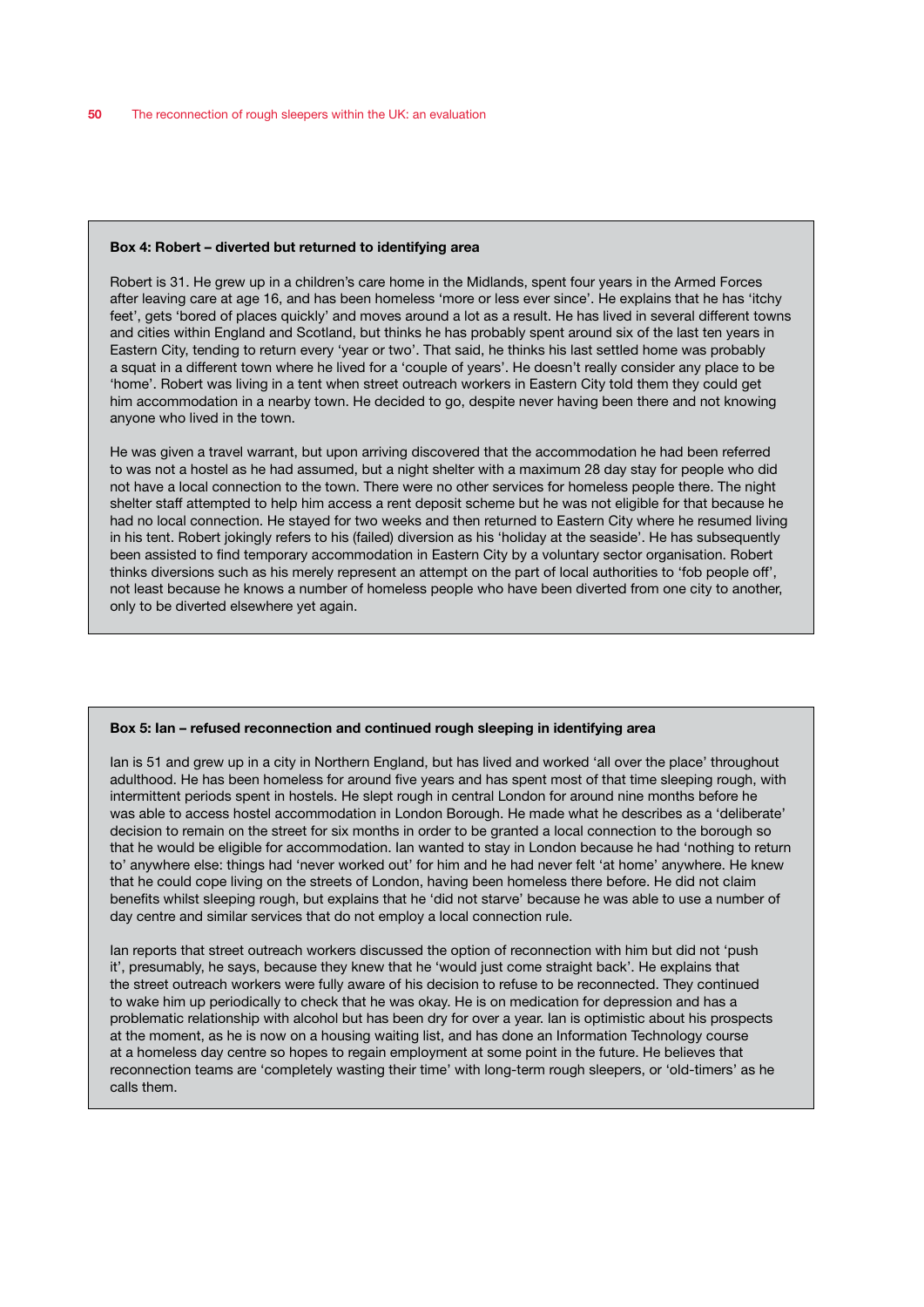assist them to access private rented sector accommodation (see Chapter 4).

# iii) Refused reconnection offer and remained street homeless in recipient area

A further group of individuals refused the reconnection offer and remained in the identifying area, often continuing to sleep rough as they had rendered themselves ineligible for most emergency accommodation services in the area by refusing to comply (see for example Box 5). These individuals generally reported making a conscious decision to 'dig their heels in' until such time as they would be granted a local connection in the identifying area.

*"I was aware of that specific rule, you know? … So I stopped out and, you know, for nine month ... because I knew once I got over six months they would be required to help us ... It was a deliberate decision. If there's some people I come across who I know want to stop, that's a recommendation I will give, you know."*  (Rough sleeper, male, in 50s, London Borough)

*"What's really paid off for me is persistence, the willpower to stay on the streets and, you know, to keep saying 'You're not passing this problem on', and eventually like they've given in."*  (Rough sleeper, male, in 30s, Eastern City)

### iv) Refused reconnection offer and made alternative arrangements independently

Other rough sleepers also refused to comply with the insistence that they reconnect, but rather than sleep rough made their own alternative arrangements, either by independently accessing accommodation in the identifying area or somewhere else where they had (family) support networks (see for example Box 6).

*"I didn't bother going. It doesn't make sense … No, I waited at the station, and my brother said to me, 'What are you going to do, go up there for what, to walk* 

*around and do nothing?' I thought, 'Yes, you're right'. So what I done is I got my brother to book me a ticket to come to [name of city], and that's what I done. I phoned my cousin up and asked if it was all right and she said, 'Yes'."*  (Rough sleeper, male, in 40s, London Borough)

The responses outlined above are necessarily confined to those rough sleepers it was possible to (re)establish contact with during the course of the research. Further research is needed to evaluate the outcomes for others, however, especially those who are deflected with little support and no follow-up in light of the lack of evidence on outcomes for this group (see Chapter 4). The lack of evidence regarding outcomes for this group remains an issue of ongoing concern for service providers in all the case study areas.

*"The vast majority don't show up again … I've no idea where they go, no … That's something we don't really track very well because they disappear off the radar. So they go and rough sleep somewhere else maybe, squatting maybe, maybe go back home. Maybe do what they want to do in London; find work, get a flat … I don't know."* 

(Local key informant, London Borough)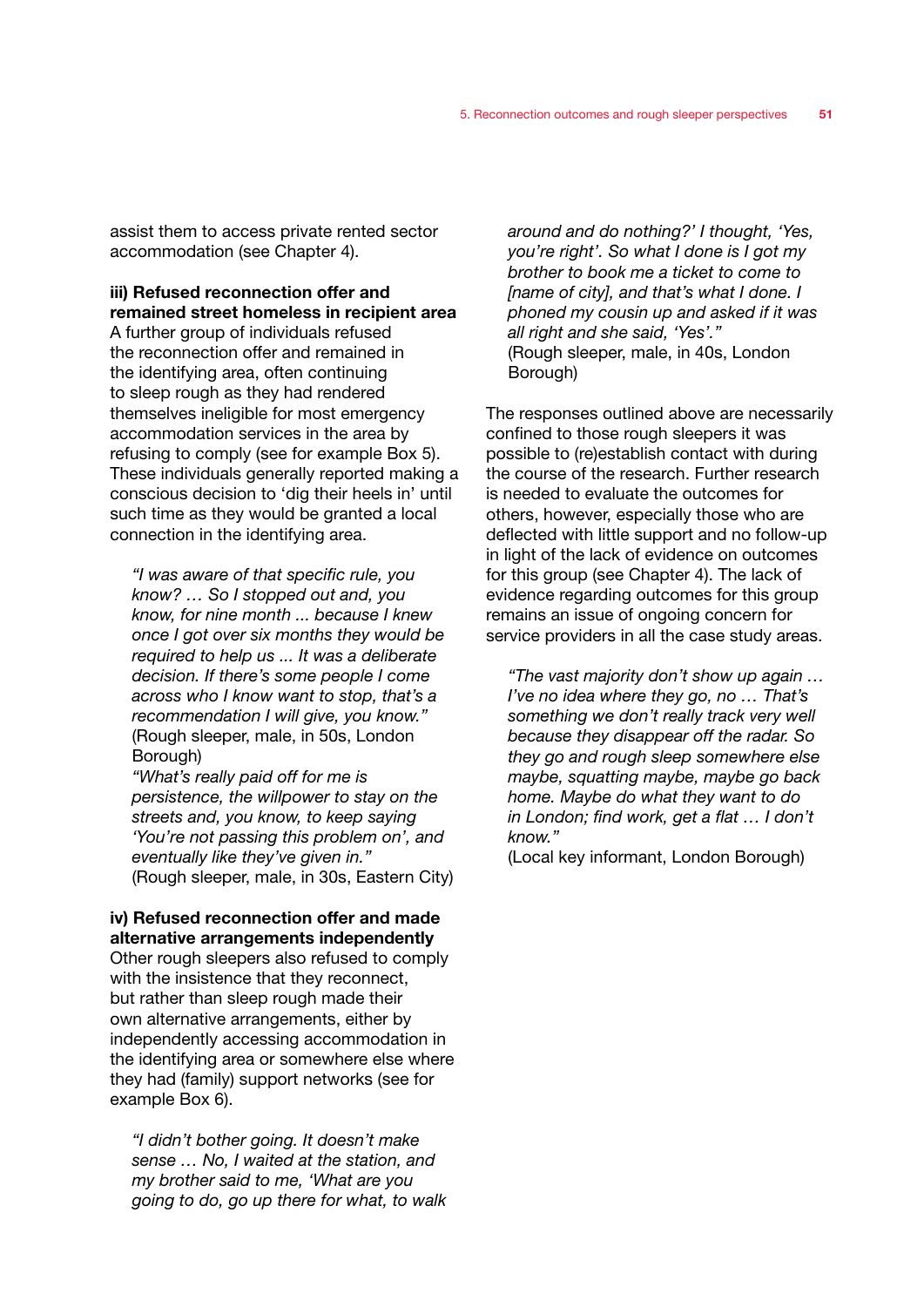# 5.4 Views on appropriateness and ethicality

Rough sleepers' views on the appropriateness and ethicality of reconnections were, in some ways, ambivalent. On one hand, the majority were sympathetic to resource constraints and expressed the view that access to homelessness services, and more importantly settled housing, should not be entirely unrestricted so as to ensure that the needs of 'local' rough sleepers were met.

*"I've mixed feelings about that. I think the council are right in what they say that you don't have a local connection, because anyone could just turn up anywhere and expect them to house them, which personally I think that would be quite chaotic, to be honest. Then people that do deserve to be housed in that area miss out, so I do agree with that in a sense."*  (Rough sleeper, male, in 30s, London Borough)

That said, they universally and resolutely expressed the view that rough sleepers should have a right to move to a new place if they were at risk of harm in their 'home' area, whether that potential harm be physical in nature (e.g. threats of violence), or psychological in nature (e.g. 'bad memories' due to bereavement or exploitation). Further to this, a minority questioned whether the denial of service to rough sleepers who refuse reconnection represents a contravention of 'human rights'.

*"If they've got family and they're reconnecting them back to where their family is, I think that might be a good thing. But then if there's reasons why they don't want to go back, because of whatever, if there's a good enough reason, you know, they're scared to go back then they shouldn't send them back."*  (Rough sleeper, male, in 50s, London Borough)

*"Obviously in certain situations like, as I said, there's peoples' safety; like you could be sending them back into the lion's den.* 

### Box 6: Brian – refused reconnection and made own alternative arrangements

Brian is 41 and a 'Londoner born and bred', having spent his entire childhood there. Most of his family members, including all his siblings, live in or near the borough they grew up in. He has lived and worked 'all over the place', and spent the last three years in a city in northern England where he lived with his partner. He decided to move 'home' to London after suffering a 'messy' relationship break-up and getting 'into a bit of trouble with the wrong sort of people'. He has always felt safe in London and has family and friends there. Brian slept rough upon arrival because he did not want to burden his siblings who already live in overcrowded housing, nor have his nieces and nephews see him when he was 'in a bit of a state'.

Brian was furious when reconnection workers told him that his local connection was in the city he had just come from and that he must return. He did not want to go, in part because he felt he would be at serious risk of harm if he did so. He told the reconnection workers about the threats he'd received from members of the drug community there, but they were unable to take account of that because the incidents had never been reported to the police. Brian accepted the offer of a train ticket and got as far as the station, but then decided that he really could not face going. He contacted his cousin in another city altogether and asked if he could stay. A brother paid for the new ticket, and he had been staying with his cousin for a month at the point of interview.

Brian thinks reconnection might be appropriate in some cases but certainly was not in his, given that he was effectively told that he could not use services in his 'home' city where he has family ties, but rather had to go back to somewhere he believes his life would have been at threat. He is very angry that no-one phoned to check up on him, feeling that 'they're not interested' now that he is 'off their books'.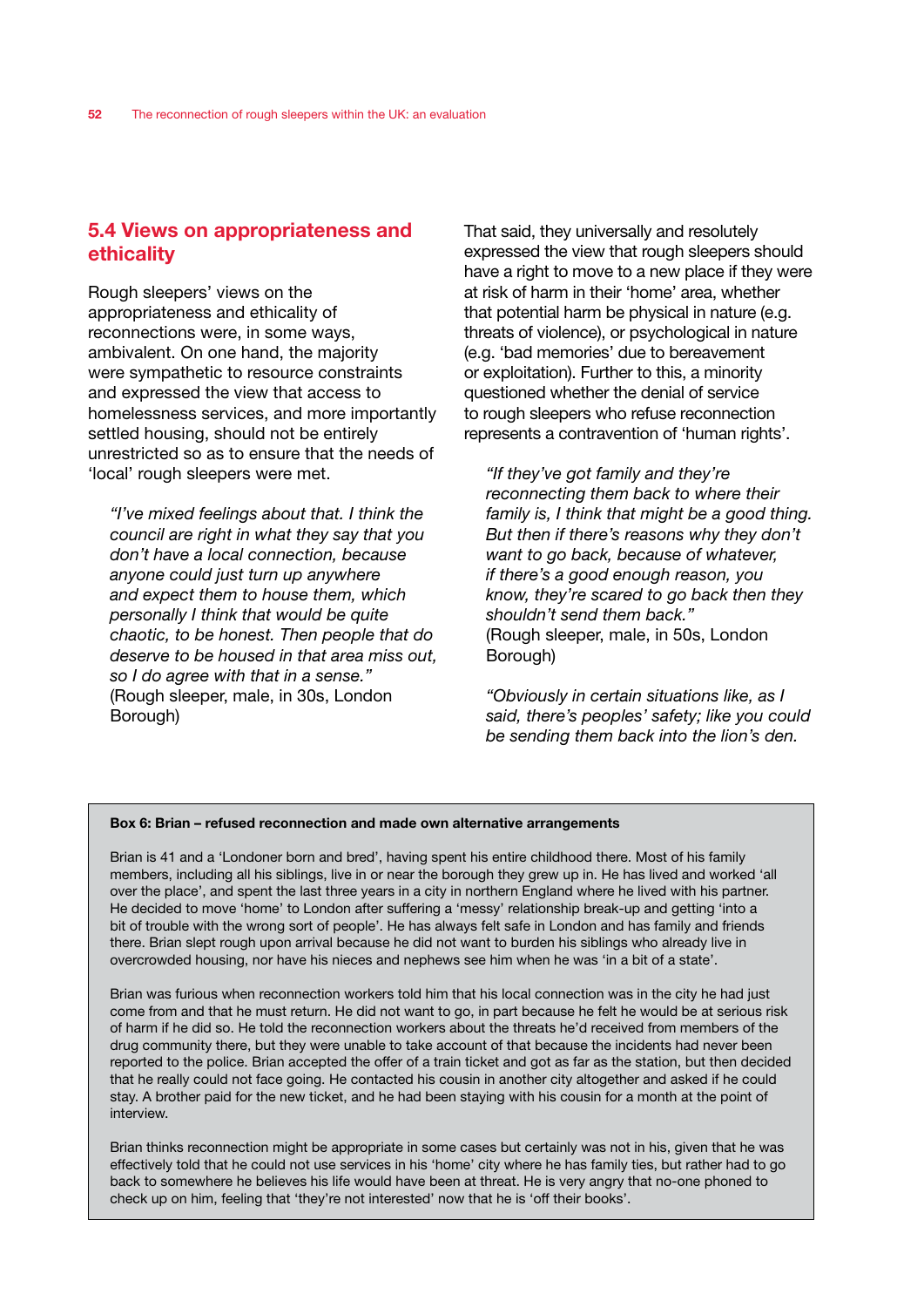*I think that's a big factor, yes. If that's the case, if you're sending someone back to be slaughtered then that's not an option at all is it, really? I think peoples' safety should come before anything…"*  (Rough sleeper, male, in 30s, London Borough)

*"I'd be looking at very closely the human rights laws on this reconnections thing, because I have a horrible feeling it's in breach of a few. Because you can't forcibly move somebody to a different area."*  (Rough sleeper, male, in 30s, Eastern City)

On these grounds, rough sleeper interviewees generally agreed that reconnection was justified if rough sleepers had abandoned legitimate connections (e.g. positive family support and/or services in their home area), were returning voluntarily, were not at risk of harm, and were provided with sufficient support before, during and after the process. They believed that such circumstances were relatively rare, however, and that reconnection did, for the most part, represent an unjustifiable abdication of duties toward rough sleepers on the part of local authorities.

*"To be honest, it just seems they're trying to fob the problem off onto other people. They're not actually dealing with it, are they? All they're doing is moving people around the country. Because there's a lot of people you meet in the other night shelters who have been moved around for months because of this reconnections thing. There's one guy who got moved from [name of city] to [name of another city]; that outreach then did the reconnections thing and moved him somewhere else."* 

(Rough sleeper, male, in 20s, Eastern City)

# 5.5 Impact on rough sleeper numbers

Stakeholders emphasised that it was very difficult if not impossible to ascertain what (if any) impact reconnection policies had had on rough sleeper numbers at the local level, given the potential influence of a plethora of other factors such as the economic recession, changing rights of EU migrant groups, welfare reform, the national roll-out of NSNO, and/or changes in the availability of hostel bed spaces in some localities, to name but a few examples.

*"What impact has it had on rough sleeper numbers? It really is impossible to say. There's been so many other things going on, what with changes in migration, especially from central and eastern Europe, hostel closures … all these things. How do you disentangle all that? You tell me! [laughs]."*  (Local key informant, London Borough)

That said, stakeholders in Eastern City attributed an increase in the proportion of rough sleepers with a local connection to the town in recent years to the local implementation of these measures. There, the percentage ratio of recorded rough sleepers with:without a local connection altered from approximately 30:70 to 70:30 between 2011 and 2013.

# 5.6 Conclusion

This chapter has revealed that rough sleepers' moves to the places where they were targeted for reconnection were generally prompted by a combination of: firstly, push factors, typically broken relationships and/ or perceived risk of harm in the area they have left; and secondly, pull factors, which generally include perceptions regarding the safety, anonymity, camaraderie, opportunity and availability of services within, and/or fond associations with, their destination.

A distinction can be made between the experiences of individuals affected by intracity reconnections, that is, reconnections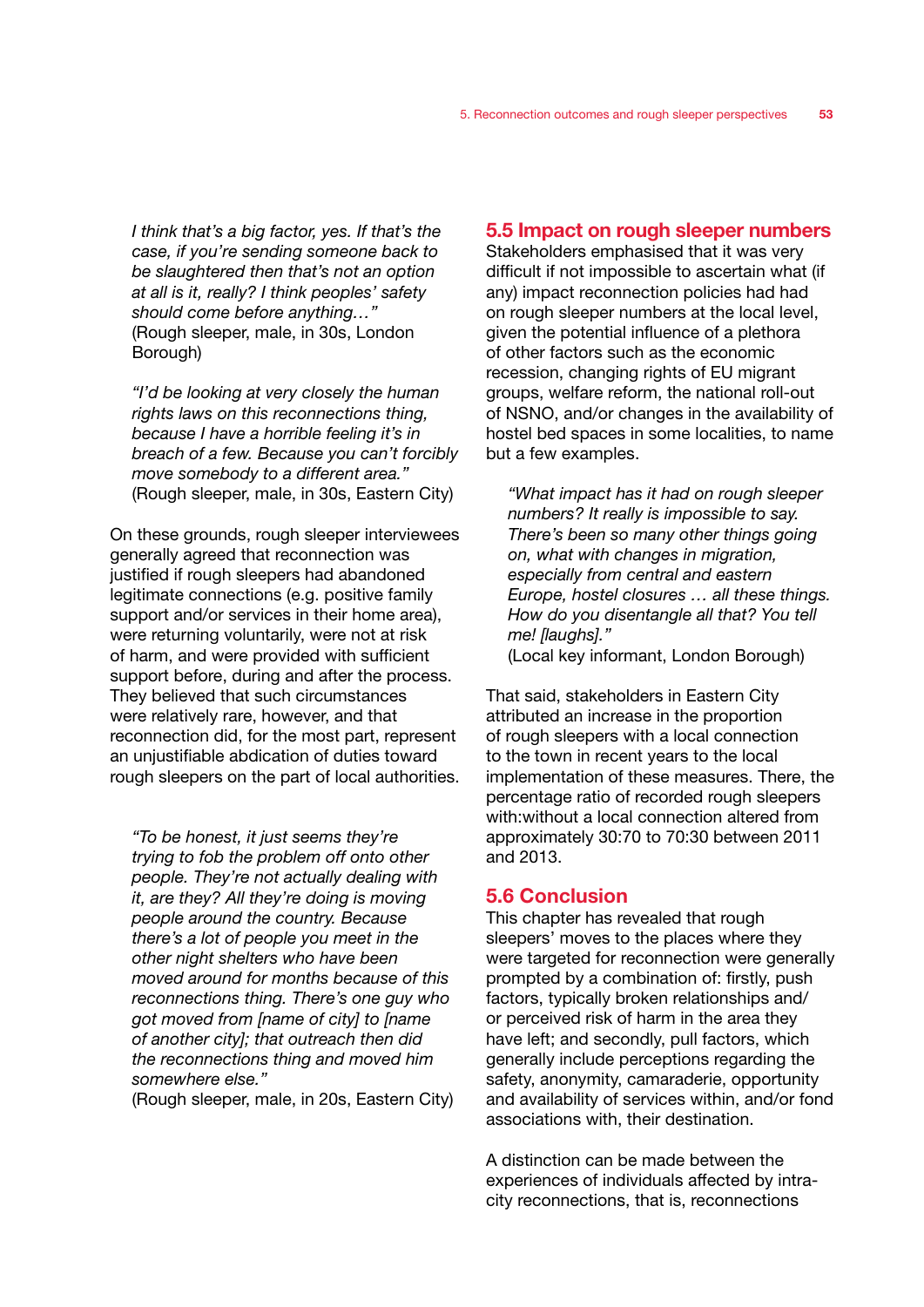from one London borough to another, and inter-city reconnections, that is, moves from one town/city to another. Rough sleepers experiencing an intra-city move generally did not view it as reconnection *per se*, but rather considered the process to offer valuable personalised advocacy assisting them to access services to which they were entitled in their 'home' borough.

In contrast, inter-city reconnected generally recalled being confused, upset and/or angry at the prospect of being reconnected, in part due to lack of clarity regarding local connection assessment criteria, but most commonly because of the primacy accorded to last place of settled residence and comparative lack of recognition given to the presence of family in local connection assessments. Levels of anger and anxiety were particularly acute amongst those who believed they would be at risk of harm if they returned but had no formal (police) evidence of threat.

The level and nature of support provided to reconnected rough sleepers varied significantly, as did their response to the reconnection process. Whilst it was not possible to quantify precisely what proportion experienced specific outcomes, the study suggested that rough sleepers tended to follow one of four general response trajectories, in that they would either: i) comply with the reconnection offer, move to and remain in the recipient area; ii) comply with the reconnection offer and move to the recipient area but subsequently return to the identifying area; iii) refuse the reconnection offer and remain street homeless in the identifying area; or iv) refuse to be reconnected and make accommodation arrangements independently.

Key things to note from such patterns are that a number of reconnected individuals did sleep rough in the recipient area, even if only for a short time, given the inadequacy or unpalatability of services they were

referred to. Further to this, the ability of those whom made alternative arrangements was. inevitably, contingent on them having the capabilities, confidence and/or contacts (e.g. family) to do so. Also notably, all of the individuals who were diverted questioned the logic underpinning the intervention, and whilst their immediate accommodation needs were met, they remained ineligible for settled accommodation given their lack of local connection in the recipient area.

It is not clear what, if any, impact reconnection policies and practice has had on the overall prevalence of rough sleeping, given difficulty disentangling their influence from that of other factors affecting the scale and nature of street homelessness in recent years (e.g. changing migration patterns, welfare reform, the economic recession etc.).

Rough sleeper interviewees typically interpreted reconnections as an attempt on the part of local authorities to avoid taking responsibility for vulnerable individuals. This had had the unintended negative consequence of strengthening the resolve of many to 'fight the system' by refusing to engage with the reconnection process. That said, rough sleepers generally agreed that reconnection was justifiable in situations where rough sleepers had abandoned legitimate connections (e.g. positive family support and/or services in their home area), were returning voluntarily, were not at risk of harm should they return, and were provided with sufficient support before, during and after the reconnection process. They universally and resolutely believed that no-one should be forced to return to an area where they felt that they would be at risk of physical or psychological harm, however.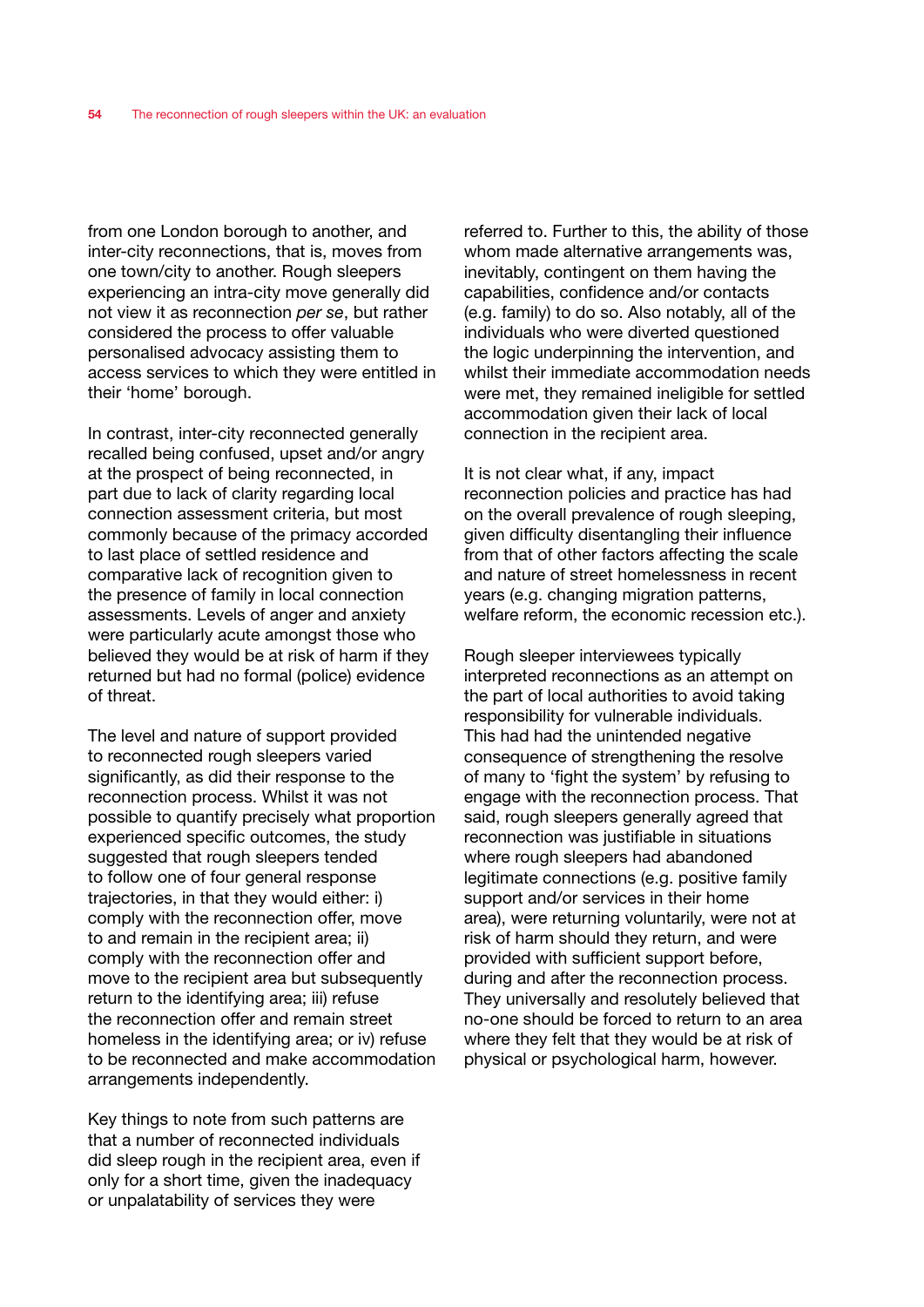# 6. Effectiveness, limits and risks

This chapter reviews the 'lessons learned' regarding the circumstances in which reconnection is most and least likely to lead to positive outcomes for rough sleepers, before then assessing the limits and risks associated with the approach. It draws upon interviews with national and local key informants, frontline practitioners and rough sleepers.

# 6.1 Likelihood of working

The evaluation indicated that the likelihood of an attempted reconnection 'working', that is, successfully supporting a rough sleeper to return to somewhere where they can access accommodation and (re)integrate into services and/or social support networks, is influenced by a number of factors. Some of these relate to the personal circumstances of the individual targeted; others to the way in which the intervention is implemented. These are summarised below, beginning with those factors that appear to increase the likelihood of the intervention working, followed by those that evidence suggests reduces its potential effectiveness.

### 6.1.1 Reconnection is *most* likely to work when…

# i) …connections to the destination area are meaningful

There was strong consensus amongst interviewees that reconnection is most effective when rough sleepers have meaningful connections to the recipient area, especially when that is somewhere they consider to be 'home' and/or where they have legitimate (positive) social support networks. On this account, whilst some rough sleepers are apparently less resistant to diversion than reconnection (see Chapter 4), outcomes are generally better for those returning to somewhere that they do have genuine connections.

*"If they really do have a family that's going to be supportive rather than just the local authority … I think it works better … Whereas, if you're just sending someone back to a borough that will take responsibility for them and they get a bedsit or they get a place in a hostel and they just feel isolated and alone and they don't have any people connections, then it may well break down and they come back."* (Local key informant, London)

*"We started collecting data [so that] we could differentiate between reconnection and relocation [outcomes] … and probably nine out of ten relocations failed, particularly with young people … We would ring a month later, two months later, and three months later and generally by the first month 'phone call people [had] abandoned … because we were setting people up to fail."* 

(Local key informant, Northern City)

# ii) …rough sleepers have a (recent) confirmed history of service use in the recipient area

In a similar vein, outcomes tend to be better when rough sleepers have a history of service use in the recipient area, especially where this is recent, given the greater likelihood that they will be positively received by relevant agencies and/or that their own familiarity with the 'system' in that place will (in some but not all cases) increase the likelihood that they will engage with the support on offer.

*"Where people have social workers, or CMHT [community mental health team] mental health workers or who have got a structure that you're imbedding them back into, we can really establish that there are statutory responsibilities in places. Actually … they left for a period but actually it's better for them to return, then it works well."*  (Local key informant, London Borough)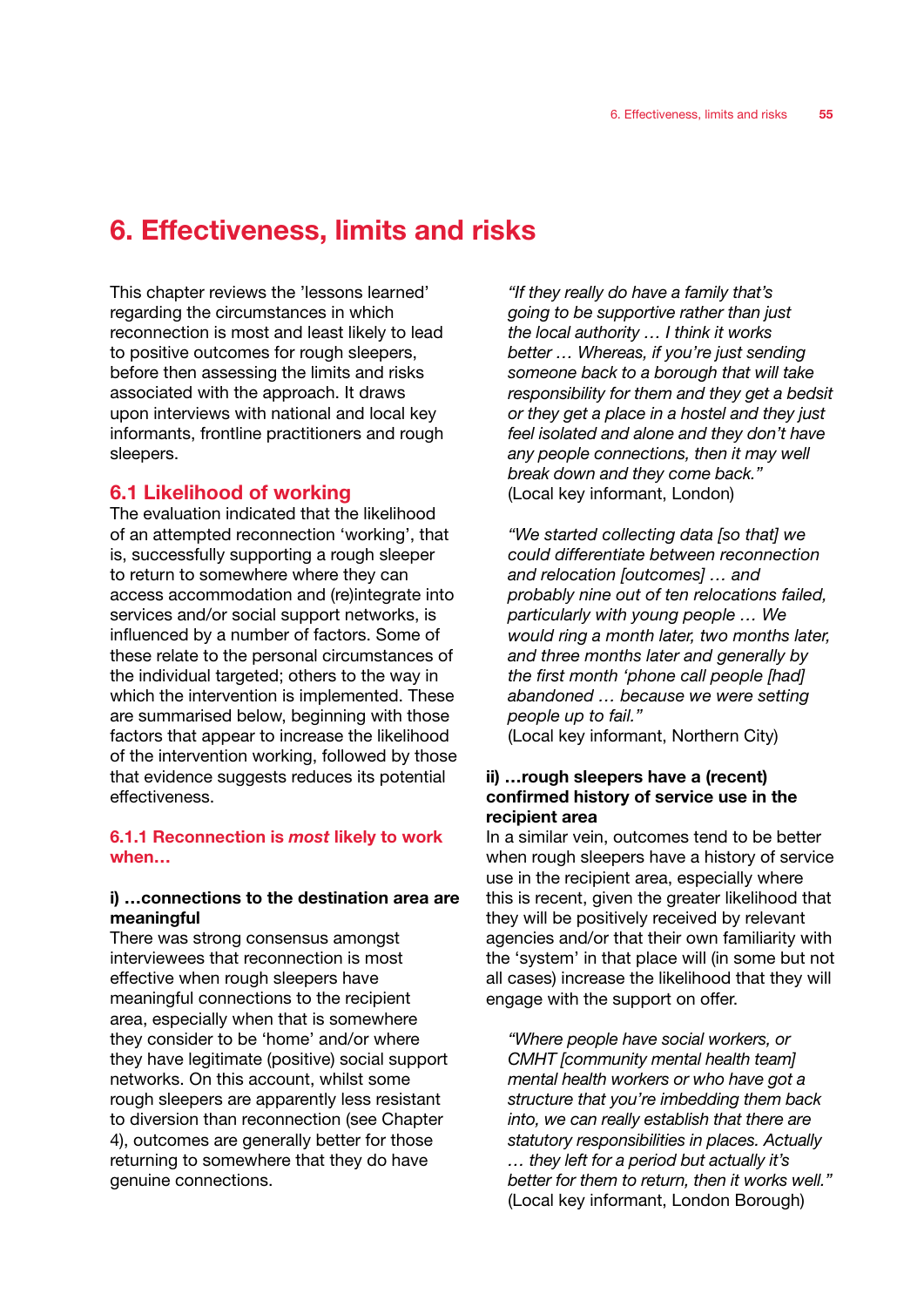*"If they've got a service where they've come from, or very often have got a tenancy, those are the most successful reconnections because we know they're going back to something. Often the discussion I have is you know, 'I can talk to the services you're with, if you're unhappy with whatever's happening and maybe we can negotiate something that's a bit more acceptable for you', and that's helpful."*  (Frontline worker, London Borough)

# iii) …targeted individuals are newly homeless or recent arrivals to the identifying area

'New' rough sleepers, especially those who have recently arrived in the identifying area are generally reported to be easier to reconnect than those with a longer history of homelessness (see below). Their connections in the destination area are more likely to be 'live', even if they require some degree of reparation. Moreover, they are less likely to have become familiar with (and potentially engrained in) street culture and/or streetbased peer networks.

*"I think where it's worked well, it's where … we've managed to pick them up quite quickly and they've not spiralled into kind of alcoholism or nasty mental health issues … Whereas, maybe six months' later then the embarrassment factor of going home or the shame, or the fear I guess … and also they may have got themselves in with a little group where they feel 'Well, these are my friends now, I don't really want to go back'."*  (Local key informant, London Borough)

*"Reconnection is very, very useful for those that have come to [Northern City] because they think the streets are paved with gold … that there's work here, that kind of thing, and they come here with very little resources but they've got very little experience of homelessness and rough sleeping. It can be a fairly straight forward reconnection for that person."*  (Key informant, Northern City)

# iv) …time is invested in brokering support in the recipient area

There was unanimous agreement that positive outcomes are most likely when support workers actively broker a formal offer of support from recipient authorities or agencies. Stakeholders reported that this process could be very time-intensive, especially if workers need to act as advocates. Frontline workers emphasised that accompanying rough sleepers to the recipient area and personally facilitating the handover of care should be seen as best practice, but acknowledged that this is not always possible due to resource constraints, especially when large distances are involved.

*"It's really, really time intensive [accompanying rough sleepers to Housing Options in recipient areas] and it does work, because if you go and advocate for your client you are a hundred times more likely to get that outcome. If the client goes on their own [blows raspberry] … It's about saying, 'That's not acceptable … You're not going to fob this guy off with that one, sorry. He's entitled to more than that.'"*  (Local key informant, London Borough)

*"Ideally we should meet or have had a phone contact with a floating support worker or someone before we disengage … Being able to actually hand it on to someone else, give them another place of contact, would be ideal and it's not always done. So for vulnerable clients that need support, I think that would be to support them until they have local services in place."*  (Frontline worker, London Borough)

*"[Name of reconnections worker] travelled up with me … explained it all to one of the housing officers, but he was reluctant to help … I think that if I didn't have that I probably would have just ended up on the street in [name of city] …. I don't think they would have helped me otherwise."*  (Rough sleeper, male, in 50s, London Borough)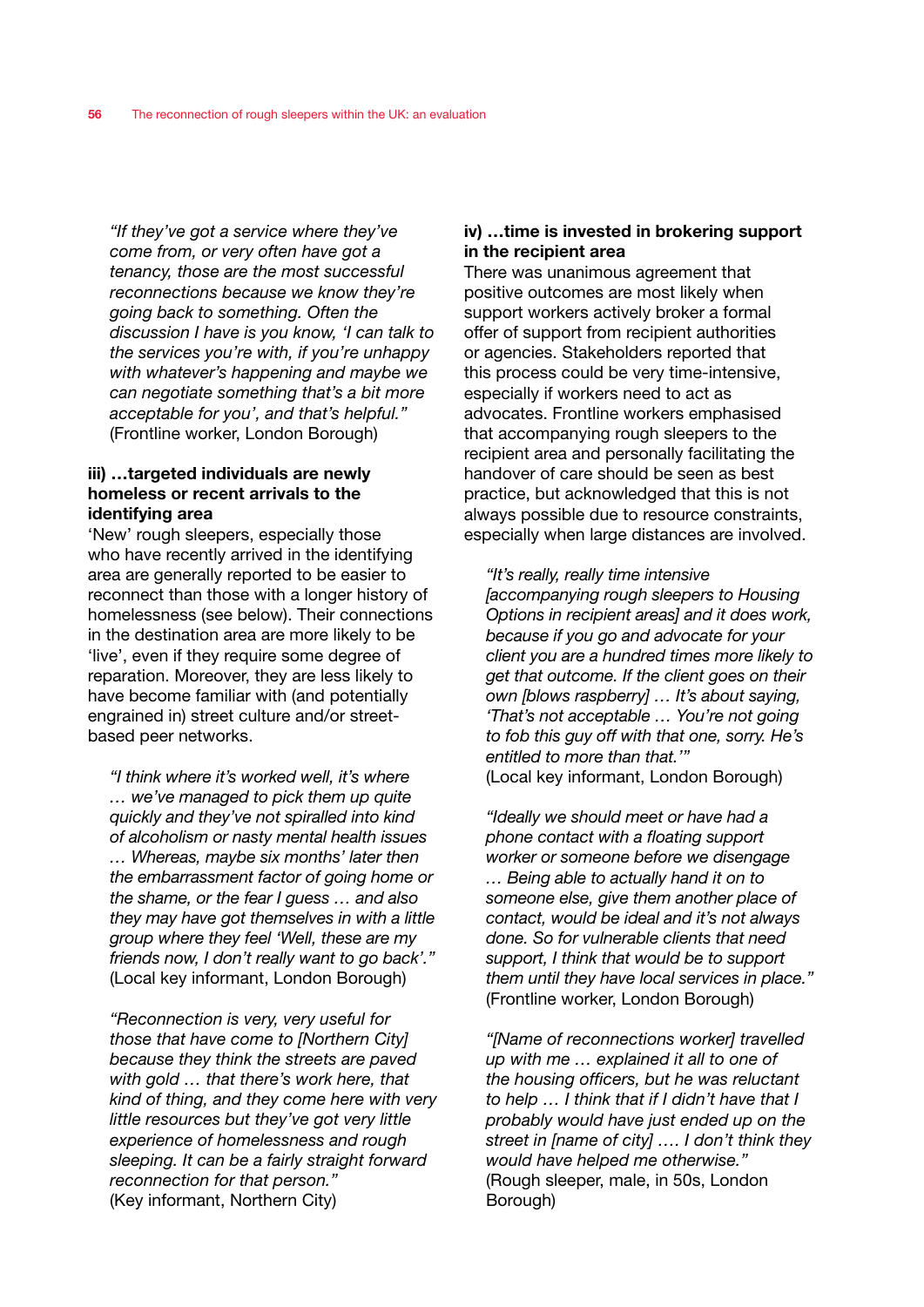#### v) …targeted individuals are given choice regarding where and how they are reconnected

A number of interviewees suggested that rough sleepers are more likely to engage positively with reconnection efforts if they are given at least some degree of say in where they are reconnected to and/or which services or relatives will be involved in facilitating their (re)integration into that community.

*"A lot of local authorities, unlike [London Borough], are actually a lot more flexible around their local connection and a lot more agreeable to having people come to their area. Especially if there's some kind of link, like actually they've got a cousin there or they went to school there, or something like that. Or, 'I've got good memories about that area' … Clients were very happy to go, because it was their choice and they weren't being forced… I think, really, it needs to be an agreed plan."*  (Local key informant, London Borough)

#### vi) …the reconnection offer is presented in a positive manner

Stakeholders reported that rough sleepers tend to be more likely to engage with the reconnection process if the offer is presented in a positive manner, that is, is presented as a concerted effort to assist them within the context of constrained resources. Such an approach can reduce the potential for those affected to interpret it as an uncaring or punitive attempt to 'send them away'.

*"It doesn't happen anymore, but I can certainly remember staff shouting through the window, 'You can't come in, you've been reconnected!' That's completely contrary to what you actually want a reconnection to be … The message needs to be something like 'Although you can't access [London Borough] provision due to the policy on meeting local connection we want to do everything we can to assist you'."* 

(Local key informant, London Borough)

#### 6.1.2 Reconnection is *least* likely to work when…

#### i) …rough sleepers are resistant to the idea of returning

As noted in Chapters 4 and 5, reconnections are less likely to 'work' when targeted individuals are resistant, particularly if they fear that they might be at risk of harm should they return to where they have an identified connection.

*"[Sometimes] they've come from a place where something's happened and they get very stuck on the streets and they just exhibit quite depressive behaviour. I think if some sort of breakdown has occurred, and the offer of going back to that place where the breakdown has occurred isn't particularly palatable, that is fair enough."*  (Local key informant, London Borough)

*"If they've lost work, if they've lost all their relationships, if they've fallen out, they're escaping drug debts, all these kinds of things are legitimate reasons for why someone doesn't want to return. So if you're pushing someone back, it's just not going to work."*  (Local key informant, London Borough)

ii) …targeted individuals have a long history of homelessness

It was widely agreed that reconnection is generally unpalatable to, and less effective with, individuals with a long history of homelessness, especially where that has involved sustained or repeat periods of rough sleeping and/or they have especially complex needs such as severe substance misuse or mental health problems.

*"If they've got a history of rough sleeping they're often more complex and it's not just as simple as saying, you've been in Hull the last eight months you've got to go back there. They're not going to do it, anyone with a history of rough sleeping is definitely more complex so they do need*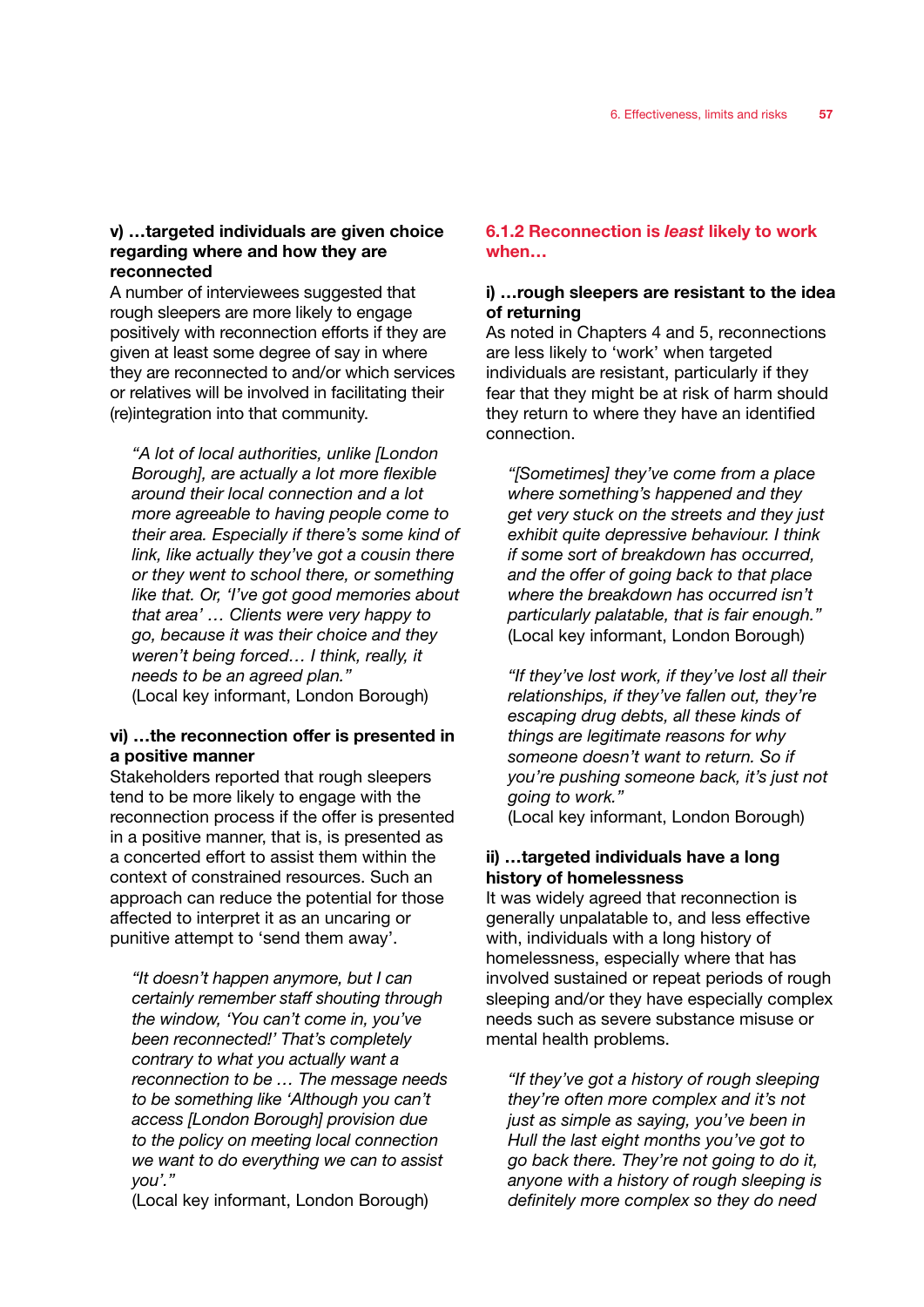*that further engagement."*  (Local key informant, London Borough)

*"Reconnections is much more effective for people who've been on the streets for a shorter period of time than for those … who are on the streets because of complex trauma… Those ones are much more difficult because actually the problem isn't about somewhere to live … The problems are psychological and emotional, and they have to be dealt with first. Reconnections don't really work for those smaller but really difficult numbers of people who have been out for ten years or more, because where would you reconnect them?"*  (National key informant)

#### iii) …insufficient support is provided

Unsurprisingly, reconnections are deemed to be less effective if insufficient support is provided by the identifying area and/ or recipient areas in the lead up to, during and/or after reconnection. The process of deflection, as described in Chapter 4, was targeted for particular criticism in this regard; but reconnection and diversion strategies were not immune from critique, especially in instances where the provision of support in either the identifying or recipient areas was inadequate or poorly coordinated.

*"We're under loads of pressure fundingwise but certainly would never just say 'Here's your ticket to [name of city], bye' … We know that people just either not use the ticket or they sell it, or they get to [name of city] and think, 'Oh, I remember why I left now', and come right back."*  (Local key informant, London Borough)

*"We saw lots of bad examples of reconnection where people were just given a letter to go to Housing Options in another city from some outreach team … Everybody knows, probably including the client, that when they rock up in [name of town] at Housing Options they get told they're not statutory and there's no accommodation,* 

*there's nothing can be done."*  (National key informant interview)

#### iv) …recipient areas are very distant from identifying areas

In addition, frontline workers reported that reconnection tends to be more difficult logistically and/or potentially likely to fail when the geographical distances involved are great. This, they note, is caused, in part, by their lesser ability to travel with rough sleepers and facilitate the handover of care, but also their limited knowledge of service networks and contacts in geographically distant parts of the UK. This, they noted, restricted their ability to assess the suitability of, and/or broker access to, support projects.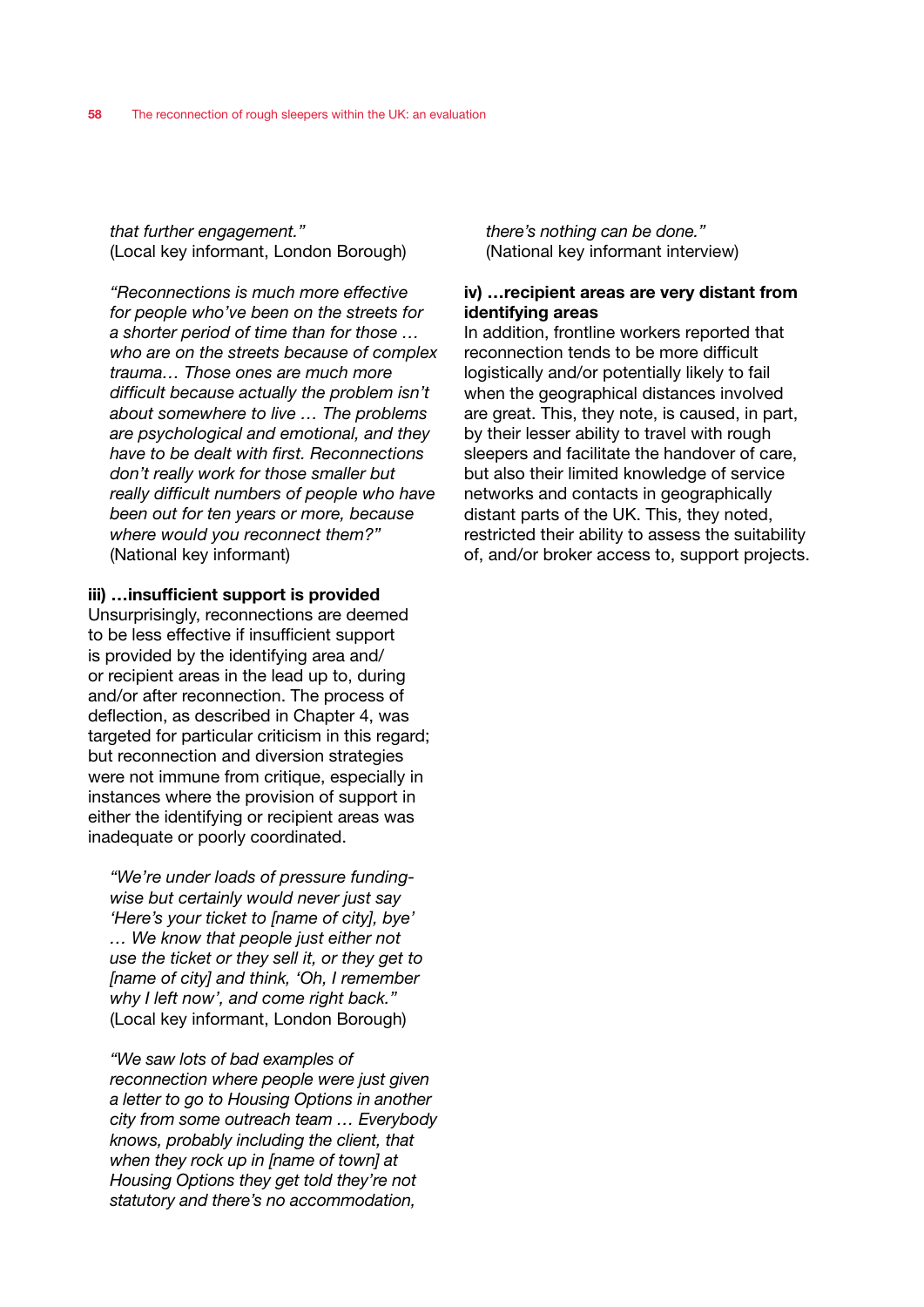#### 6.2 Limits and risks

The study also highlighted a number of limits and risks associated with reconnections, some of which raise significant ethical questions. These include the following:

#### i) Denial of essential services to people without a local connection anywhere

The stringent application of the *Code of Guidance* local connection criteria by many local authorities – and the prioritisation of the three out of five year 'hurdle' in some – means that UK citizens who become homeless after a period living abroad can find themselves unable to access temporary accommodation and other basic services in their 'home' area, even if they have very strong family connections or a history of working there. At present, diversion to an area or service that does not employ local connection criteria can be the only option available to such individuals.

*"We get a lot of British nationals who have lived and worked abroad for a while, so that's a tricky one, because they are eligible for their benefits and they're British … [But] they can't access anything here … All we can do is [look] at anywhere that they're willing to relocate really."*  (Frontline worker, London Borough)

*"I was really worried when I got here [after being deported back to UK] because people were saying to me 'Oh, they give you a ticket home'. I said, 'Where's my fucking home?', you know? … I've been overseas so long I don't have a fucking home any more, there is no local connection. Any council they tried just said 'He's been gone too long, he's not coming back here'."* 

(Rough sleeper, male, in 50s, London Borough)

#### ii) Uncertainty regarding the legitimacy and/or severity of risk to rough sleepers in recipient areas

This issue is particularly acute where rough sleepers claim to be fleeing drugrelated violence or the threat thereof, given that these are very unlikely to have been reported to the police and thus remain 'unevidenced' formally, even if legitimate. As noted in Chapter 4, this presents a profound ethical quandary for frontline workers given the potential consequences of getting judgements on this wrong.

*"Quite often people come down here saying they can't go back [because they are at risk of harm], and actually a little bit more investigation will prove actually it's not the case at all. In some cases, it has turned out to be absolutely genuine … You know we did contact agencies and they were saying, 'Yes, we do know this person. We do know that he's been involved in this, and we think that there might be some risk involved if he does come back'."*  (Frontline worker, London Borough)

#### iii) Rough sleepers' reasons for moving may be highly complex and difficult to assess

The complexity of an individual's pathway into rough sleeping can make it exceptionally difficult for frontline workers to determine whether reconnection is an appropriate option, especially given the tight time-frames that most reconnection and outreach workers must work to. Furthermore, it is widely recognised that many vulnerable individuals will only share the 'full story' when they have an established relationship with a trusted support worker, and the development of this relationship takes time.

*"We may not always understand people's motives for leaving an area, and we might be guilty of not being informed or thoughtful enough about how to respond in those issues. I think somebody who might be fleeing circumstances … might*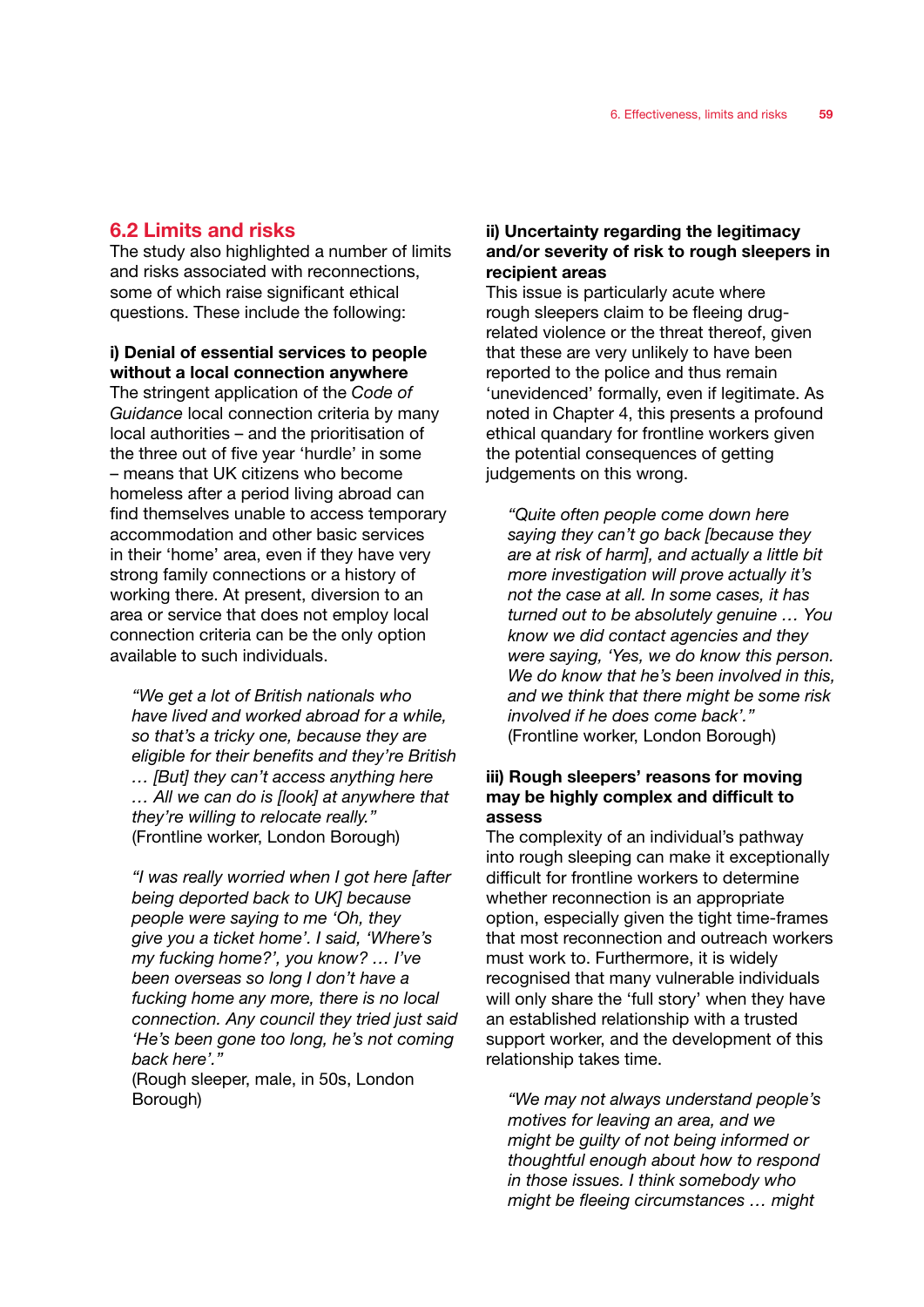*not necessarily go up to a service and say 'I've ran away because I'm being persecuted around my sexuality'. I think that's a challenge to whether reconnection is the right thing to do."* (Local key informant, London Borough)

#### iv) Inadequate service responses in some recipient areas

Variability in the receptiveness or availability of services in destination local authorities, and limited amount of follow-up after reconnection by staff in identifying areas, means that there will always be a risk that the accommodation and/or other needs of reconnected rough sleepers may not be met sufficiently in recipient areas.

*"My experience is someone will say 'Yes, if they get here by six they'll probably get a bed', those kinds of things and then when they get there there's no accommodation for them."* 

(National key informant)

*"I just think we could challenge the certainty with which we say its right to reconnect someone back to [name of city], because it may still be that that's the area in which they're most likely to be offered a service, but that still may be nothing."*  (Local key informant, London Borough)

*"I wouldn't want to go back, like, I really wouldn't, because there's nothing up there. The housing, the best way to say it, it's shit … There's nothing up there, like, there's nothing whatsoever. So I don't know what to do, to be honest."*  (Rough sleeper, male, in teens, London Borough)

#### v) Potential for increasing (some) rough sleepers' resistance to support services

As noted in Chapters 4 and 5, reconnection attempts can hinder some individuals' preparedness to engage with support and, in extreme cases, strengthen their resolve to remain on the streets. This risk is particularly acute when reconnection is presented as a single service offer.

*"There's a client who was given a very strong message to return to where he'd just come from, decided no, he was going to be the voice of the homeless and get a connection, and he's been here in the same spot for nearly four years … and is now ensuring everyone knows how to get a connection."*  (Frontline worker, London Borough)

*"[Name of agency] were the biggest skanks going … As I said, to the guy … 'Your website is saying, 'Our doors are open 24/7, we never turn no-one away, there's always a hot meal, and if we can, a bed' … and what not. I couldn't even get to use the toilet."*  (Rough sleeper, male, in 40s, London Borough)

#### vi) Weak or non-existent social support networks in recipient areas

Contrary to the assumptions underpinning the use of reconnections as a response to rough sleeping (see Chapters 1 and 2), the majority of rough sleepers do not have strong social support networks or 'social capital' in their home area. Stakeholders consistently emphasised that most have 'burned bridges' with family members and/or peer networks such that there are no, or at best only very precarious, support networks to tap into.

*"Hypothetically I guess that it's [reconnection is] a good idea. But it assumes that everybody has a home and everybody has a place where they'll be more than happy to be reconnected to. Sadly that's not the case. … Most of the people we work with don't feel that they have the support network because they've burnt all their bridges with their family, their friends or their relationship breakdown."*  (Key informant, London Borough)

*"My family imploded, you know, when I was a youngster … So there's nothing really for me to go to [name of city] for …*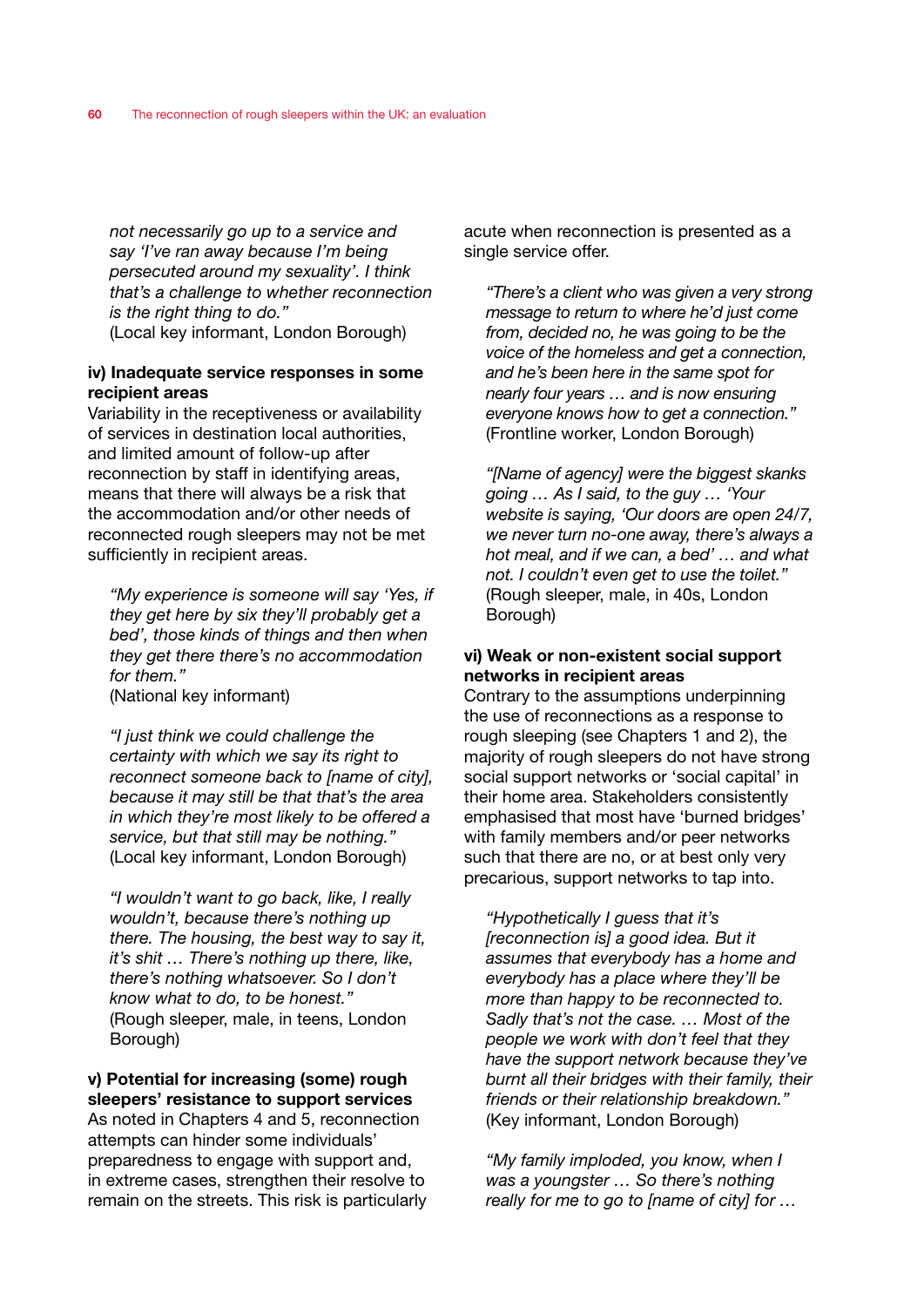*Things have not worked out for, you know, sometimes losing a job or not getting the right accommodation or, you know, a multitude of reasons … I don't consider anywhere home, I never have done."*  (Rough sleeper, male, in 50s, London Borough)

#### 6.3 Conclusion

This chapter has reported on the basis of the evidence available that reconnections appear most likely to be effective when: rough sleepers' connections to the recipient area are meaningful; they have a (recent) history of service use in the destination area; targeted individuals are newly homeless or recent arrivals; time is invested in brokering support in the recipient area; targeted individuals are given choice regarding where and how they are reconnected; and the reconnection offer is presented in a positive manner.

Conversely, reconnection seems less likely to lead to positive outcomes when: rough sleepers are resistant to the idea of returning; targeted individuals have a long history of homelessness; insufficient support is provided before, during and/or after the reconnection; and/or recipient areas are geographically very distant from identifying areas.

The evaluation also highlighted a number of limits and risks associated with reconnections, including: the denial of essential services to rough sleepers with no local connection anywhere in the UK; uncertainty regarding the legitimacy and/ or severity of risk to rough sleepers in recipient areas; the complexity of and difficulty assessing rough sleepers' reasons for moving; inadequate service responses in some recipient areas; the potential for exacerbating rough sleepers' resistance to support services; and the fragility or lack of rough sleepers' social support networks in recipient areas.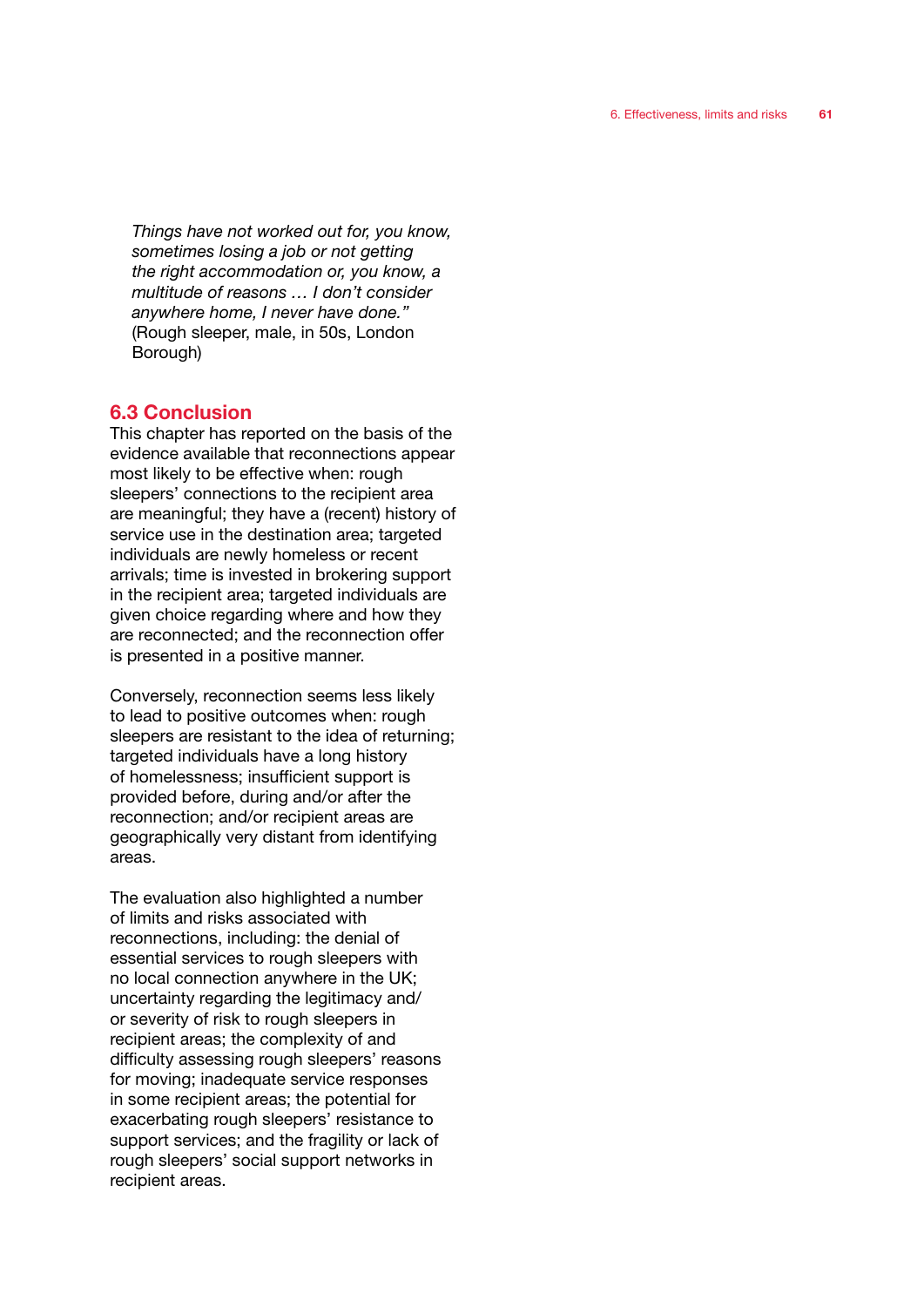# 7. Conclusion

Drawing upon a series of national key informant interviews and case studies in four English local authorities, this study has assessed the effectiveness of domestic reconnections, that is, the reconnection of British national rough sleepers within the UK. It has revealed that whilst the intervention is justifiable and has the potential to generate positive outcomes in some circumstances, there is a disjuncture between recognised good practice and the way in which reconnection is often implemented 'on the ground'.

In practice, reconnection is a term used in reference to a relatively wide range of interventions. These include: *reconnection (proper),* wherein rough sleepers are supported to return to a place where they have some established link; *diversion* wherein rough sleepers are encouraged or supported to access services in another area where they do not have any connection; and *deflection* wherein they are encouraged or instructed to return to a home area but no attempt is made to assess the nature or strength of connections or to broker support in potential recipient areas.

Data on the scale and nature of reconnections remain extremely limited, in large part due to difficulties following up service users after reconnection. That said, existing data suggest that inter-city reconnections, that is, the reconnection of British nationals from one urban centre to another within the UK, comprise the majority of reconnections from some areas. In London, these are outnumbered by international reconnections (involving moves abroad) and intra-city reconnections (from one borough to another).

A distinction can generally be made between the experiences of rough sleepers targeted for intra-city and inter-city reconnection.

Whilst rough sleepers tend not to consider the former to be reconnections *per se,* they greatly value the advocacy and practical support offered by reconnection workers which help them negotiate access to services they should be entitled to in their home borough.

The level of support typically received by individuals reconnected within the capital is not necessarily replicated elsewhere, or for those being reconnected further afield, however. On the contrary, whilst some rough sleepers feel well supported in the lead up to and during the reconnection process, they appear to be outnumbered by those whom are provided with minimal support. Further to this, post-reconnection checks are very rare, hence many reconnected individuals feel 'fobbed off'. Furthermore, awareness of and data collected on reconnection outcomes remains extremely limited, making it extremely difficult to fully assess the impact of the policy.

Of the interventions falling under the umbrella of reconnection, diversion deviates most substantially from the core principles of reconnection guidance endorsed at national level. Perhaps surprisingly, diversion tends to be more palatable than reconnection in the eyes of some rough sleepers, given that they are not being required to return to somewhere they would rather avoid, but evidence suggests that diversion outcomes are consistently poorer than are reconnection outcomes. Questions also remain over the justifiability of deflections, especially given the dearth of evidence regarding the characteristics of, and outcomes for, those affected.

Rough sleepers' responses to reconnection are variable, and whilst positive outcomes for them are more likely in particular circumstances (e.g. when they are willing to return, connections are meaningful and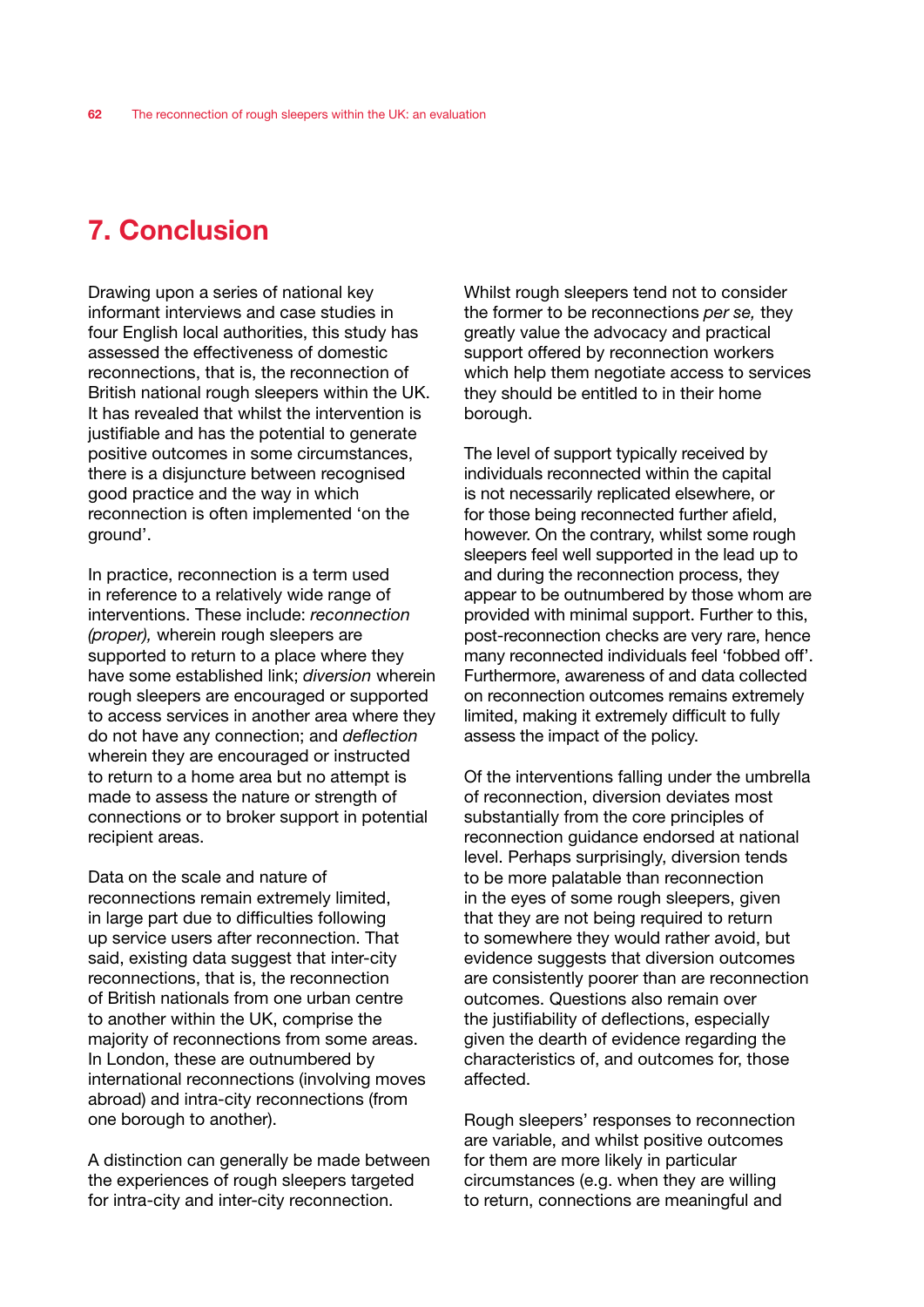tailored support is provided), evidence suggests that many homeless people are very resistant. Levels of resistance are greatest where rough sleepers believe they may be at risk of harm in the recipient area and/ or the services offered are of poor quality and/or provide only a short-term solution to their housing and other needs. In such circumstances, reconnected individuals typically remain in or return to rough sleeping, be that in the identifying or recipient area.

The evaluation has highlighted a number of key tensions, dissonances and ethical issues inherent within reconnection policy and practice. Many of these are particularly acute when reconnections are employed as part of a single service offer, given the potential for non-compliance to render targeted individuals ineligible for services in the identifying area. These issues include but are not limited to:

- the erroneous presumption, strongly voiced in reconnections policy rhetoric, that rough sleepers have positive social support networks in their last place of residence;
- the rigid prioritisation of last place of normal residence by some local authorities in assessments of local connection, such that legitimate positive support networks elsewhere may be (and sometimes are) overlooked;
- profound difficulties assessing the legitimacy and severity of risks to rough sleepers in recipient areas and potential implications of getting such assessments wrong;
- the reliance of frontline workers on noninterventionist services (e.g. night shelters and soup kitchens) to meet the essential living needs of individuals who refuse reconnection, when such agencies are simultaneously criticised for undermining reconnection policies; and

the denial of services to rough sleepers who do not have any local connection as defined in the Code of Guidance (most notably those who have been living outside the UK for longer than three years).

These issues are particularly significant given that evidence regarding the impacts of reconnection remains extremely limited. Further to this, some councils are tightening their local connection criteria (e.g. as in Seaside Town where the six out of 12 months normal residence criterion has been dropped) such that it will be increasingly difficult for rough sleepers to provide evidence of a connection. These trends inevitably raise questions about the potential implications for reconnections policy, and the provision of services to single homeless people more generally, if they are indicative of a general trend toward a 'raising of drawbridges' by local authorities across the country.

A much broader debate needs to be had as regards the appropriateness of using the *Code of Guidance* local connection criteria to restrict rough sleepers' eligibility for accommodation and other building based services. Furthermore, both receiving and identifying local authorities need to be reminded of their duties of care toward single homeless people (as regards the provision of meaningful and appropriate advice and assistance, at least). Those important issues notwithstanding, and given the likelihood of reconnection remaining as a policy response to street homelessness, recommendations emerging from the study include the following:

• Who should be reconnected? Reconnection can be appropriate, and potentially beneficial, when rough sleepers have recently made an unplanned move and/or abandoned 'live' connections or support services. Caution is however necessary when considering whether it is appropriate to reconnect individuals with complex support needs and/or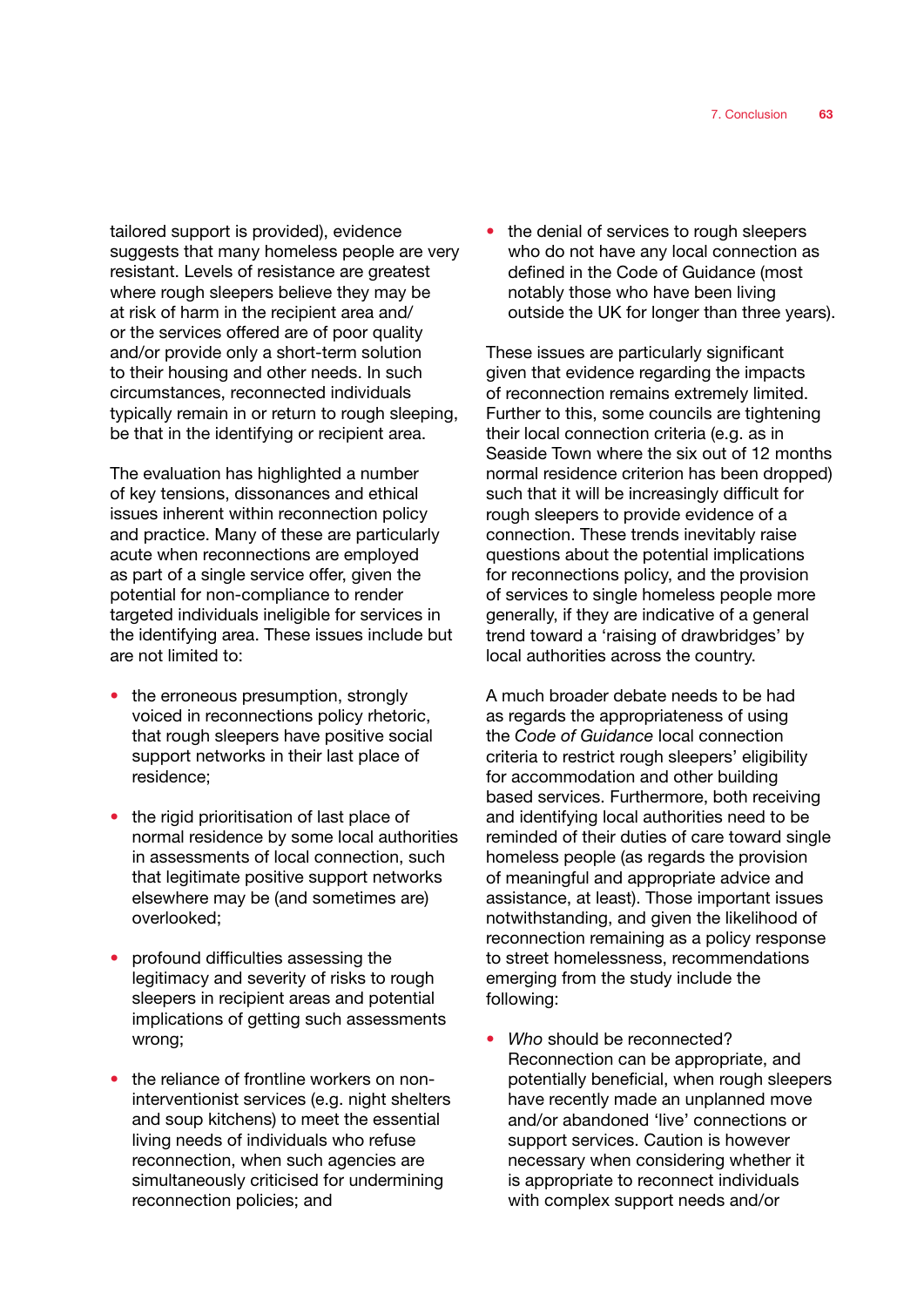long histories of street homelessness. Particularly, given that they are unlikely to have existing (positive) support networks to link into and are likely to be resistant even if presented with a single service offer. Furthermore, reconnection should not be pursued with individuals for whom there are reasonable grounds to believe that they will be at risk of harm should they return. Even if there is no 'proof' in the form of police records, evidence via contact with other agencies in the recipient area, should be considered substantial.

- • *Where* should they be reconnected? Reconnection should generally only be pursued when rough sleepers have meaningful connections, in the form of prior service use and/or the presence of positive social support networks. Targeted individuals' views and preferences as to where they have connections should not be over-ridden by rigidly enforced local connection criterion.The appropriateness of the support should be rigorously assessed by reconnection workers. Further to this, rough sleepers' last place of settled residence should not automatically be given precedence over other legitimate forms of connection; rather, social support (especially family networks) should be taken into consideration if appropriate.
- How should they be reconnected? Agreed good practice, already published in national guidance (Homeless Link, 2014b), should be adhered to much more consistently than it is at present. There is a case for introducing a national standard for reconnection, given the incidence of poor practice. This should insist that all reconnected individuals be offered a minimum level of support, sufficiently resourced, before, during and after the reconnection process. Referrals to poor quality or insecure (time-limited) accommodation settings should be avoided insofar as possible.

*Data collection:* rough sleepers and named contacts in recipient agencies/authorities should be followed up after every reconnection as standard procedure and outcomes recording improved significantly. This would not only serve to protect against potential negative impacts but also improve the currently weak evidence base on reconnection outcomes. Suitable funding should be allocated to allow local authorities to do this.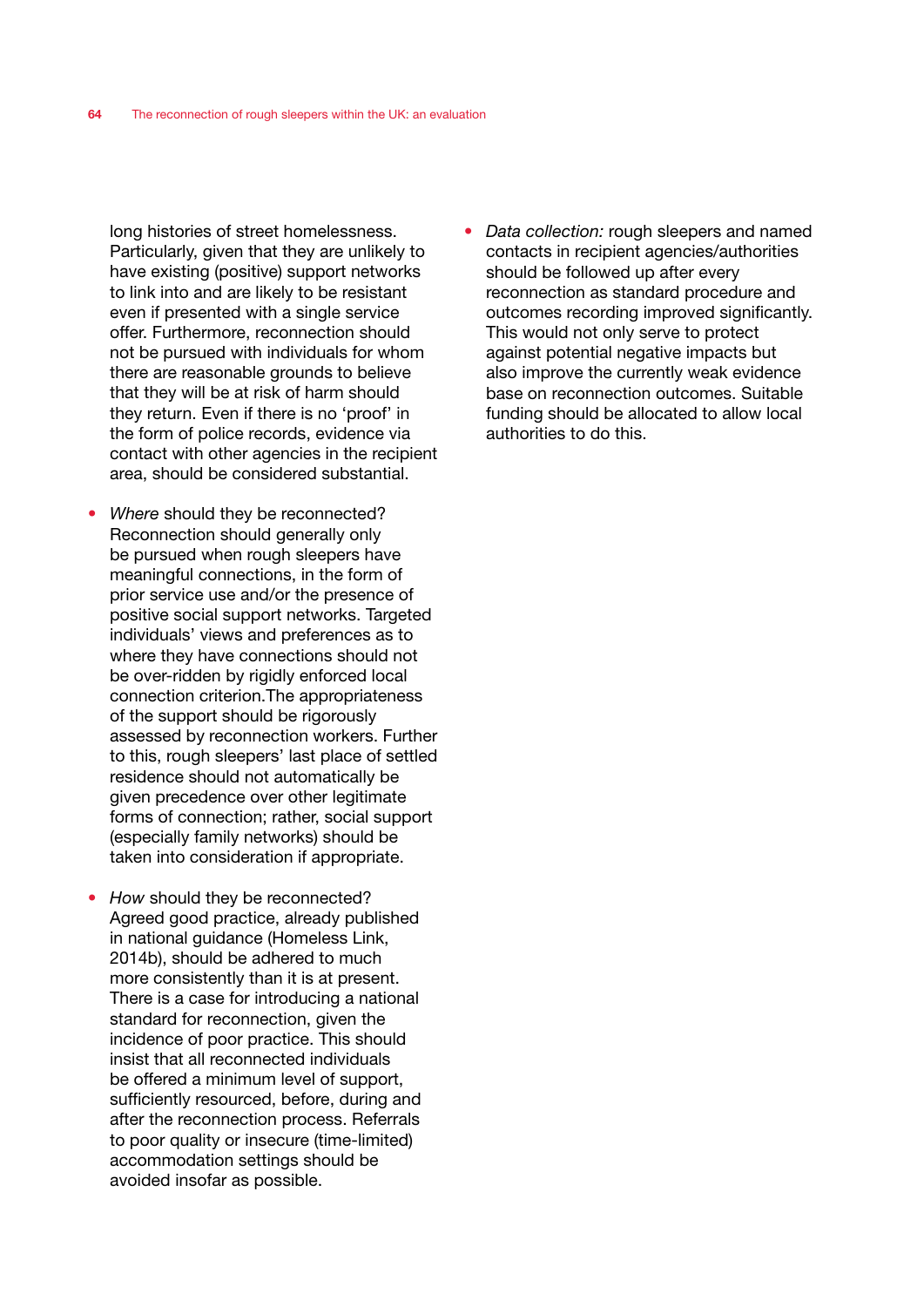# **Bibliography**

Broadway (2013) *Street to Home 1st April 2012 – 31st March 2013*. London: Broadway.

Communities and Local Government (CLG) (2006a) *Getting Connected: Guidelines for Operating Reconnections Policies for Rough Sleepers – Outline Framework.* London: CLG.

Communities and Local Government (CLG) (2006b) *Homelessness Code of Guidance for Local Authorities.* London: CLG.

Communities and Local Government (CLG) (2008) *No-One Left Out: communities ending rough sleeping.* London: CLG.

Communities and Local Government (CLG) (2011) *Vision to End Rough Sleeping: No Second Night Out.* London: CLG.

Finch, J. (1987) 'The vignette technique in survey research', *Sociology*, 21: 105-14.

Fitzpatrick, S., Bramley, G. and Johnsen, S. (2013a). Pathways into multiple exclusion homelessness in seven UK cities. *Urban Studies* 50(1): 148-168.

Fitzpatrick, S., Pawson, H., Bramley, G., Wilcox, S. & Watts, B. (2013b) *The Homelessness Monitor: England 2013* (London, Crisis).

Fitzpatrick, S., Quilgars, D. & Pleace, N. (2009) *Homelessness in the UK: problems and solutions*. Coventry: Chartered Institute of Housing.

Homeless Link (2010) *Good Practice Notes: developing reconnection policies for rough sleepers*. London: Homeless Link.

Homeless Link (2012) *Effective Action to End Homelessness: reconnecting rough sleepers*. London: Homeless Link.

Homeless Link (2014a) *Adopting the No Second Night Out Standard: developing a service offer or those new to the streets*. London: Homeless Link.

Homeless Link (2014b) *Assessment and Reconnection Toolkit: good practice guidance for homelessness services.* London: Homeless Link.

Homeless Link (2014c) *No Second Night Across England*. London: Homeless Link.

Hough, J., Jones, A. and Lewis, H. (2011) *No Second Night Out: An Evaluation of the First Six Months of the Project.* London: Broadway.

Johnsen, S. (2014) Where's the 'faith' in 'faith-based' organisations? The evolution and practice of faith-based homelessness services in the UK. *Journal of Social Policy* 43(2): 413-430.

Johnsen, S. and Fitzpatrick, S. (2007) *The Impact of Enforcement on Street Users in England.* York: Joseph Rowntree Foundation.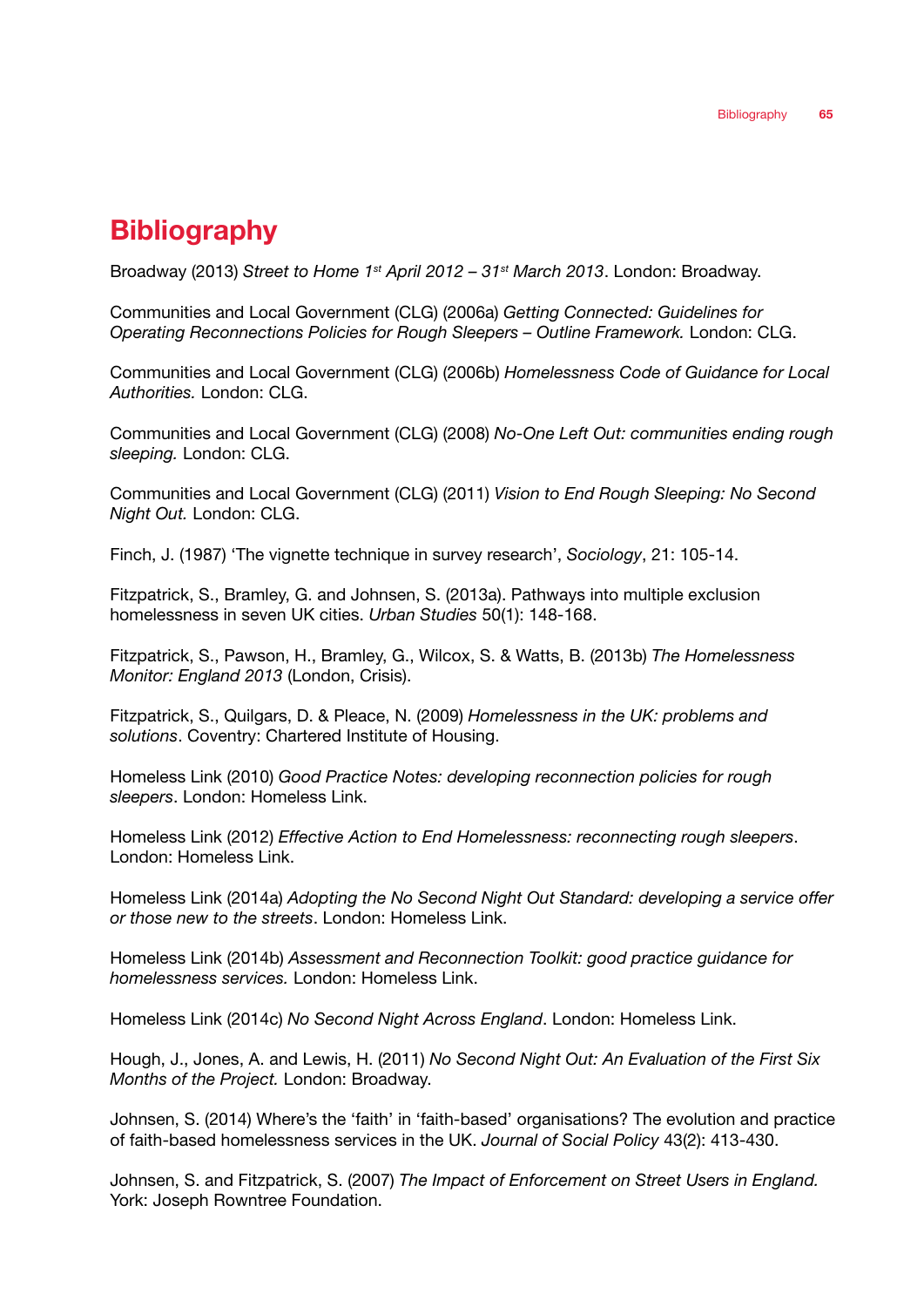London Councils (2006) *Pan London Protocol for New Rough Sleepers*. London: London Councils.

No Second Night Out (NSNO) (2011) *No Second Night Out Briefing*. London: NSNO.

Schoenberg, N. E. and Ravdal, H. (2000) 'Using vignettes in awareness and attitudinal research', *International Journal of Social Research Methodology*, 3(1): 63-74.

South East London Housing Partnership (2011) *South East London PrOMPT Analysis Report*. London: South East London Housing Partnership.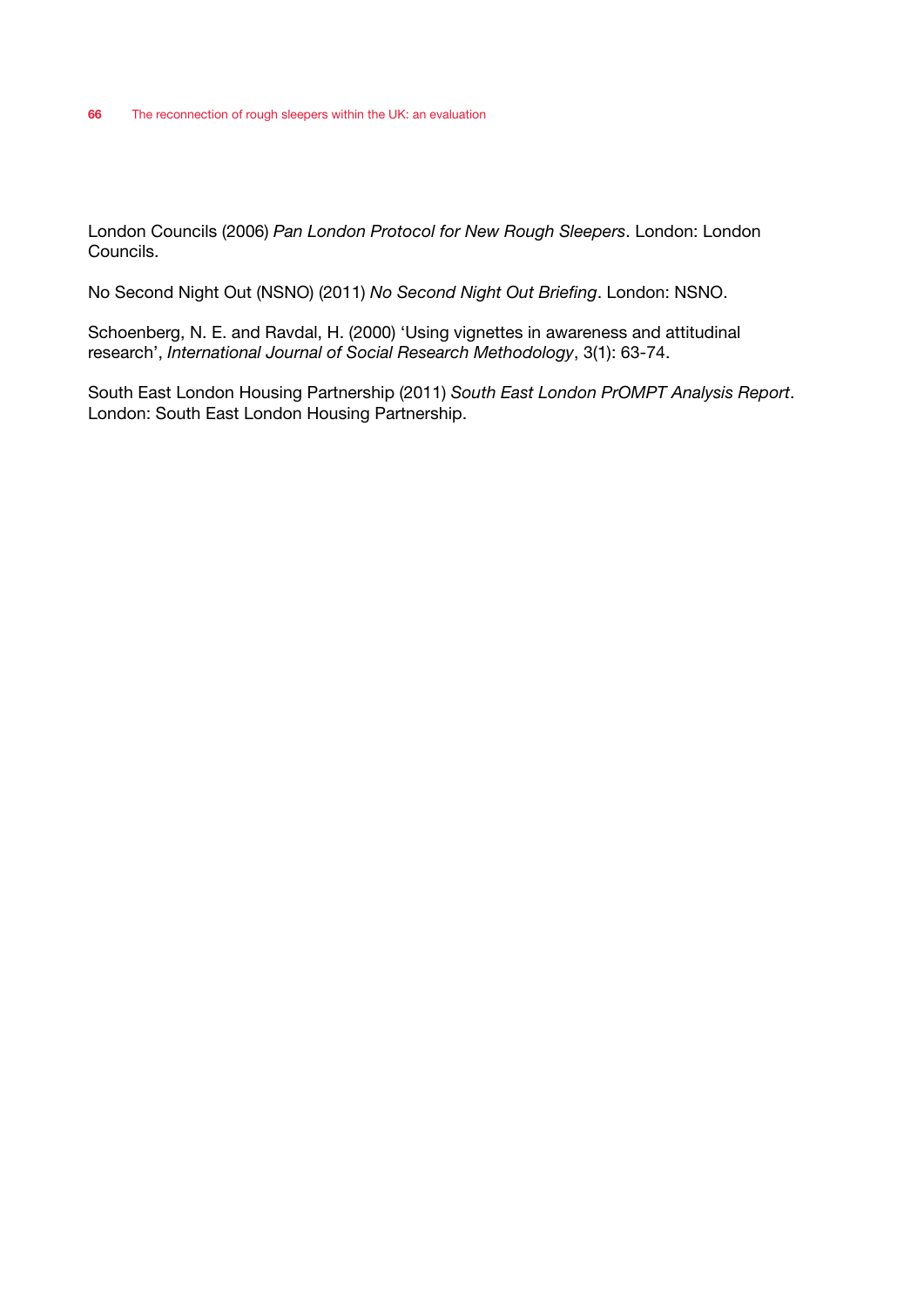# Appendix A Number of rough sleeper / homeless person interviews, by case study area

|                | Interviewed when<br>targeted (i.e. wave<br>one) ONLY | Interviewed after<br>being targeted/<br>reconnected (i.e.<br>retrospectively/wave<br>2) ONLY | Interviewed before and<br>after being targeted/<br>reconnected (i.e. in BOTH<br>waves 1 and 2) |
|----------------|------------------------------------------------------|----------------------------------------------------------------------------------------------|------------------------------------------------------------------------------------------------|
| London Borough | 21                                                   | 8                                                                                            | 3                                                                                              |
| Seaside Town   | 3                                                    |                                                                                              |                                                                                                |
| Eastern City   | 6                                                    |                                                                                              |                                                                                                |
| Northern City  |                                                      |                                                                                              |                                                                                                |
| Total          | 30                                                   | 9                                                                                            | 5                                                                                              |